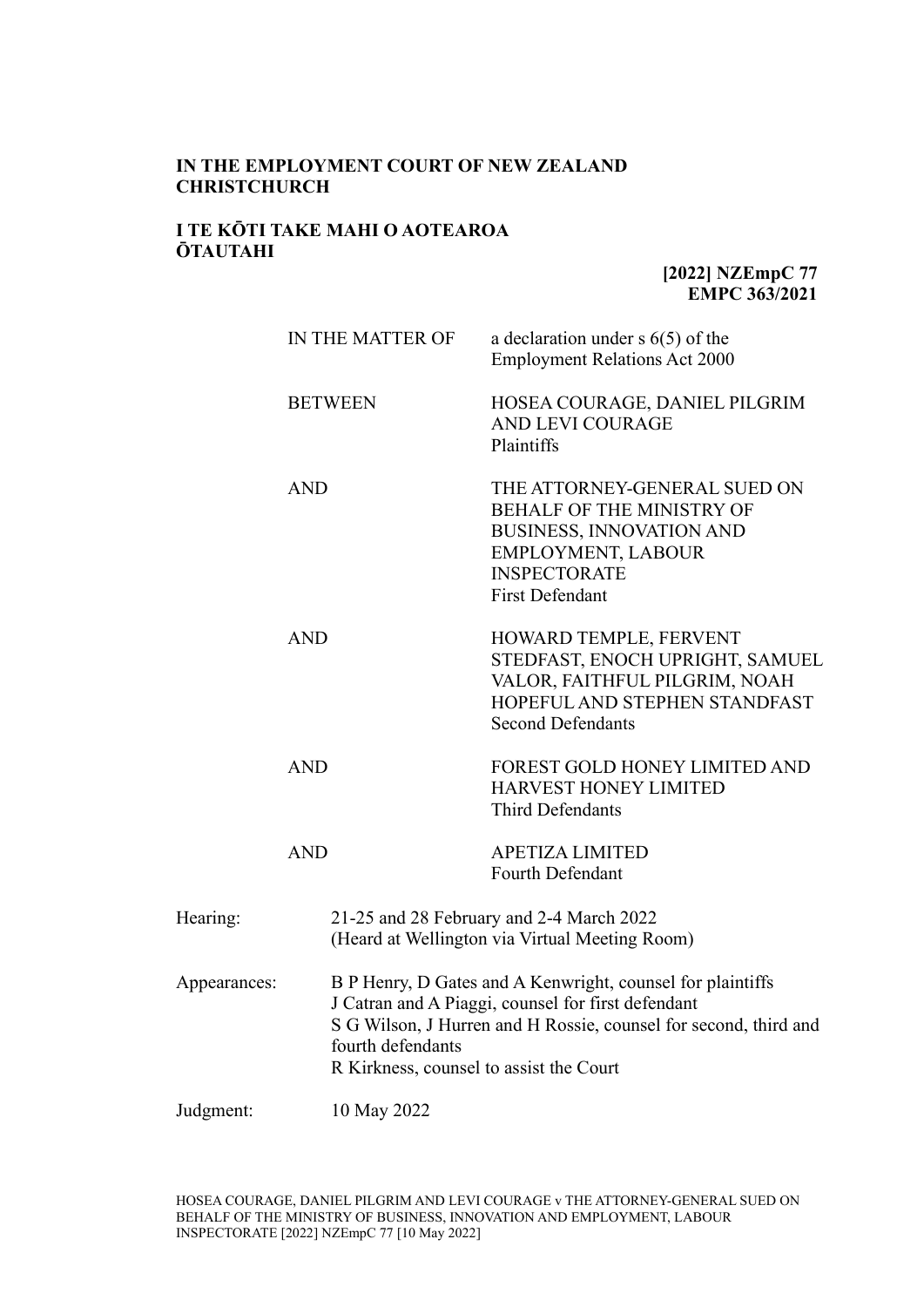# **Introduction**

[1] These proceedings involve a claim by three former members of the Gloriavale Christian Community. They say that they were required to work long hours, and under harsh conditions, from the age of six until they left the Community, and that they were employees. The claim is denied.

[2] Gloriavale (previously known as the Springbank Christian Community) was founded in 1969 by Hopeful Christian. It is currently based in an isolated location on the West Coast of the South Island.Gloriavale is described as a self-sustaining Christian Community, which operates on a specific set of beliefs. Key amongst these is a belief that all things should be "held in common" – no one owns anything, and everyone is expected to contribute to the Community insofar as they are able. As a result, the residents of Gloriavale live what might be referred to as a communal lifestyle. Members do not handle their own finances, nor purchase and manage items for their own daily living. $<sup>1</sup>$  $<sup>1</sup>$  $<sup>1</sup>$ </sup>

[3] A complex structure has been set up within Gloriavale, which includes limited liability companies producing various goods for commercial sale. Children work in the Gloriavale businesses from a young age; the Gloriavale defendants sought to characterise such work as "chores". I return to that descriptor later but note at this point that it is clear that work plays a central role in life within the Community. Charity Christian, a Gloriavale resident, described it in the following way:

I wouldn't call it a requirement to work. We actually all love the idea of working and teaching our children to work…

[4] The plaintiffs, Hosea Courage, Daniel Pilgrim and Levi Courage, were all born into the Community. Each of the plaintiffs' parents had been born and raised there. Hosea Courage, Daniel Pilgrim and Levi Courage left Gloriavale prior to these

<span id="page-1-0"></span><sup>&</sup>lt;sup>1</sup> Such as food, clothing, laundry, furnishings, personal effects and hygiene.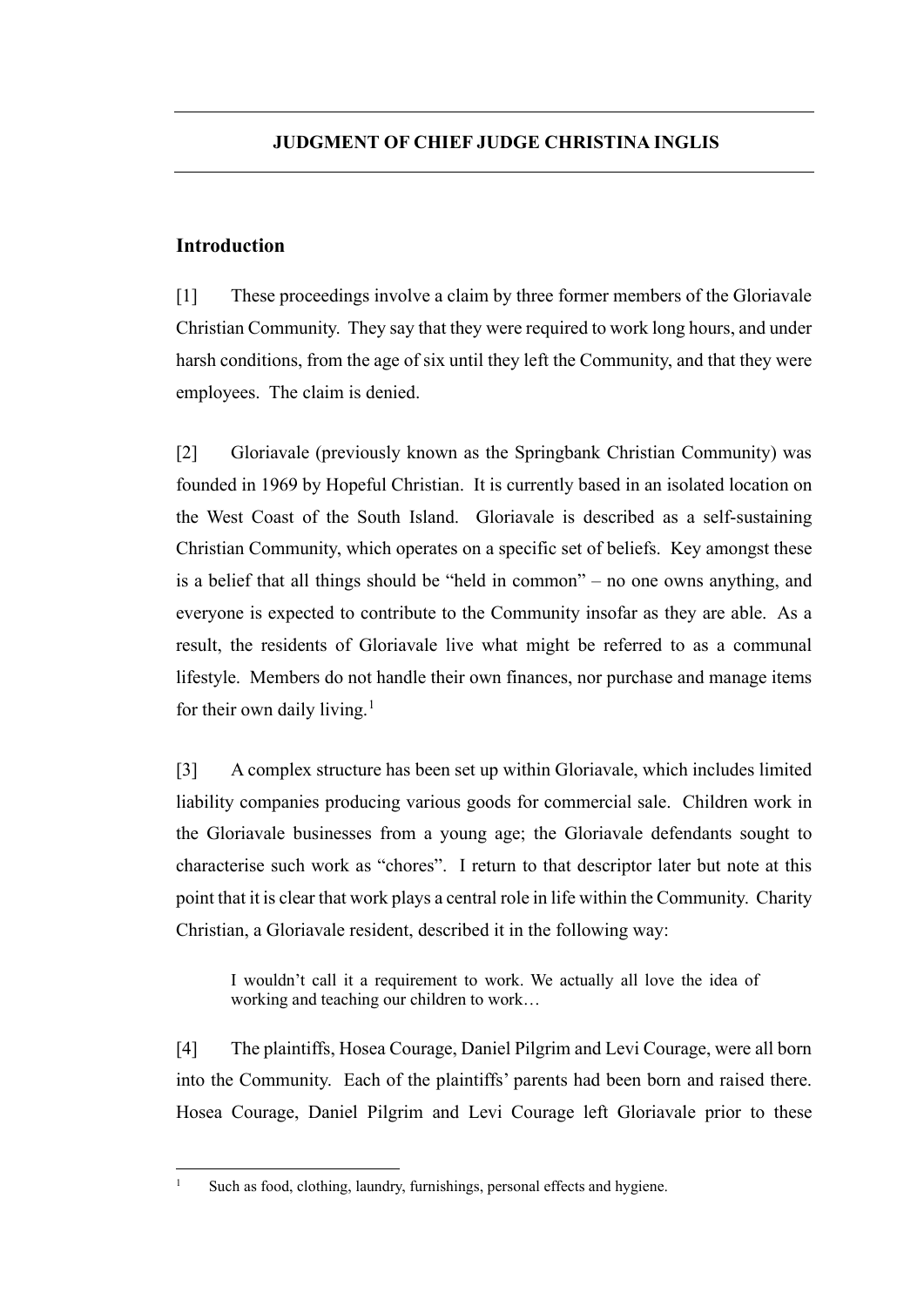proceedings being filed. They have applied to the Court for declarations that they were employees during their time at Gloriavale spanning three periods of time – six to 14 years of age; the transitional year (15 years of age); and 16 plus years of age. Each of the plaintiffs has also brought claims against the Labour Inspectorate in relation to the alleged failure to exercise the Inspector's protective statutory duties under the Employment Relations Act 2000.

[5] The current leader of Gloriavale, who is referred to as the Overseeing Shepherd, is Howard Temple. Below him in the hierarchy sit Shepherds, and below them sit Servants. Shepherds are said to be responsible for supervising the spiritual and moral discipline of the Community, with the more practical, day-to-day activities being managed by the Servants. All members of what I will call the leadership group (the Overseeing Shepherd, the Shepherds and the Servants) are, as a matter of principle, male.

[6] The roadmap for life within Gloriavale is a document called "What We Believe". It comprehensively summarises the values and beliefs by which members are expected to abide.<sup>[2](#page-2-0)</sup> "What We Believe" sets out the leaders' interpretation of the teachings of the King James Version of the Bible and requires strict obedience to the leaders at all times and in all things – including work. In this regard, all members of Gloriavale are to:

… obey the leaders of the Church in all matters concerning his faith and his involvement in the practical life and work of this Community.

[7] The leadership group has set up a complex overlay of commercial and legal structures through which it attempts to give legal effect to the Community's arrangements and to achieve its commercial goals. The formal legal structure of the Gloriavale businesses was said to be made up of the following entities:

- The Christian Church Community Trust (incorporated in 1991 and given charitable status in 2008);
- Christian Partners partnership;

<span id="page-2-0"></span><sup>&</sup>lt;sup>2</sup> It is referred to as a "living document".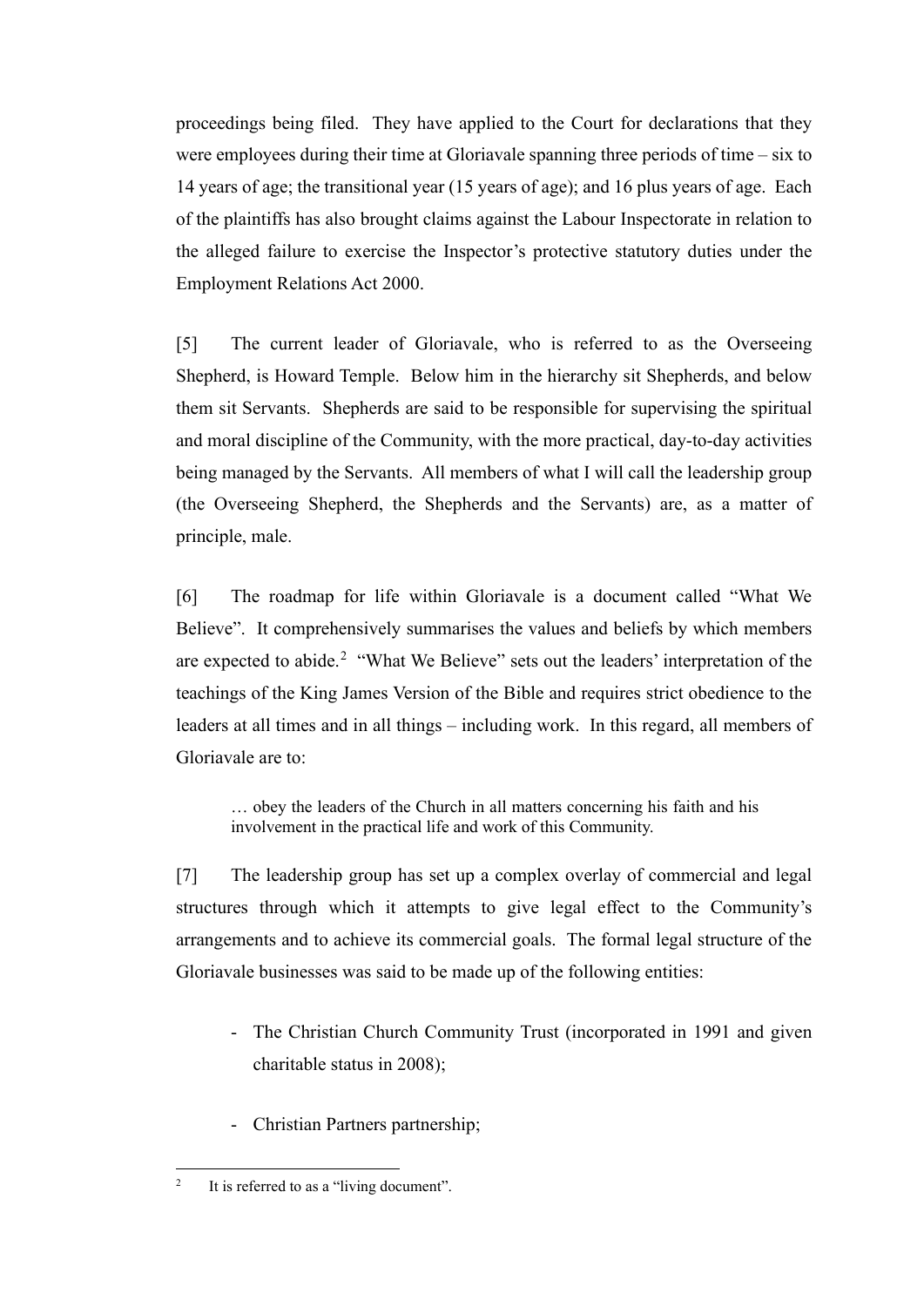- a nominee company on behalf of Christian Partners to hold the shares in the holding company of Christian Partners;
- a holding company for Christian Partners' assets and businesses that hold shares in the trading companies; and
- various limited liability trading companies to operate Gloriavale's commercial enterprises. These are owned by one or other of the Christian Church Community Trust Inc or the holding company of Christian Partners.

[8] The details of the structure at Gloriavale and the interrelationship between its numerous component entities and various businesses, including in terms of cash-flow, remained somewhat opaque. What is clear is that the structure has evolved over time, including in response to changes in market demand.<sup>[3](#page-3-0)</sup> The businesses currently include a honey making plant and a large-scale dairy farm (which runs in excess of 3,000 cows). What is also clear is that Gloriavale owns, through one entity or another, substantial assets, generally purchased out of funds generated by its commercial endeavours. A relatively recent example is the purchase of a 3.115ha property at Lake Brunner, described in evidence as costing around \$10m and having been paid off within three to four years (including through "belt tightening", via a reduced food budget and holiday time).

[9] The mean age of Community members is 12 years, with 30 to 40 children born annually.It is plain that the ready access to child labour (children of adult residents) constitutes a significant factor in the success of the Gloriavale business model. The point was reinforced by Zion Pilgrim, a former leader within Gloriavale and director of numerous Gloriavale businesses. He confirmed that if such labour could not be utilised the leadership group would "definitely have to restructure things", including in terms of finding adult labourers to fill in the gaps.

[10] In what would be their final year of school, children take part in "a transitional education programme". Peter Righteous, who is a school teacher at Gloriavale, a

<span id="page-3-0"></span><sup>&</sup>lt;sup>3</sup> For example, the "Wilderness Quest Adventures" tourism hunting business was sold during the first lockdown due to a drop off in demand.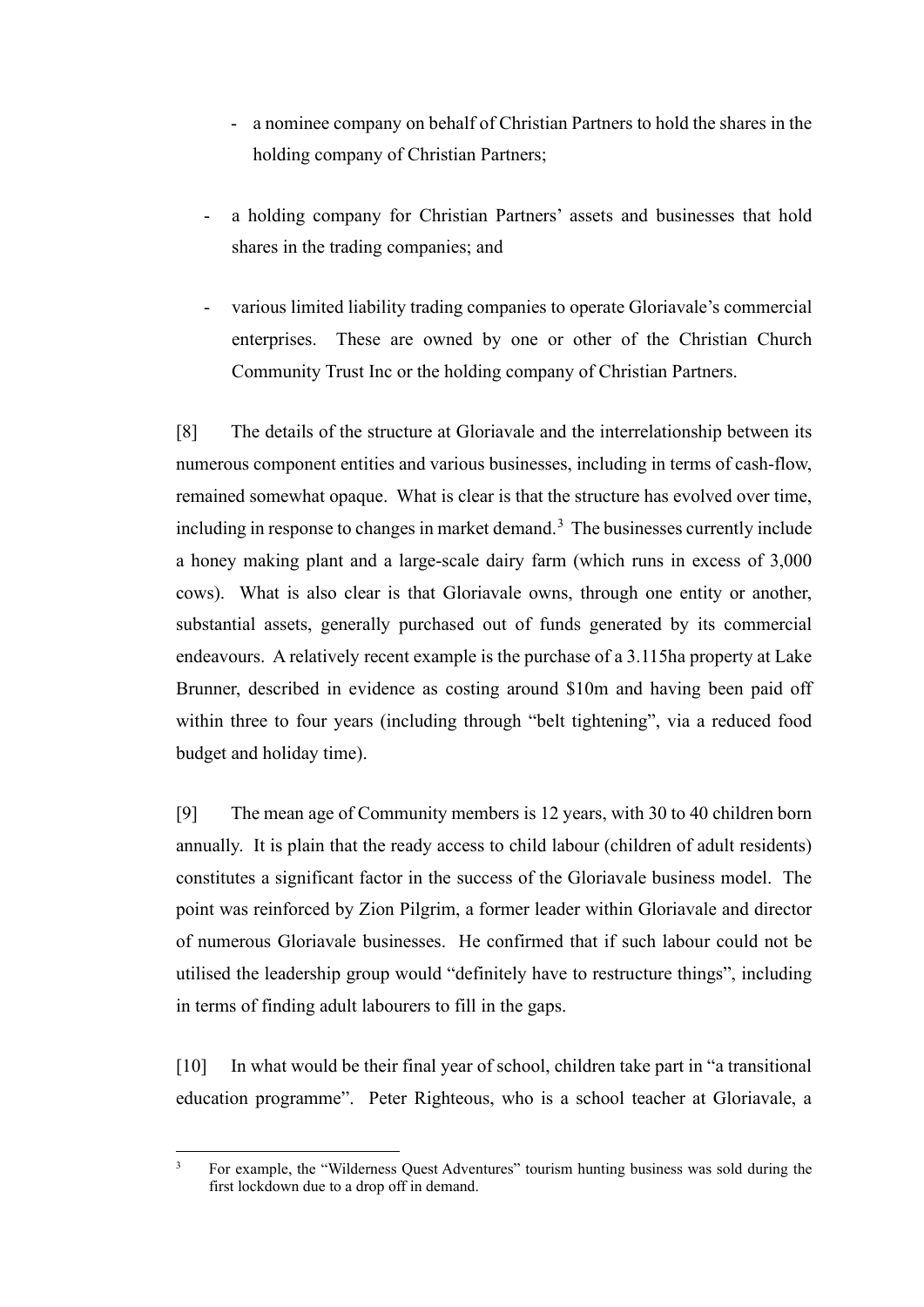Servant, and the only member of the leadership group to give evidence, described this as elective vocational training conducted in compliance with New Zealand's educational laws and regulations.

[11] Once a male turns around 16 years of age they sign what is called a Deed of Adherence and work as an "Associate Partner". At this point they have not yet attained an appropriate age to become a Partner but are purportedly bound by the terms of a document called the Partnership Agreement. A member becomes a Partner after signing a Declaration of Commitment to Jesus Christ and his Community at Gloriavale (the Declaration), a document in which the signatory agrees to a number of religious and legal propositions underlying their membership of Gloriavale.

[12] Associate Partners and Partners receive payment for their work, referred to in evidence as "drawings" or a share in profits. Payment is made into a nominated account and is automatically paid back out again, and into the Gloriavale shared account.

[13] As I have said, the plaintiffs were born and raised in Gloriavale by parents who had also been born and raised in the Community. The second, third and fourth defendants are all persons and companies associated with Gloriavale. The second defendants are the current Shepherds. The plaintiffs' primary argument is that, at all times, these men were in an employment relationship with the plaintiffs by virtue of the control they exercised over them, the Community, and their access to the necessities of life. In the alternative, the plaintiffs argue that the employer parties were the third and fourth defendants, companies incorporated by Gloriavale in respect of a number of their commercial enterprises. Forest Gold Honey and Harvest Honey Ltd, the third defendants, are apiculture businesses. The fourth defendant, Apetiza Ltd, was involved in the production of pet food.

[14] The breach of duty claim arises out of two inquiries conducted by the Labour Inspector, in 2017 and in 2020/21. The first followed concerns raised by Charities Services, within the Department of Internal Affairs, and led to what Mr Lewis (Labour Inspector) described as a "desk-top" review. He found that one of the strongest arguments against a finding of employment status was that those working at Gloriavale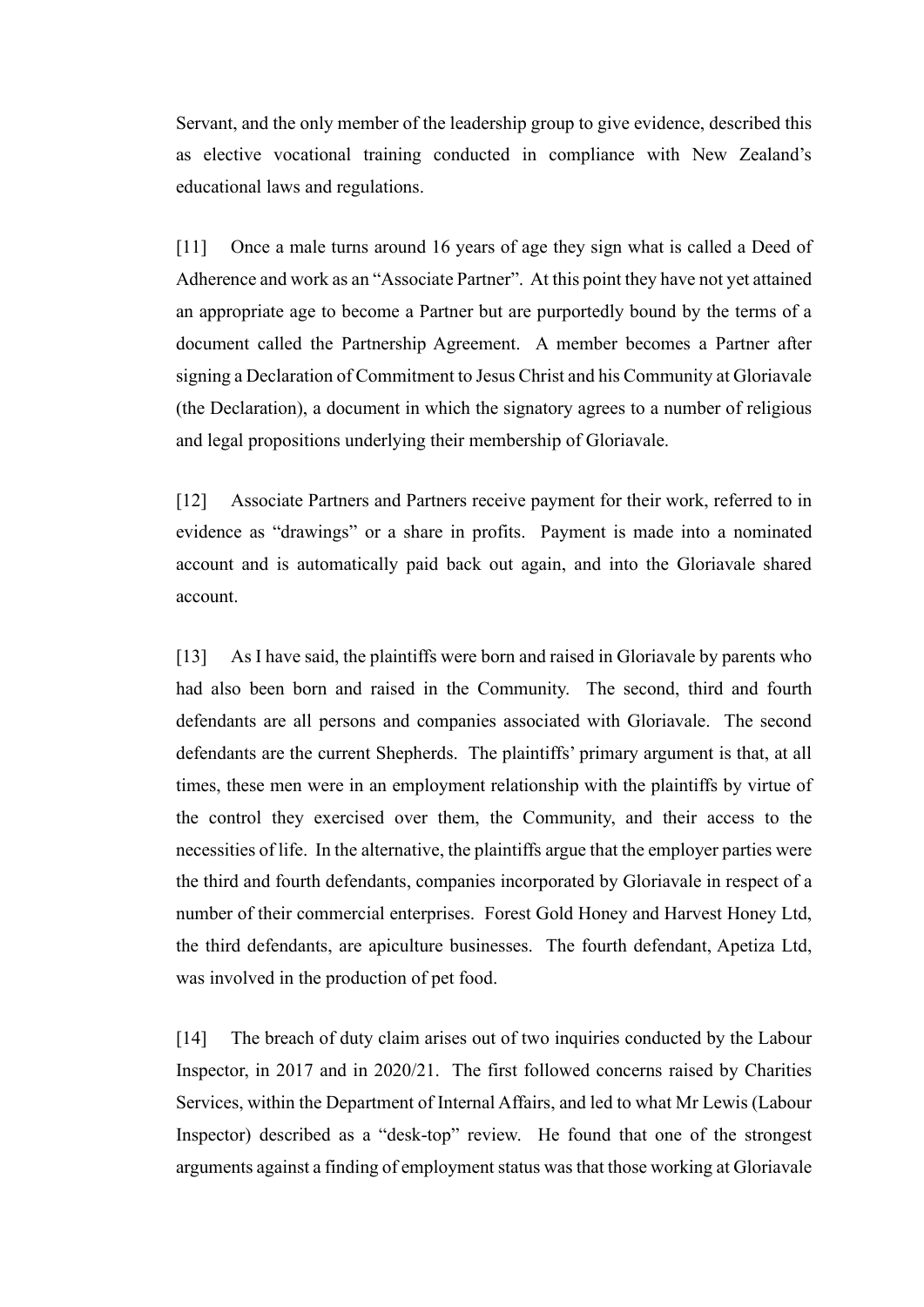had agreed, in writing, to "give up all individual rights to their personal assets and income in order to contribute communally." He concluded that people at Gloriavale were not employees and there was accordingly no jurisdiction to proceed to a full investigation.[4](#page-5-0)

[15] Mr Lewis was involved in the subsequent inquiry which was led by another Labour Inspector, Ms Crampton. Mr Lewis and Ms Crampton gave evidence. Mr Lewis said that the 2020/21 inquiry followed complaints in the media about working conditions at Gloriavale and a direction from the Minister that the situation needed to be revisited.

[16] In the event, the 2020/21 investigation led to the same conclusion as the earlier one. The report noted that the Labour Inspectors' inquiries were largely focussed on ascertaining the intention of the parties in defining their legal relationship. It recorded that the Labour Inspectors had been provided copies of relevant documentation, including "What We Believe", the Declaration of Commitment, the Deed of Adherence, and Partnership Agreement; referred to a disjunct in accounts between those who had left Gloriavale and those who remained; noted that the majority of current residents spoken to "were happy" and had "willingly signed" the documentation which was said to show an intention to create a relationship other than employment; made the point that the residents had chosen to live a communal way of life; and concluded that those working within Gloriavale were not employees and the Inspectorate had no jurisdiction to pursue any claims.<sup>[5](#page-5-1)</sup>

[17] The Gloriavale defendants deny that the plaintiffs were, at any time, employees of them. The Labour Inspector, through the Attorney-General, denies the allegations against them and says that this Court has no jurisdiction to deal with this aspect of the claim; if the tort claim is to proceed that must occur in the High Court, in light of restrictions on this Court's jurisdiction.

<span id="page-5-0"></span>Note that boys in the younger two age brackets had not yet signed the Deed of Adherence. The Labour Inspector's report is silent as to the legal position for these age brackets but it can be inferred that they were also not considered employees.

<span id="page-5-1"></span><sup>&</sup>lt;sup>5</sup> Hannah Crampton and Richard Lewis "The Christian Church Community Trust (Gloriavale) Investigation Report" (23 July 2021). See also Employment New Zealand "Labour Inspectorate concludes inquiry into Gloriavale" (July 2021) <www.employment.govt.nz>.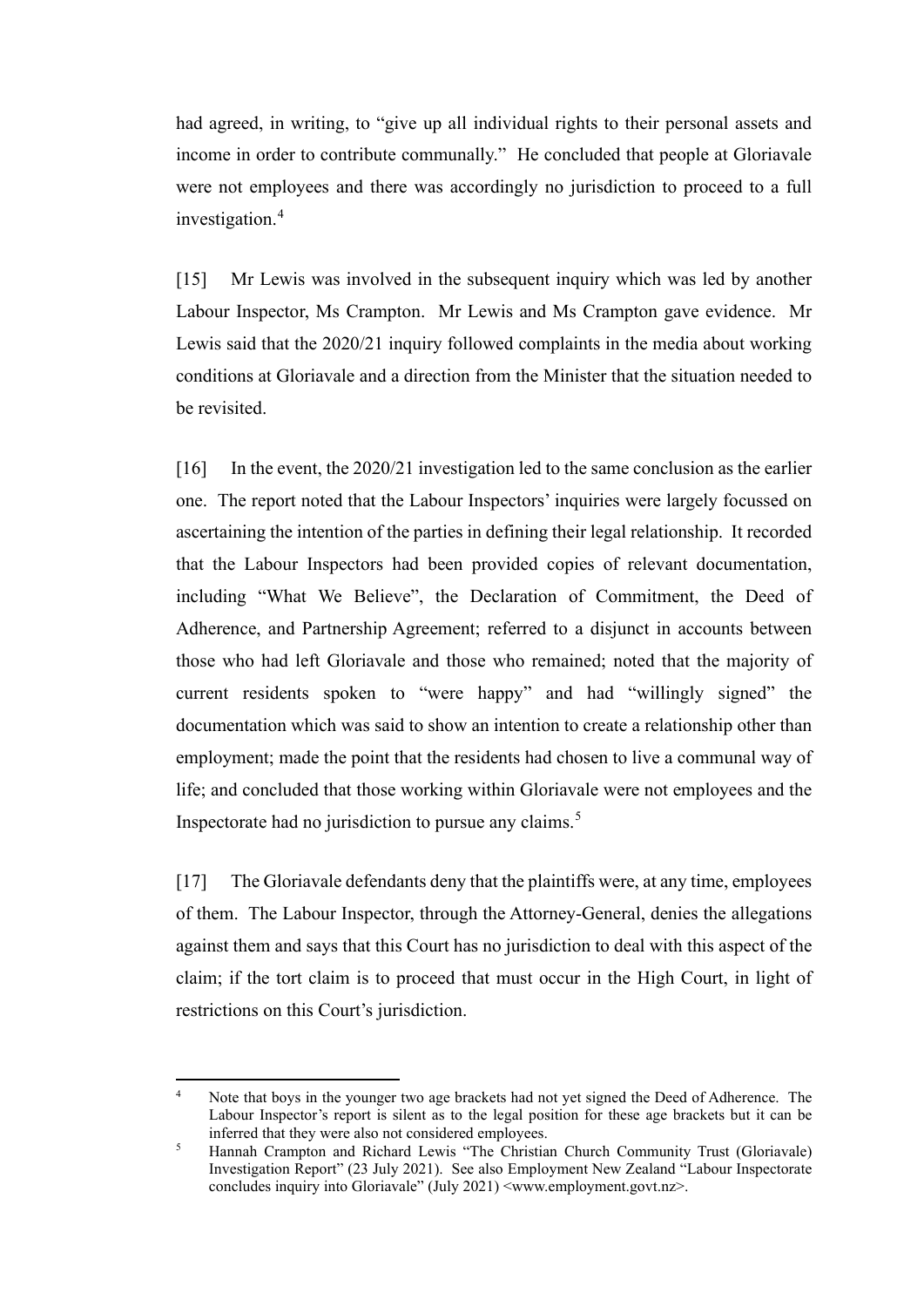[18] Four further points are usefully noted by way of background.

[19] First, I agree with a point made by counsel for the Gloriavale defendants, Mr Wilson, that Gloriavale's religious convictions are not on trial in this case. The sole inquiry for this Court is the employment status or otherwise of the three plaintiffs.

[20] Second, in deciding the status issue it is necessary to understand the context within which the plaintiffs undertook work in the Community and its alleged significance in this case. Peter Righteous expressed the view that no-one within Gloriavale is employed because an employer/employee relationship is:

fundamentally at odds with our Christian principles and the beliefs that we hold so dearly…

And:

…we do not operate an employee/employer relationship model and to do so would be contrary to our fundamental beliefs and values.

[21] Zion Pilgrim emphasised the importance of context to the status inquiry in the following way:

I have focused [in my evidence] on the employment relationships that control the plaintiffs but to get a full picture of the extent to which the Overseeing Shepherds and the Shepherds control these young men, it must also be taken into account that the Overseeing Shepherd and Shepherds not only control where and when they worked, where they resided, and what food they ate, but would in their future, decide not only when they could marry but who they could marry. Every aspect of their life was controlled.

[22] Third, this judgment follows a preliminary hearing focussed on the plaintiffs' claim against the Gloriavale defendants that they were employees for the purposes of s 6 of the Employment Relations Act. The claim against the Attorney-General will be dealt with later. However, it is necessary to traverse aspects of the Labour Inspectorate's involvement, and the Gloriavale leadership group's response to it, in order to fully understand the plaintiffs' case and the real nature of the relationship between them (as putative employees) and the Gloriavale defendants (as putative employers).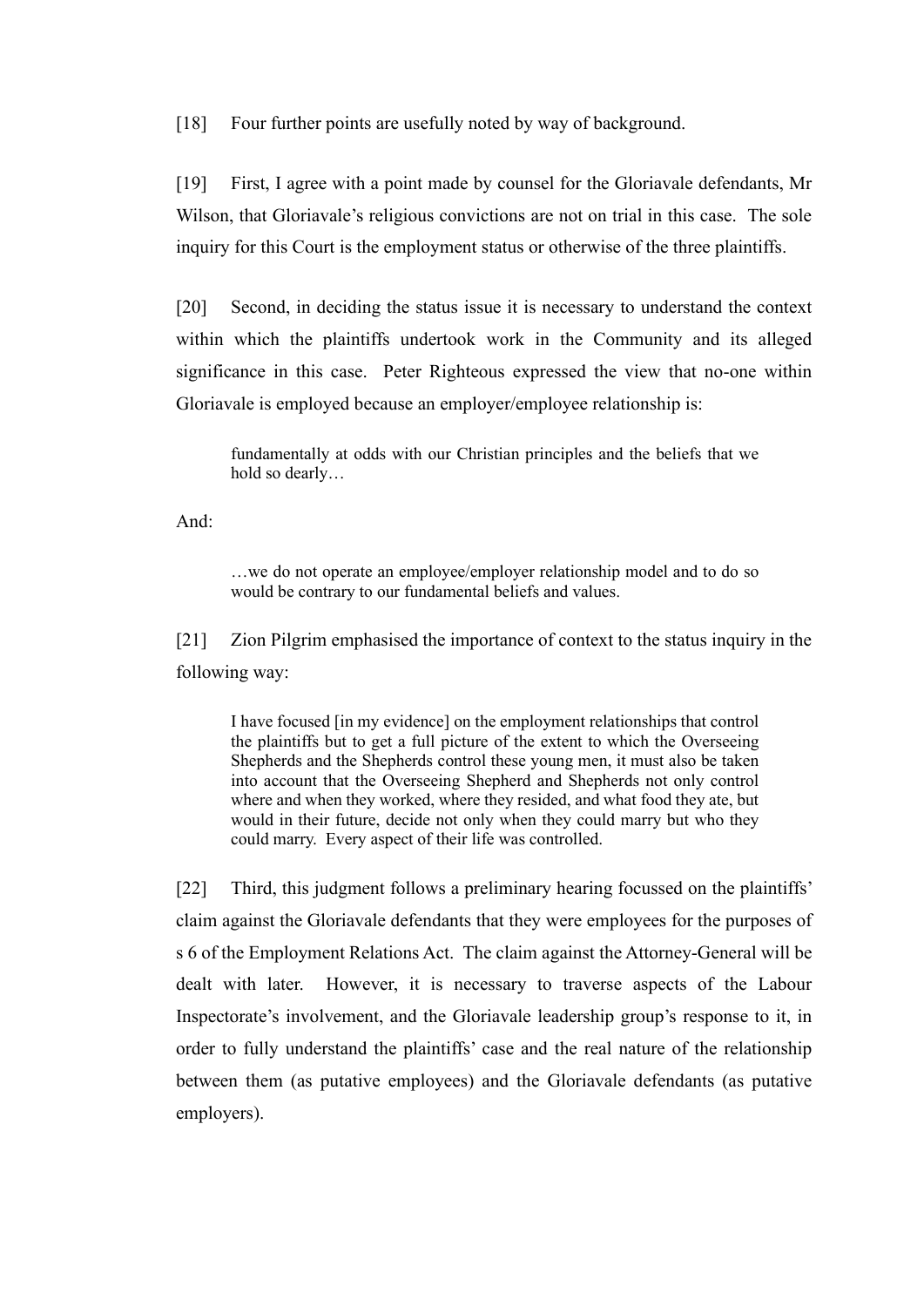[23] Fourth, the claim that the plaintiffs were employees of some or all of the Gloriavale defendants raised a number of issues. The focus of argument was squarely on whether each of the plaintiffs was an employee, rather than on the identity of the true employer (if there was one) within the Gloriavale structure. The evidence failed to cast significant light on the complexities of the structure. There are several businesses, a trust, a partnership, nominee companies, a leadership group and an Overseeing Shepherd. None of the listed second defendants gave evidence and nor did any of the current directors of the third and fourth defendant companies.All of this, and the confused factual position that was before the Court, and which only the Gloriavale defendants were in a position to clarify, led to a proposal (to which no party raised an objection) that, in the event the plaintiffs were found to be employees, the identity of the employer within Gloriavale would be dealt with later.<sup>[6](#page-7-0)</sup> I am proceeding on this basis.

[24] Counsel was appointed to assist the Court on the recommendation of the Solicitor-General, and I record my appreciation for Mr Kirkness's assistance.

## **The facts**

[25] It is not uncommon in cases involving a dispute as to employment status for the parties to have differing views about the features of the relationship that existed between them. This case is no exception. Witnesses for the Gloriavale defendants emphasised the so-called voluntary nature of the way in which work is done within the Community, and why it is approached in this way – emphasising its consistency with the principles underpinning what is described as a unique way of life, and the back-drop of residents agreeing to live within this framework. Each of these witnesses currently lives in Gloriavale and has taken the Declaration.

[26] The evidence given on behalf of the Gloriavale defendants stood in contrast to the evidence called on behalf of the plaintiffs. They drew a picture of a highly controlled, authoritarian environment which did not permit dissenting voices and

<span id="page-7-0"></span><sup>&</sup>lt;sup>6</sup> Which may, by virtue of s  $6(6)(b)$ , require an application for joinder or an opportunity for the proposed employer to be heard.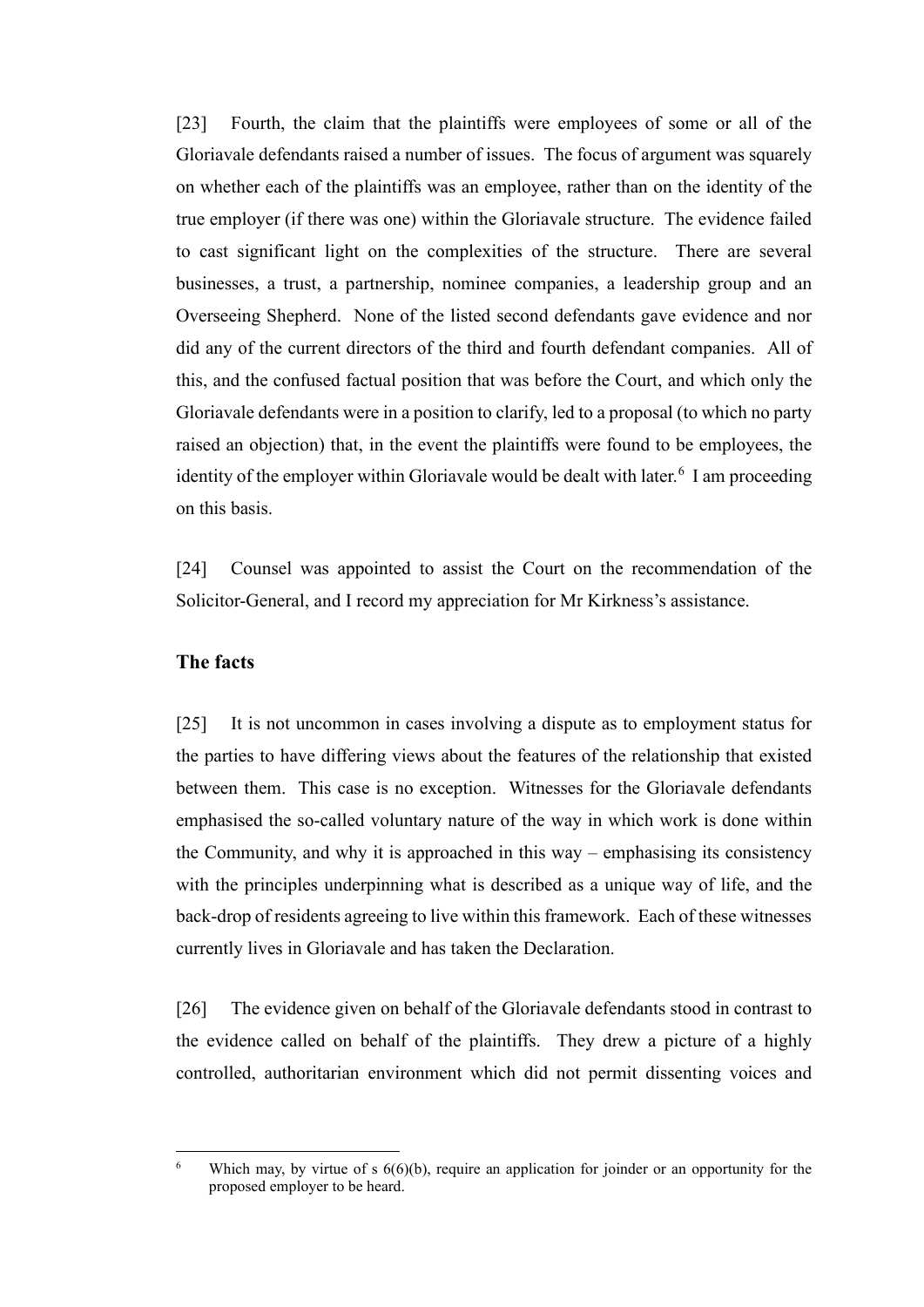which corralled obedience through fear. In summary they say that they were born into Gloriavale, were indoctrinated into a way of thinking from birth, knew no other way of life, and could not be said to have voluntarily consented to the work they were required to do by the Gloriavale leadership group, or the conditions under which they worked.

[27] It is necessary to make particular mention of the failure of Mark Christian to give evidence, despite a brief of evidence having been filed in advance of the hearing. Mark Christian is a Servant who was intimately involved with the work placement and supervision of each of the plaintiffs and other children within Gloriavale. The latest trust deed before the Court (dated 11 July 2018) refers to Mark Christian as a Church Leader, signatory and board member of the Christian Church Community Trust. The failure to give evidence remained unexplained. Mark Christian was referred to extensively by the plaintiffs in their evidence and was implicated in a significant number of the events complained about. And while Peter Righteous was able to give general evidence about the Community, its structure and work practices, he lacked detailed knowledge of numerous aspects of Gloriavale's operations, as he readily conceded at various times during questioning.

[28] I was invited by counsel for the plaintiffs, Mr Henry, to draw an adverse inference from the failure of Mark Christian to give evidence and I consider that appropriate in the particular circumstances. $7$ 

[29] The Overseeing Shepherd, Howard Temple, also featured prominently throughout the evidence, in relation to the very high degree of direction and control he is said to exert within the Community, including in respect of work structure and practices. Howard Temple did not give evidence.

[30] Another member of the leadership team who was referred to extensively in evidence was Fervent Stedfast, the Financial Controller at Gloriavale until very recently, and who is named as a second defendant. Peter Righteous described him as wearing "many hats" – not only as being in charge of the office and general

<span id="page-8-0"></span><sup>7</sup> See, for example, *Ithaca (Custodians) Ltd v Perry Corporation* [2004] 1 NZLR 731 (CA) at [153]- [154]; recently followed in *Rodriguez v Commissioner of Police* [2020] NZCA 589 at [43].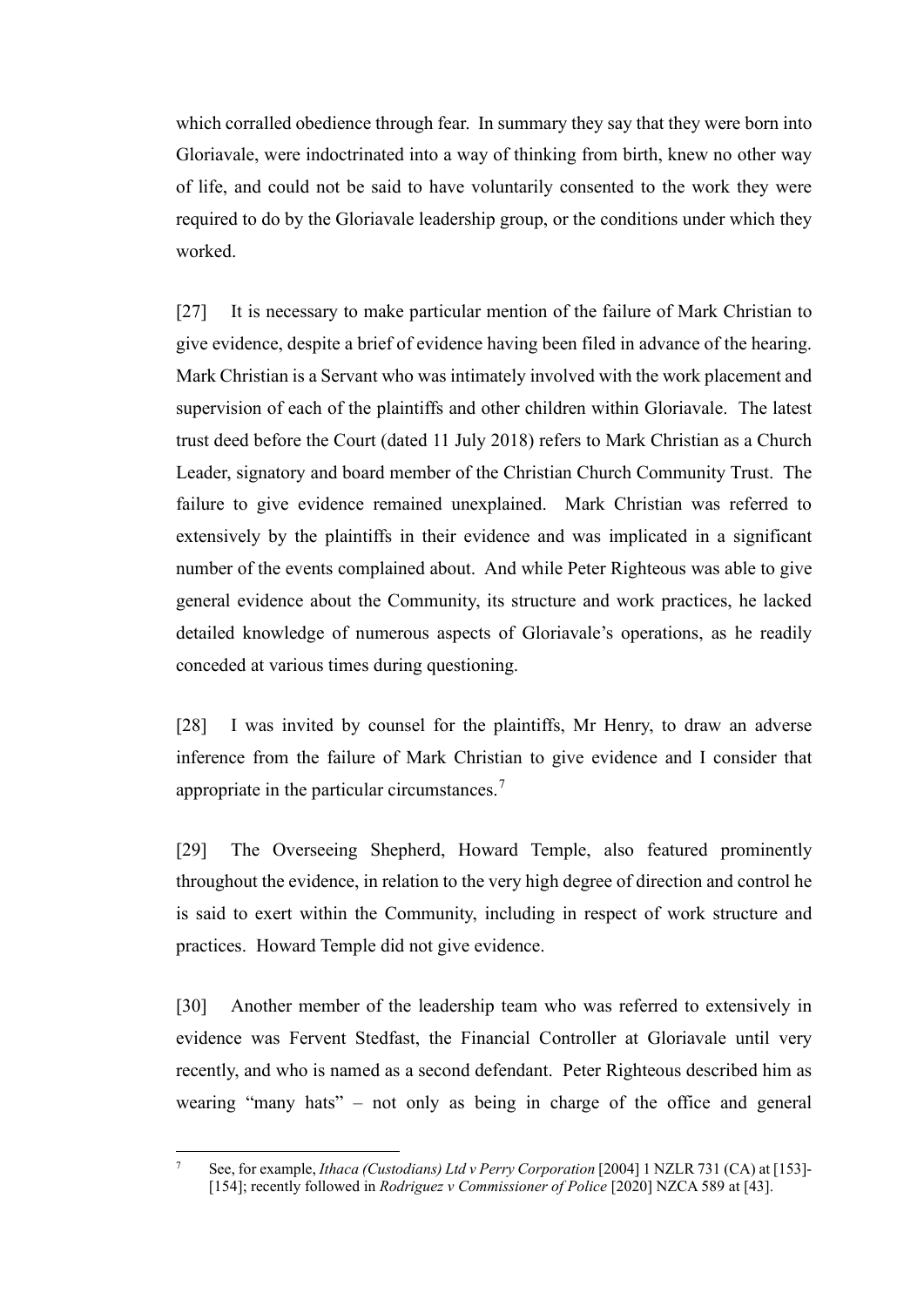administration, but also taking the lead role in dealing with government departments. The company structure is complex and, as I have said, various aspects of it remained unexplained. Fervent Stedfast did not give evidence.

[31] It is, of course, up to parties to decide what evidence to call. However, the reality is that the absence of key players within Gloriavale has left significant parts of the plaintiffs' case unanswered and large gaps, including (as Ms Catran, counsel for the Attorney-General, observed) in respect of the relationships between the businesses, the Partnership, the Trust, the nominee company, the leadership group and the members.

[32] As at September 2020 the leadership group comprised six Shepherds (Fervent Stedfast, Enoch Upright, Faithful Pilgrim, Noah Hopeful, Samuel Valor and Stephen Standfast), who sat below the Overseeing Shepherd. The six Shepherds, together with the Overseeing Shepherd, are the second defendants. At the time the Servants were Mark Christian, Maranatha Stedfast, Salem Temple, Joshua Disciple, Vigilant Standtrue, Peter Righteous, James Ready, Michael Hope and Zion Pilgrim (who left Gloriavale with his family on 20 September 2020).

[33] All Shepherds and Servants are personally appointed by the Overseeing Shepherd. In practice, the Overseeing Shepherd and his leadership group make all decisions on how the Community operates. Parents played a significantly diminished role in aspects of their children's life and upbringing, as will become apparent.

[34] Each of the plaintiffs gave evidence about the realities of life at Gloriavale, which I broadly accept. It is clear that they exercised little autonomy over what they thought, what they did, who they did it with, where they did it or how they did it. That extended to the way in which work was approached within the Community.

[35] The plaintiffs were brought up to accept, without question, the authority of the Overseeing Shepherd and the leadership group, and to submit absolutely to them. That overarching authority, and the requirement to obey, was routinely reinforced – often publicly. Instances of non-adherence were swiftly and firmly dealt with, including through physical and psychological punishment. One witness said that by the time a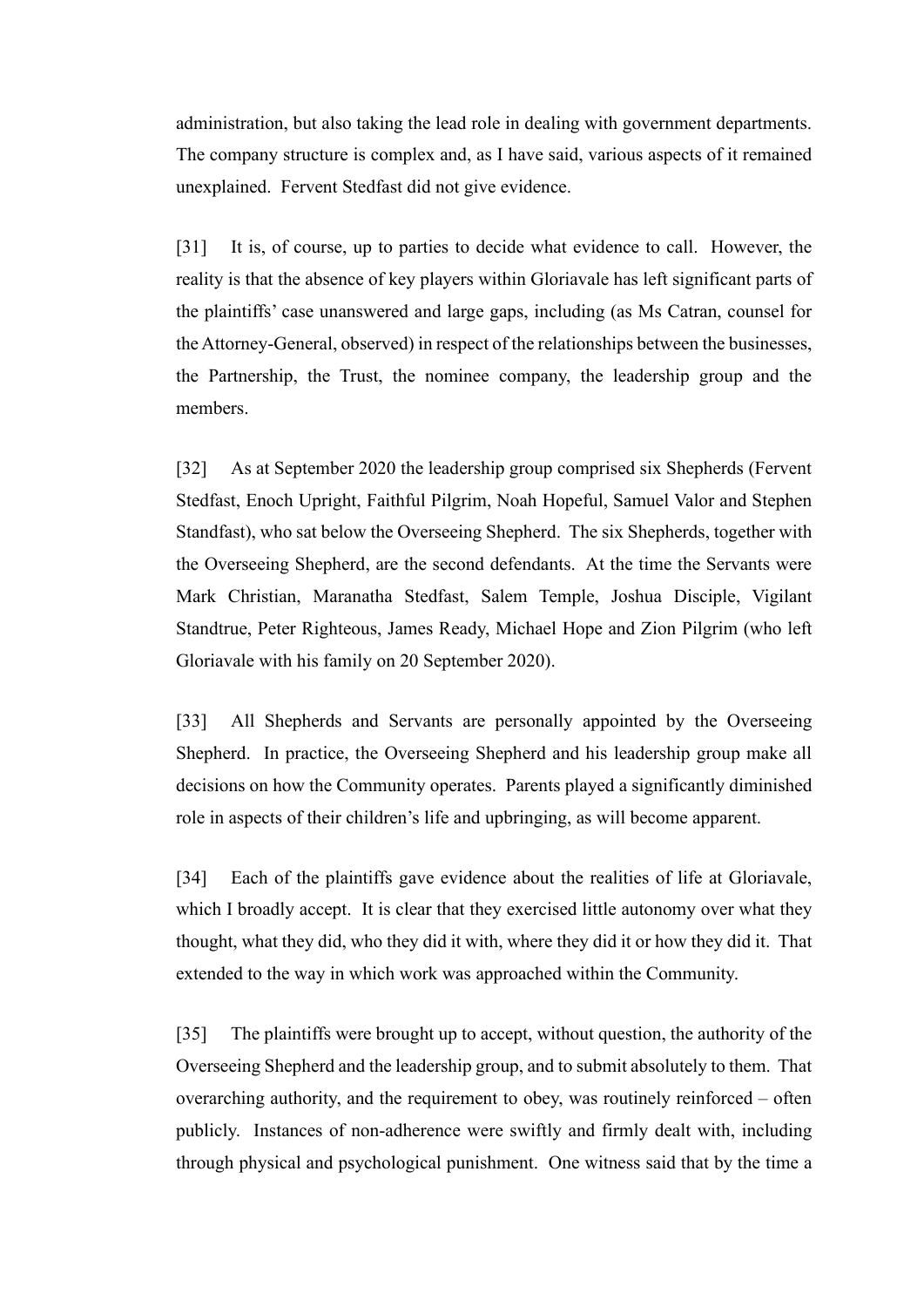child attained 13-14 years of age they were well conditioned to what they called "a brutal control regime". To avoid punishment, children had learned to submit to the control of the Shepherds and Servants. This, it was said, had the effect of creating lifetime conditioned responses to the Shepherds' and Servants' authority, which played out over the ensuing years.

[36] As children approach the age of majority there is an expectation that they will sign a document referred to as the Commitment. $8$  The Commitment confers absolute authority on the Overseeing Shepherd, and requires absolute submission to him and the Shepherds. It was put to various witnesses for the plaintiffs that reference to "submission" in the Commitment simply reflected a requirement that people not "walk with pride." The proposition was rejected. John Ready, for example, gave evidence that it was said many times within the Community that you had no right to have an opinion. His evidence, and the evidence of others, is reinforced by what went on in a leadership meeting with Zion Pilgrim and his family, which I refer to in more detail below.

[37] It was alleged that children were taught that if they did not work they did not eat, and that this was reinforced to the wider group (including other children) in public gatherings. The principle is expressly referred to in "What We Believe":

Those who will not work hard at what they are capable of doing should not be given anything to eat. No lazy people will be accepted in the Church.

[38] Peter Righteous accepted that the no-work-no-food principle was contained within "What We Believe", but said that it was merely a reminder that the Community, in general, requires work to be done in order for there to be food to eat. The weight of evidence before the Court suggested otherwise.

[39] Hosea Courage gave evidence that his work manager prohibited him from eating dinner one evening because he had not been pulling sticks out of the moss fast enough in the factory. And Daniel Pilgrim gave evidence that he was denied food and

<span id="page-10-0"></span><sup>8</sup> Faithful Disciple explained that he signed the Commitment when he was 17 years old because it was the expected next step into adulthood and meant that he could be considered for marriage and would be able to get a driver's licence.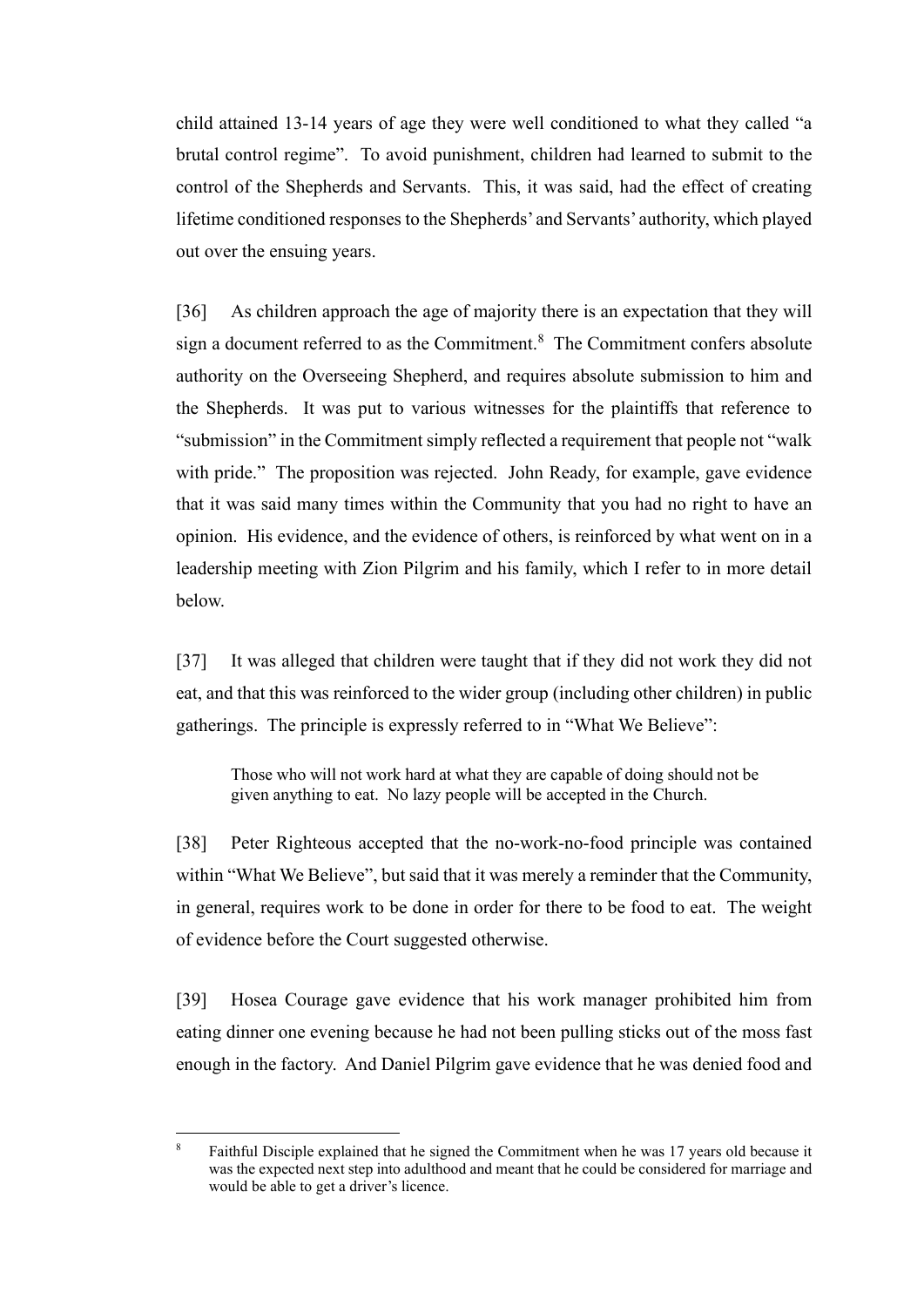made to stand on stage in front of the Community at dinner time, on one occasion when he was around 10 or 11 years old.He said that workplace managers would sometimes tell parents to deny food to their children if they had not been working properly that day.He went on to describe the denial of food as a form of behaviour control which was sometimes tied to work performance and said that public humiliation was a regular occurrence.Faithful Disciple gave evidence that the Shepherds and Servants would often teach "If you do not work, you do not eat," and that the consequence of this was that work was done with the expectation that food, accommodation, clothing and the necessities of life would be provided.He went on to say that the Shepherds had full control over the food supply, and it was used (from his perspective) as a very effective disciplinary technique. John Helpful, who gave evidence on behalf of the Gloriavale defendants, accepted that there were times when children missed out on meals, and said that he had been taught that it was "more important" to obey than do what he wanted.

[40] I accept that there were instances of children being denied food and publicly shamed if they failed to work hard enough (or were perceived to have failed to meet the required standards of behaviour more generally). I have no doubt, and various witnesses confirmed, that this practice sent a very strong message to other children who undertook work within the Gloriavale businesses. The message was intentional and well understood.

[41] Notably, disobedience could also result in attendance at a Shepherds' and Servants' meeting. Witnesses gave evidence as to the nature of these meetings, where the Shepherds and Servants spent a considerable amount of time (hours) berating the person being reprimanded.<sup>[9](#page-11-0)</sup> I infer from the evidence that this was the most feared form of discipline exerted within the Community. Having read the transcript, and listened to extracts of the audio, of such a meeting attended by the Pilgrim family shortly before their departure from the Community, that is not surprising.

[42] I have already referred to the complexity of the structure at Gloriavale. Peter Righteous described the legal structure as consisting of a charitable trust (the Christian

<span id="page-11-0"></span><sup>&</sup>lt;sup>9</sup> See, for example, Hosea Courage's evidence as to a five-hour meeting during which the Shepherds and Servants yelled at one of the workers from Value Proteins Ltd.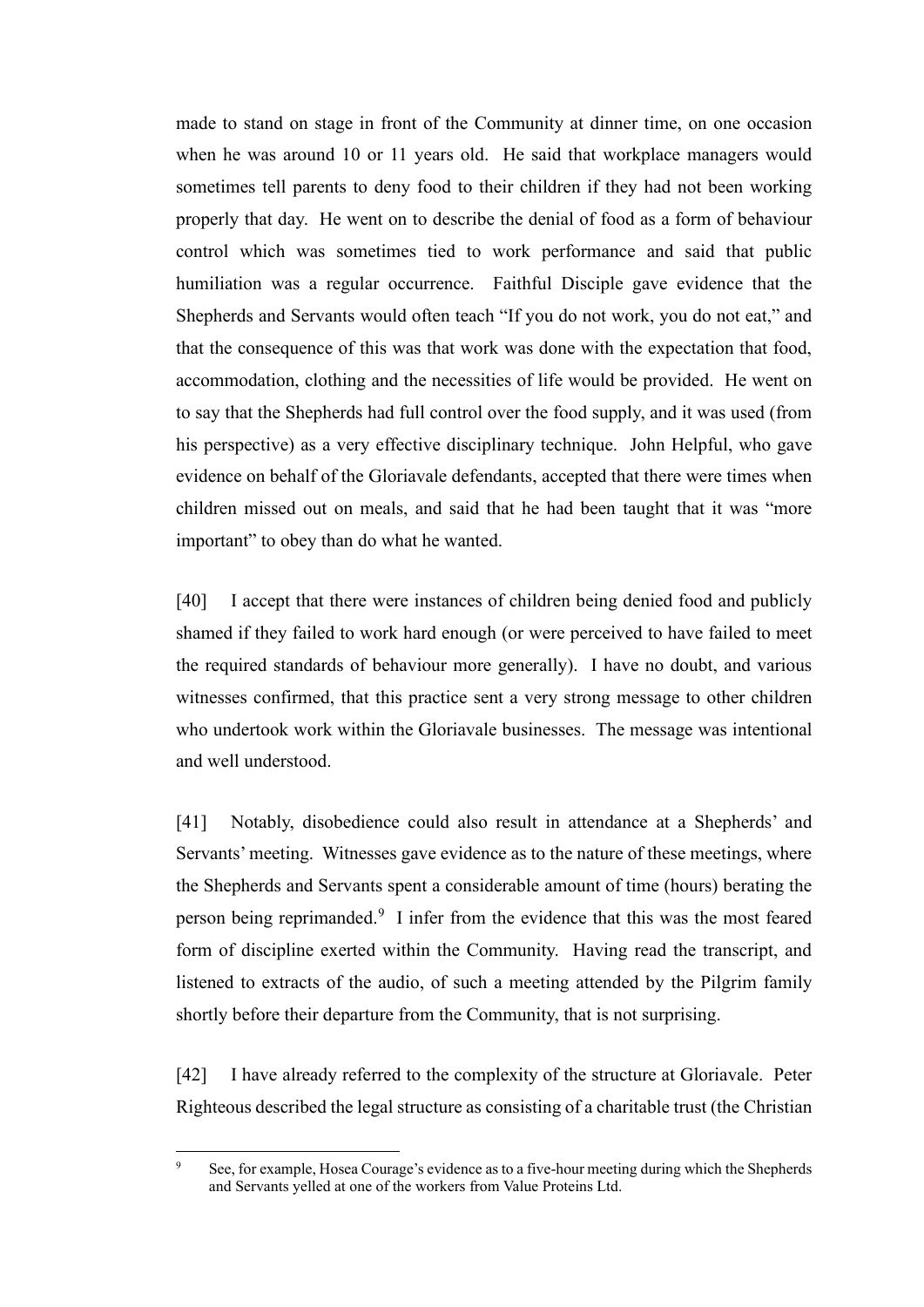Church Community Trust), a partnership (Christian Partners partnership), a holding and nominee company and limited liability trading companies. The trading companies included the third defendants (Forest Gold Honey Ltd and Harvest Honey Ltd) and the fourth defendant (Apetiza Ltd). Other companies included Air West Coast Maintenance Ltd, Air West Coast Ltd, Canaan Farming Dairy Ltd, Canaan Farming Deer Ltd, Canaan Farming Engineering Ltd, Caring Midwives Ltd, Haupiri Net Ltd, Value Proteins Ltd, Ocean Harvest International Ltd, Forest Gold and Lake View Moss Ltd (now defunct).

[43] Peter Righteous gave evidence, which I accept, that the legal structure at Gloriavale has developed over time, is designed to give effect to the Community's beliefs and value systems, and that the leadership group has taken advice in respect of various aspects of it.He made it clear that while he had a general understanding of the legal structure, significant aspects of it were handled by others. It is evident that the key person who dealt with the business side of things within Gloriavale throughout the relevant period was Fervent Stedfast. Serenity Valor, who works in the office overseen by Fervent Stedfast, described the hierarchy of decision-making as follows. She reports to Fervent Stedfast; David Stedfast has authority to pay ACC levies and holds the tax agency; Prudent Stedfast has authority to run the labour hire side. The businesses have managers; the managers sit under directors; not all of the businesses are run by Shepherds. The purpose of the trading companies, Serenity Valor confirmed, is to make a profit. Ownership of the commercial enterprises appears to be split between the Christian Church Community Trust and the partnership.

[44] Zion Pilgrim gave direct evidence about his experiences of the company and leadership structure. At the time he left Gloriavale in September 2020, he was a director of eight listed companies. His evidence was that throughout the entire time he was recorded as a director with the Companies Office, no director meetings were held. When it was put to him that meetings of the leadership group (Shepherds and Servants) were in substance director and/or shareholder meetings, he described the proposition as a "pretty big stretch". Rather, he said that the company directors within Gloriavale had no power, and the companies were "shells" with no corporate management system or structure. Zion Pilgrim reinforced evidence given by others,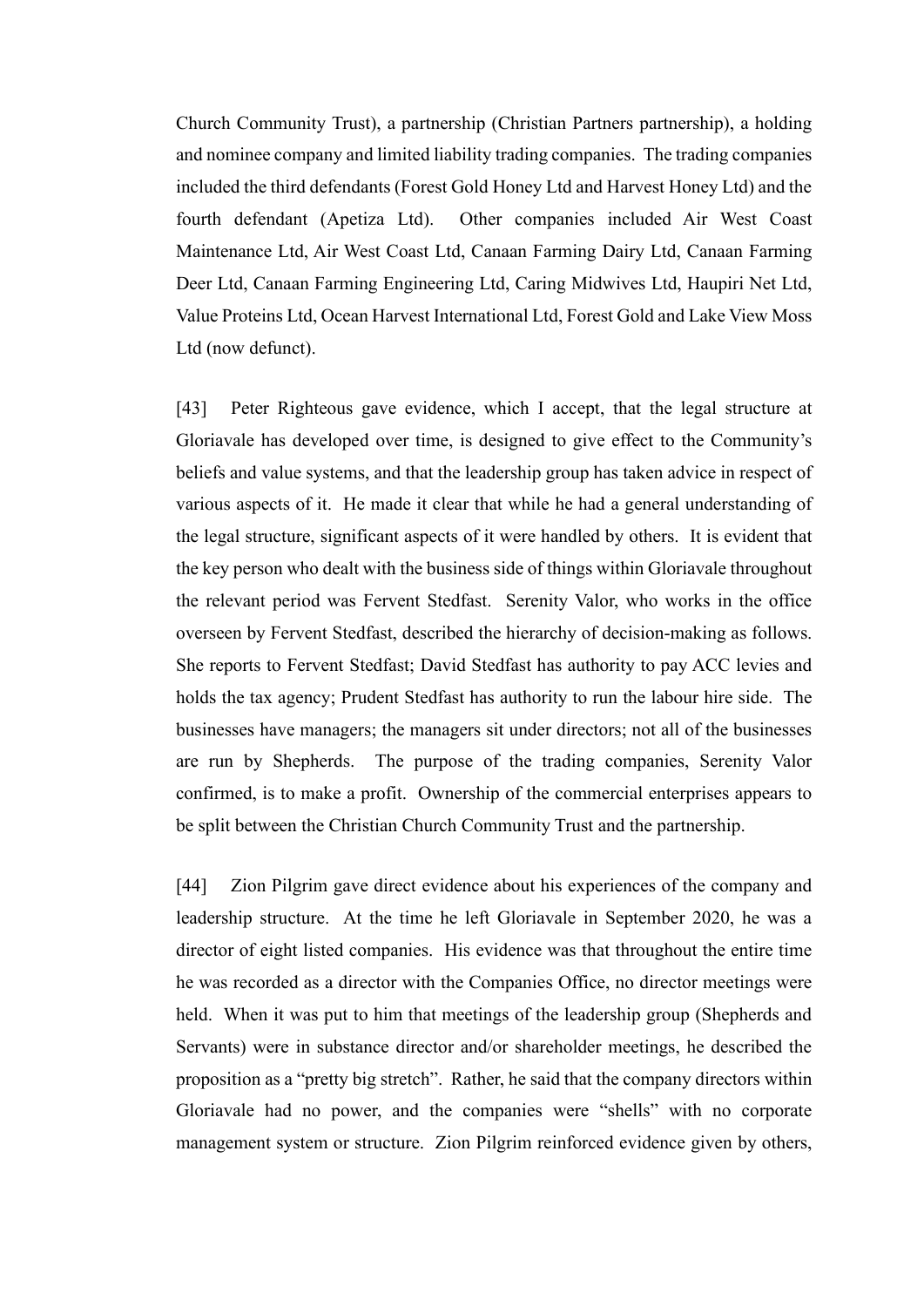and which I accept, that the Overseeing Shepherd exercised ultimate control, and had the final say, on all decisions relating to business life within Gloriavale.

## *Work placement – from six to 12 years of age*

[45] Each of the plaintiffs gave evidence that they started work within the Gloriavale businesses around the time they began school. Peter Righteous, who was responsible for organising activities for this age group of boys for about 24 years (from 1994 to around 2018), did not accept that this was so. He undertook this role at the behest of the Overseeing Shepherd.He described the boys as engaging in activities, familial and Community contributions, and household chores.

[46] Because the difference in the evidence largely came down to how the activities were characterised, it is convenient to summarise what the plaintiffs did during this period.

[47] Daniel Pilgrim began working from the age of six in the Community gardens; from the age of seven he worked in the then operational moss factory (known as Lakeview Moss Ltd, now disestablished) and one of the Gloriavale dairy farms.He worked long hours and was required to work hard. He did the morning milking from the age of 13, two or three times a week, typically from 4am to 7am, or 3.30am to 7.30am, for six years. Often he had to do morning and afternoon milkings on Sundays.

[48] Hosea Courage harvested moss from the swamp and then worked in the moss factory, picking out the sticks as the moss travelled along the conveyor belt and on a shaker table.<sup>[10](#page-13-0)</sup> Between six and 12 people worked at the moss factory at any one time – two adults and the rest were children; all were doing the same work. A similar approach was adopted elsewhere. When Hosea was not working in the moss industry he would be put to work in the Community gardens. From nine years of age he worked at the Glen Hopeful dairy farm and later, when he turned 14, he worked at a piggery cleaning out pig sties.

<span id="page-13-0"></span><sup>&</sup>lt;sup>10</sup> The moss factory closed in 2012. Peter Righteous accepted in cross-examination that it was likely correct that the boys were provided with no safety equipment; no ear muffs and no safety glasses. The work in the factory was very dusty and required quick hands to undertake the sorting work.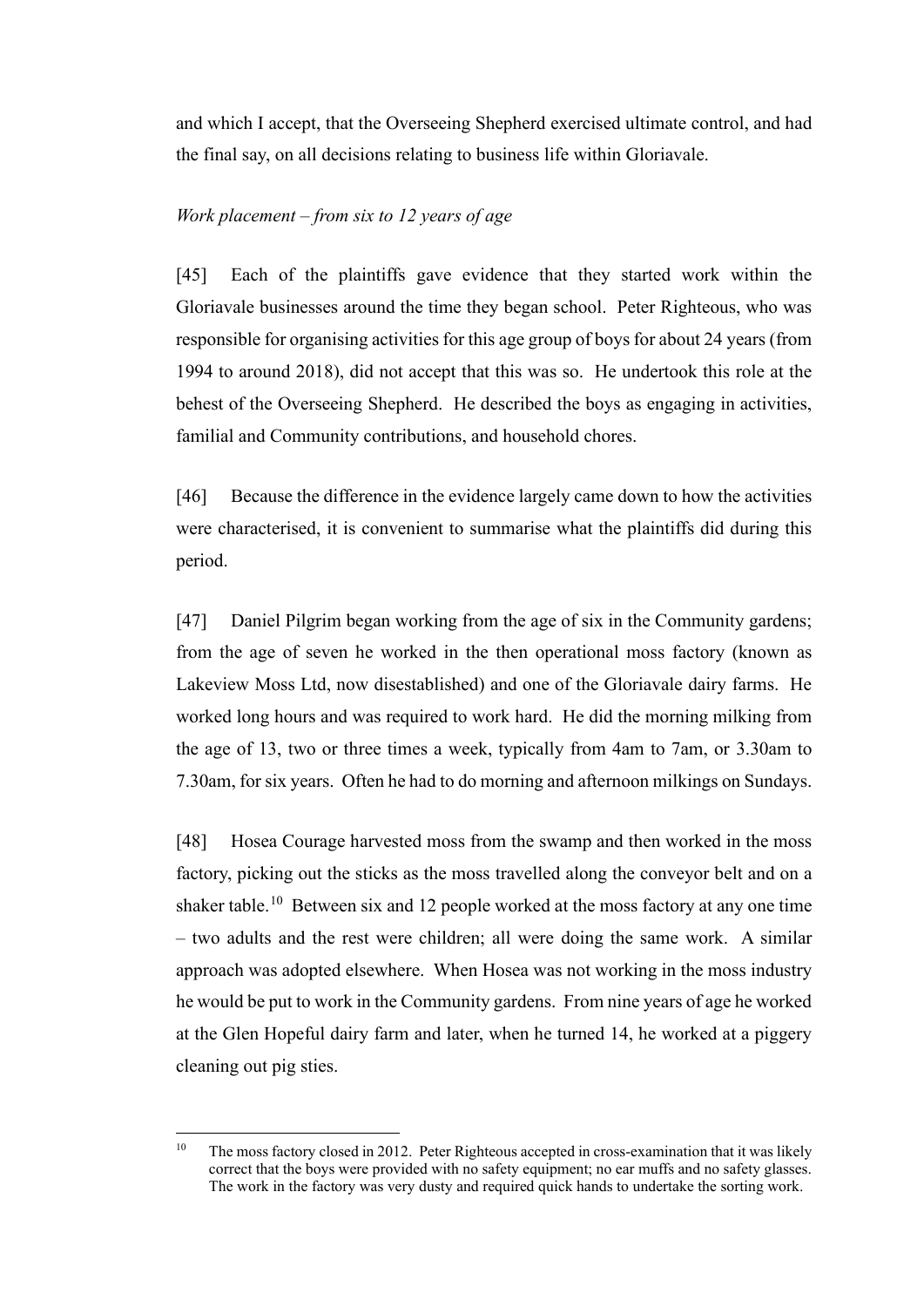[49] Levi Courage also began working from a young age, consistently with the experience of other boys within the Community. He did morning milkings from around six or seven years of age; worked on a farm and later worked in the honey business. Levi Courage started working at Forest Gold (the honey plant) when he was 14 years old under the supervision of Mark Christian.

[50] Virginia Courage was born into the Community and is Hosea Courage's mother. She gave evidence that she had never heard the word "chores" used within the Community. Rather, the work undertaken by the boys was always referred to as "work." Her evidence is consistent with the descriptor used in the daily work sheet for young boys, prepared by Peter Righteous and pinned to the wall in the communal dining room for children and their parents to view. The purpose of the roster was to enable the boys, and their parents, to know where they had been placed. Next to each boy's name on the roster was the business they had been assigned to "work" at.

[51] While it was alleged that the plaintiffs exercised choice about where they worked, and that it involved consultation with their parents, this was not made out on the evidence. I accept that Peter Righteous tried to accommodate preferences, including from boys and/or their parents.However, he conceded in cross-examination that it was ultimately the interests of the Gloriavale businesses which dictated where labour resources needed to be applied and where they were applied.<sup>11</sup>

[52] Zion Pilgrim (who is Daniel Pilgrim's father) described the reality of the situation from a parent's perspective:  $12$ 

If a parent was not happy with where their child was assigned to be worked by Peter Righteous as a Servant, they could "theoretically" complain to the Shepherds. *Most of the parents in Gloriavale wouldn't be game to take it that far, as they would be seen as challenging the authority of the leaders*. I was sometimes able to change the roster around for my children but even so, often I was told by Peter Righteous I couldn't change it, *because the Community needed the boys on the job that he had assigned to them to.*

<span id="page-14-0"></span><sup>&</sup>lt;sup>11</sup> And see John Ready's evidence: "No one at Gloriavale could choose a career or vocation in the Community. The Shepherds decided where everyone was to work, on leaving school the children were instructed to go to work in a specific place or do a certain thing. Some do get to qualify in various trades, but there is no choice as to what area they work in, like the roster you learn not to question where the Shepherds and Servants send your child to work."

<span id="page-14-1"></span> $12$  Emphasis added.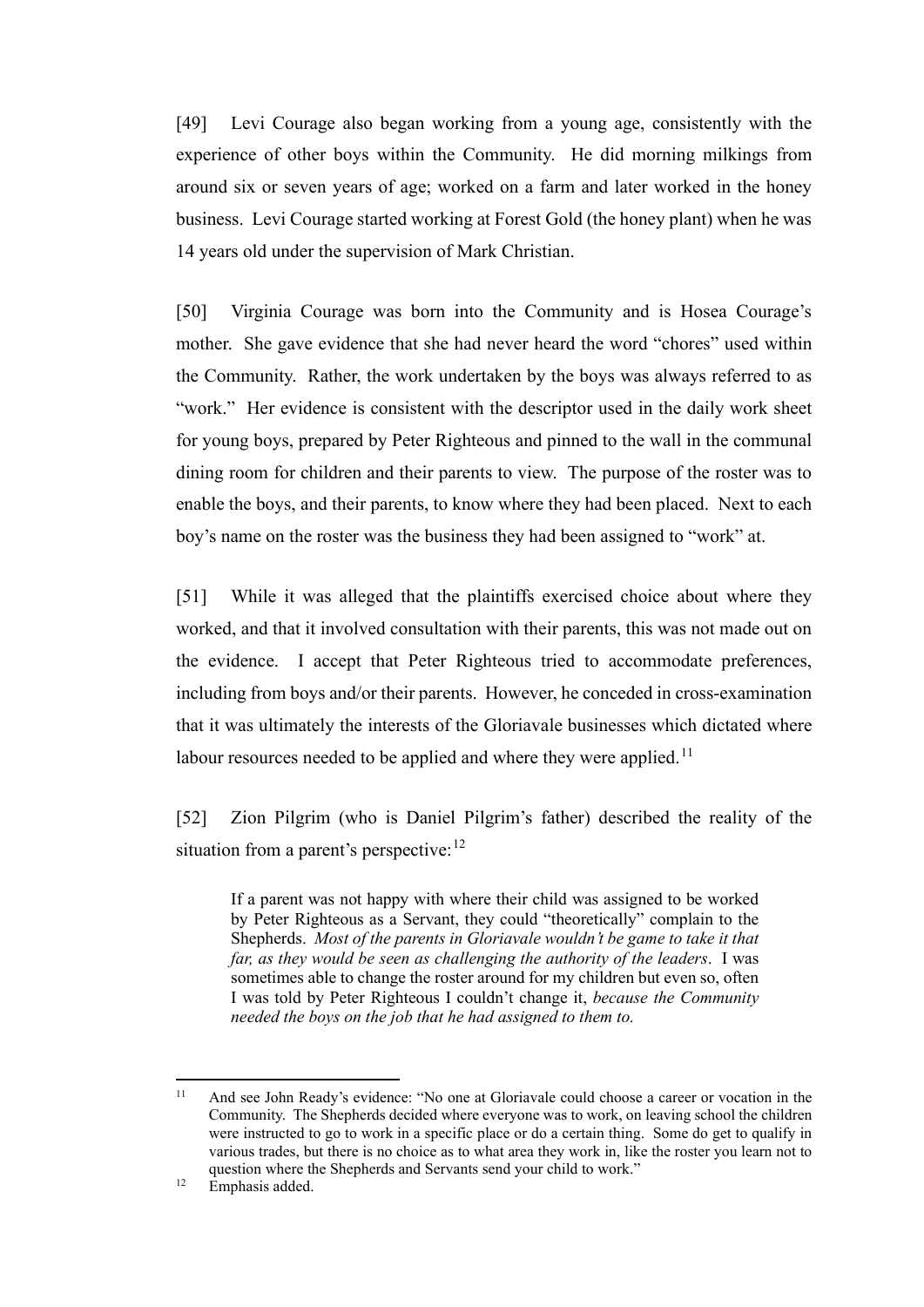The structure, as I understood the chain of authority as to what jobs the six-to twelve-year-olds were to do was set by Peter Righteous, a Servant, and could be challenged by going to the Shepherds, but *ultimately the final decision if they dared to challenge management would go to the Overseeing Shepherd as he was the person with absolute pastoral and business management authority.*

[53] I do not overlook the evidence of Charity Christian.She gave evidence that she tends to gently cajole her nieces and nephews to undertake various activities and there is no element of coercion involved. If that is her experience, it was plainly not the experience of the three plaintiffs. Nor was it reflective of the approach commonly applied within Gloriavale, namely that all children who were capable of working were required to work and did work.

[54] While I accept that children within the Gloriavale Community did not spend their entire time working, and that there were some opportunities for play (as some of the witnesses for the Gloriavale defendants pointed out and some of the plaintiffs' witnesses agreed), I was left with the firm impression that these opportunities were limited and very much second to the prevailing work ethos and the way in which it manifested in the three plaintiffs' lives during their time at the Community.The point was reinforced by Serenity Valor, who has lived in the Community for 40 years and who accepted in cross-examination that any person in the Community works the hours the Community needs them to work; and was graphically reflected in Levi Courage's evidence as to the long hours of work required over three days with very little sleep to fill what was referred to as the Vietnam order (jars of honey for the export market).

[55] It will be apparent that I do not accept the Gloriavale defendants' characterisation of work undertaken in this period of the plaintiffs' lives as "chores" which might normally be required of a child by their caregiver. Nor do I accept that the reference to "work" within Gloriavale, in terms of what the plaintiffs did, held some sort of special meaning. It was work as work is commonly understood. It was laborious, often dangerous, required physical exertion over extended periods of time and it was for commercial benefit. The work was not assigned by the plaintiffs' parents, but by the Gloriavale leadership. The plaintiffs' parents were not involved in any meaningful way in decisions about whether the work took place, how long it took place for, where it took place, or when their children would be required to work.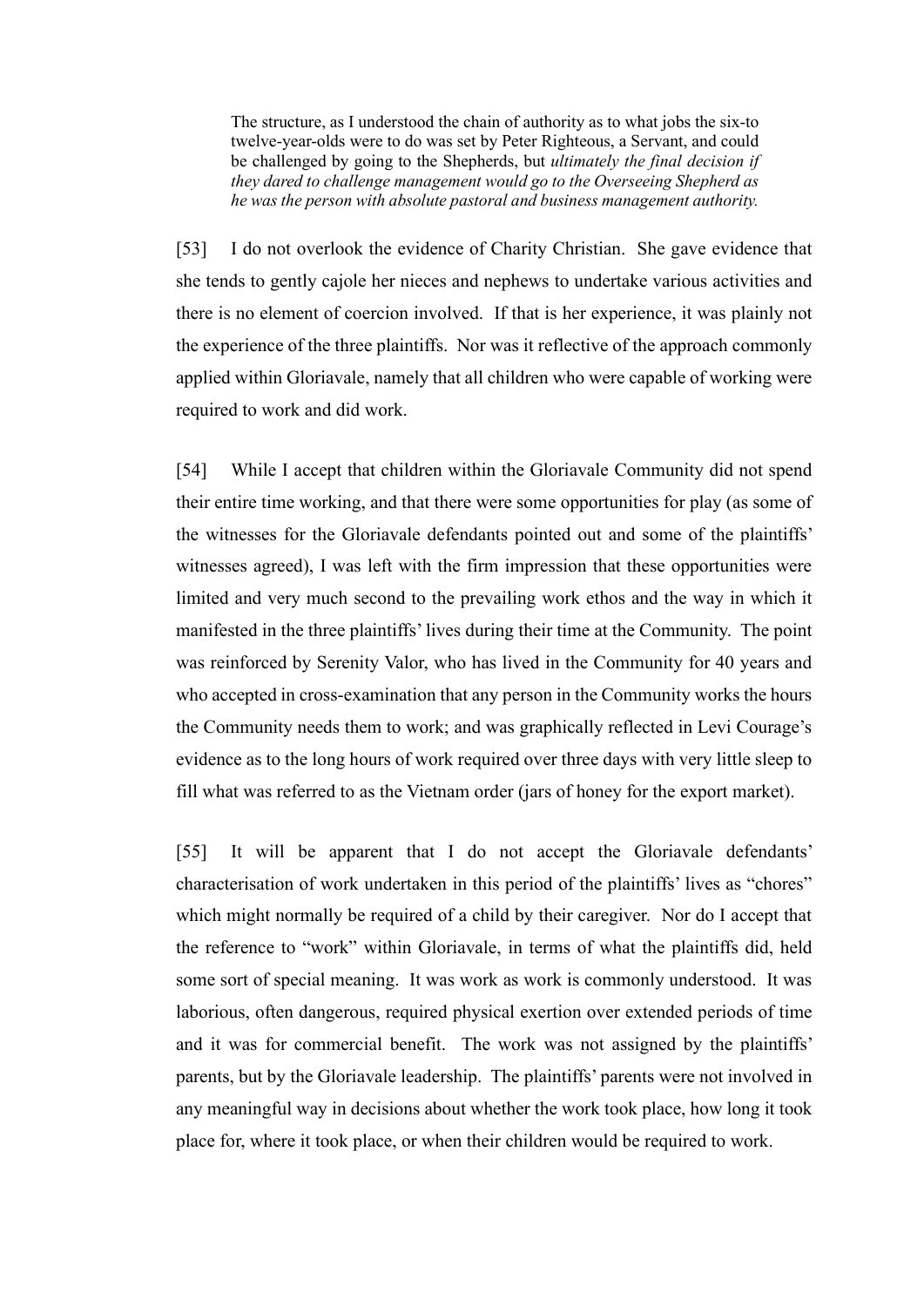[56] Each of the plaintiffs was subjected to rigorous, sometimes violent, supervision in their work.If they were not working hard enough or fast enough they were hit. On one occasion Hosea Courage was struck six times with a shovel handle, with sufficient force to leave bruising that lasted for several days. Hosea Courage's evidence was consistent with broader evidence before the Court, including Peter Righteous's concession in cross-examination that, until fairly recently, the Gloriavale Community followed the principle that:

the blueness of the wound cleaneth away the sin.

#### *Work placement – from 12 to 14 years of age*

[57] I understood it to be common ground that Mark Christian made decisions in relation to the work placement of older boys from the age of 12 years. As I have said, Mark Christian did not give evidence. While witnesses for the Gloriavale defendants, particularly Peter Righteous, were able to give general evidence about the activities of the boys in this age bracket, their ability to provide direct evidence about the way in which work was assigned and supervised was constrained.

[58] Like Peter Righteous, Mark Christian undertook the work assignment role at the behest of the Overseeing Shepherd.<sup>[13](#page-16-0)</sup> Similarly, it is apparent that Mark Christian rostered the boys to the Gloriavale businesses having regard to business need, and that their placement in particular businesses was prioritised according to where labour was required.Most of the boys worked consistently on a dairy farm in the mornings before school and then worked on jobs assigned to them by Mark Christian after school.

[59] I am satisfied that none of the plaintiffs had a choice as to if and where they worked. By way of example, Mark Christian decided that Levi Courage would work in the honey business. He (Levi) had never expressed an interest in working there and his parents had no say in the matter. He gave evidence that his preference had been to work as a builder but Mark Christian refused to allow it.

<span id="page-16-0"></span><sup>&</sup>lt;sup>13</sup> Confirmed by Zion Pilgrim in evidence.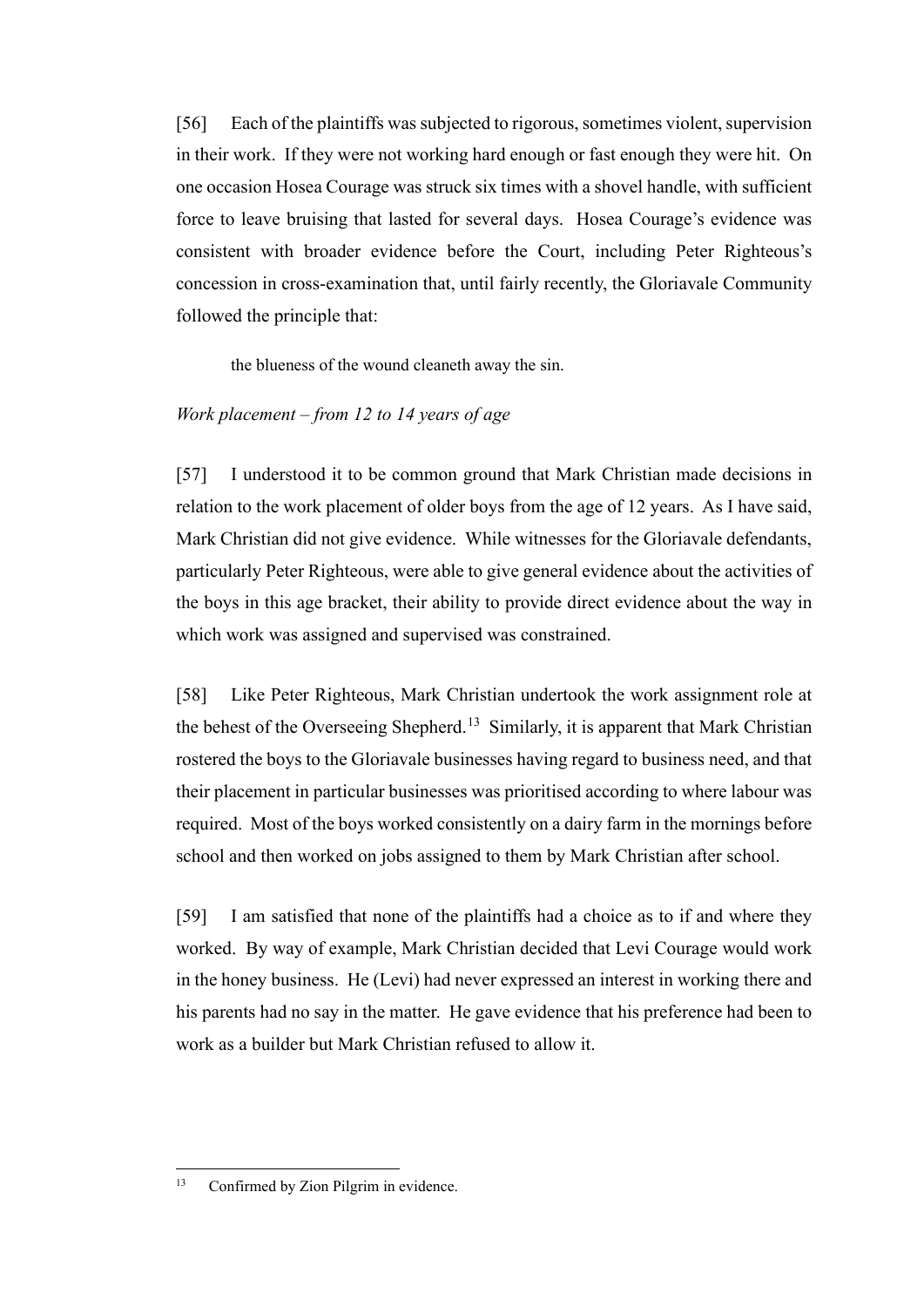[60] Faithful Disciple described his experiences as a parent in the following way:

I did not feel that I had the ability to make that decision. Certainly not a final decision. I may have been – if, if I was worried about things I may have talked with them, but it certainly would've been asking for permission.

[61] And Zion Pilgrim said:

I couldn't decide where Daniel would work. It was not within my authority to do that as a parent. You sign it away before you get married.

[62] While I accept that there may have been isolated instances in which parents made a request for their child to be put to work in a particular business,  $14$  for example to enable them to work closely with relatives, and there may have been times when the request was accommodated, it was the leaders (ultimately the Overseeing Shepherd) who decided who would go where, do what work and when.

# *Work placement: 15 year olds*

[63] When each of the plaintiffs reached 15 years of age they participated in what was referred to as "a transitional education/work experience programme" for 12 months. This programme's official purpose was to provide work experience for students in their final year of study at school (and while they were legally obliged to remain in school). Peter Righteous emphasised that the programme had the consent of the New Zealand Qualifications Authority, and pointed out that Gloriavale received a positive assessment from the Education Review Office in respect the programme during the years each of the three plaintiffs undertook it.

[64] The programme was the first point at which the plaintiffs' work was performed under the auspices of a written agreement. Hosea Courage signed a document called a "Transition Education Agreement", while a more rudimentary "Work Experience Agreement" was signed by Levi Courage. Daniel Pilgrim could not recall signing an Agreement but Peter Righteous gave evidence that all of the boys who participated in the programme, and their parents, did so. I conclude that it is more likely than not that

<span id="page-17-0"></span><sup>&</sup>lt;sup>14</sup> For example, Hosea Courage worked with his father at Apetiza. His father was a supervisor at the factory there and in this capacity had some say in Hosea's hours of work.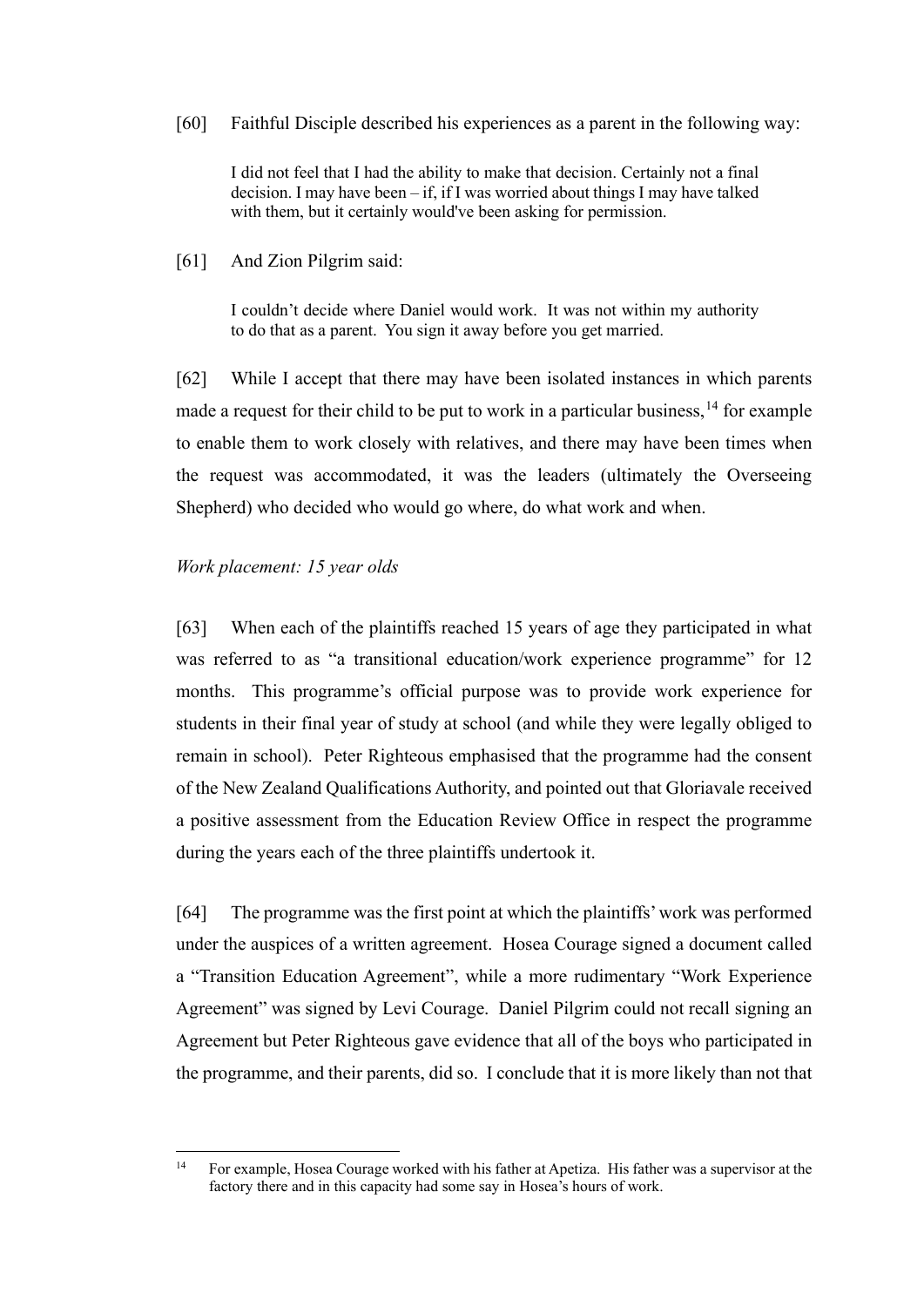Daniel Pilgrim signed a Transition Education Agreement, or a Work Experience Agreement, along with his parents.<sup>[15](#page-18-0)</sup>

[65] I return to the Transition Education Agreement below, when considering the employment status of the plaintiffs. However, I note at this point that the Agreement is revealing as to the nature of the programme and the basis on which work was performed under it. The Transition Education Agreement records that the signatory accepts that he understands the tenets and way of life of the Gloriavale Community; acknowledges that he has received all his primary and secondary education "so far"; requests acceptance into the programme; agrees that the programme is for his own benefit and that he will not be an employee or partner, and that he will not be entitled to wages or payment; and agrees to follow all instructions and health and safety protocols, to respect the equipment and workmates, and to be punctual and tidy.

[66] The signatory goes on to acknowledge a number of "benefits" that will be provided to them "without charge" during the programme period, including: accommodation and meals; clothing and footwear; medical and dental expenses; access to musical instruments, video and audio recording equipment, and Community entertainment and events; access to Community facilities; work experience and training; the religious and spiritual life of Gloriavale; and the "security of extended family [and] many friends".

[67] The Transition Education Agreement is signed and dated by the child signatory, with their parents recording their consent below.

[68] Despite the apparently positive reviews from the Education Review Office (the reviews were not before the Court), the evidence disclosed that, in reality, what was termed a work experience programme was simply the transition into full time work within the Gloriavale businesses. It is notable that none of the plaintiffs appear to have received any NCEA credits or any other form of certification while participating in the programme; and Hosea Courage's documentation appears to have been backdated by three months. While Peter Righteous described the year in evidence-in-chief as being

<span id="page-18-0"></span><sup>&</sup>lt;sup>15</sup> Although the point was not put to his father, Zion Pilgrim.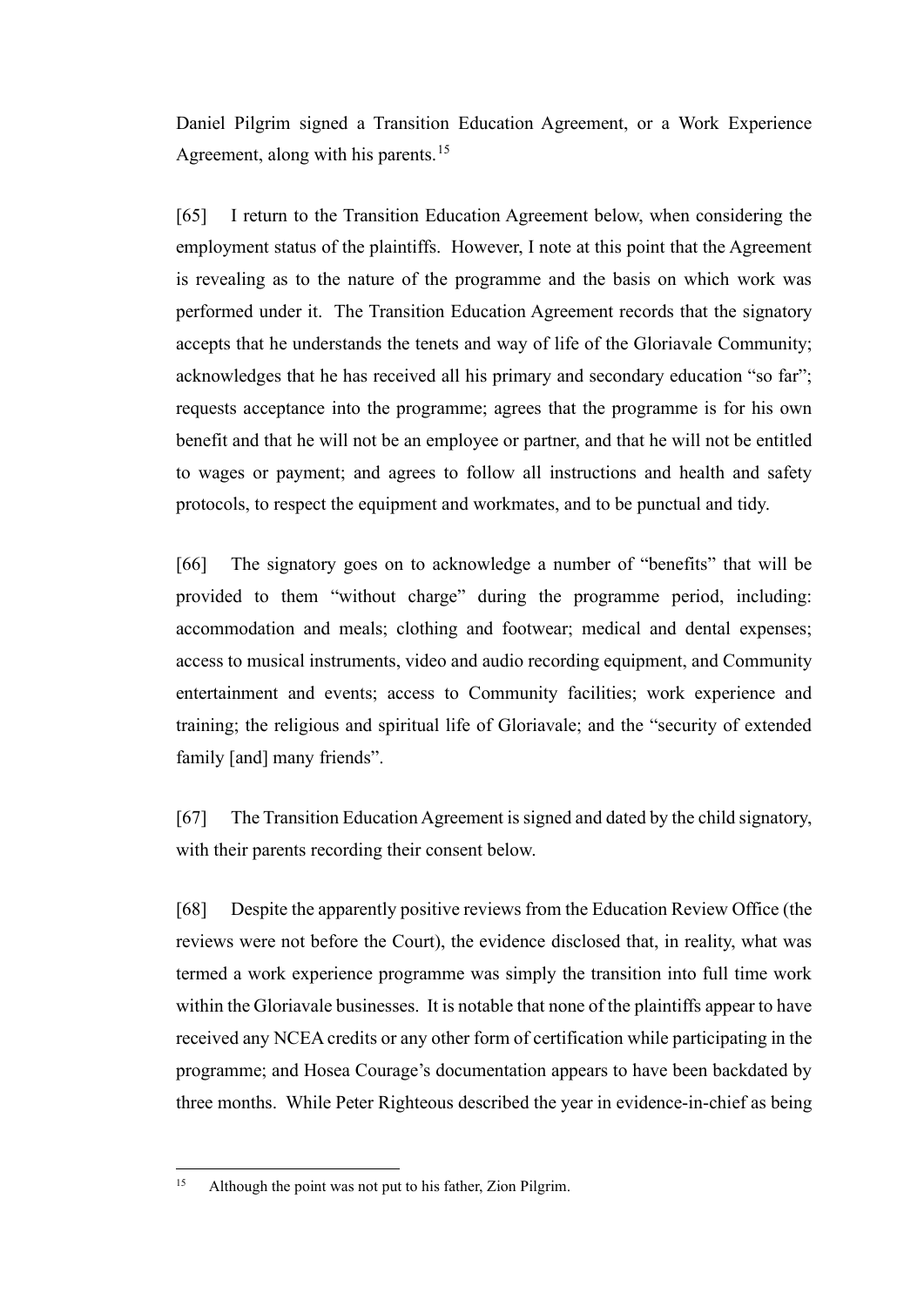designed for the student's own education and improvement in work related knowledge and skills, he accepted in cross-examination that the programme did not operate as it was intended.In this regard he explained that they (who I took to mean the leadership group) had wanted children to leave school at 15, and the work transition year was the mechanism for achieving this objective.<sup>16</sup> When the point was put to Zion Pilgrim in cross-examination, he described the work transition year in the following way:

… at Gloriavale it is massively unstructured and so it's just go and do that job as a normal worker. If it's on a farm, it will be the same farm hours that every other worker in that job does. If it's in a factory, it will be the same work, it will be the same work hours and then while it's all still – yeah you could consider it training but it's still work and it doesn't – I really don't believe, I think you've got to  $-$  it's a massive stretch to try and say that qualifies as just work experience because it's actually, it's actually just work and it's full-on work, and it's busy and it's hard and often dangerous and yeah it needs – I think the big point around this is that there – with this environment these people have got rights and they need protecting and that's what hasn't happened and that's what this is all about. It's providing the protection to the individuals that they need because if every employer was good, if every employment situation was good, you wouldn't need employment laws to protect employees and that's why we're here today.

[69] As Peter Righteous confirmed, Mark Christian also oversaw work allocations during this "transition" period. It is apparent that none of the plaintiffs had any real choice about where they worked. Mark Christian told Hosea Courage to work at the pet food factory and he did, from 6am to 6pm, with some time off on Sundays for religious sessions. He had 30 minutes for lunch. During the dairy season he also worked on the dairy farm two mornings a week, getting up at 3am. Hosea Courage said that he would have preferred to work on the dairy farm but: $17$ 

If I had disagreed, I knew from what had happened to others I would probably be taken to a Shepherds and Servants meeting.

[70] Daniel Pilgrim gave similar evidence. He said that he had no choice as to whether he could stay at school and was given no choice as to where he worked during his 15<sup>th</sup> year. He said that Mark Christian made the work decisions and decided where he would work. Daniel Pilgrim worked in the honey business within the Community.

<span id="page-19-0"></span><sup>&</sup>lt;sup>16</sup> He went on to say in cross-examination that this year they had remodelled the approach and had now done away with the transition year.<br><sup>17</sup> Hosea Courage gave evidence that his father had wanted him to work at Apetiza and that he may

<span id="page-19-1"></span>have influenced the decision over his workplace. This evidence must be viewed within the context of evidence as to the limits of parental influence and where the decision-making in fact sat.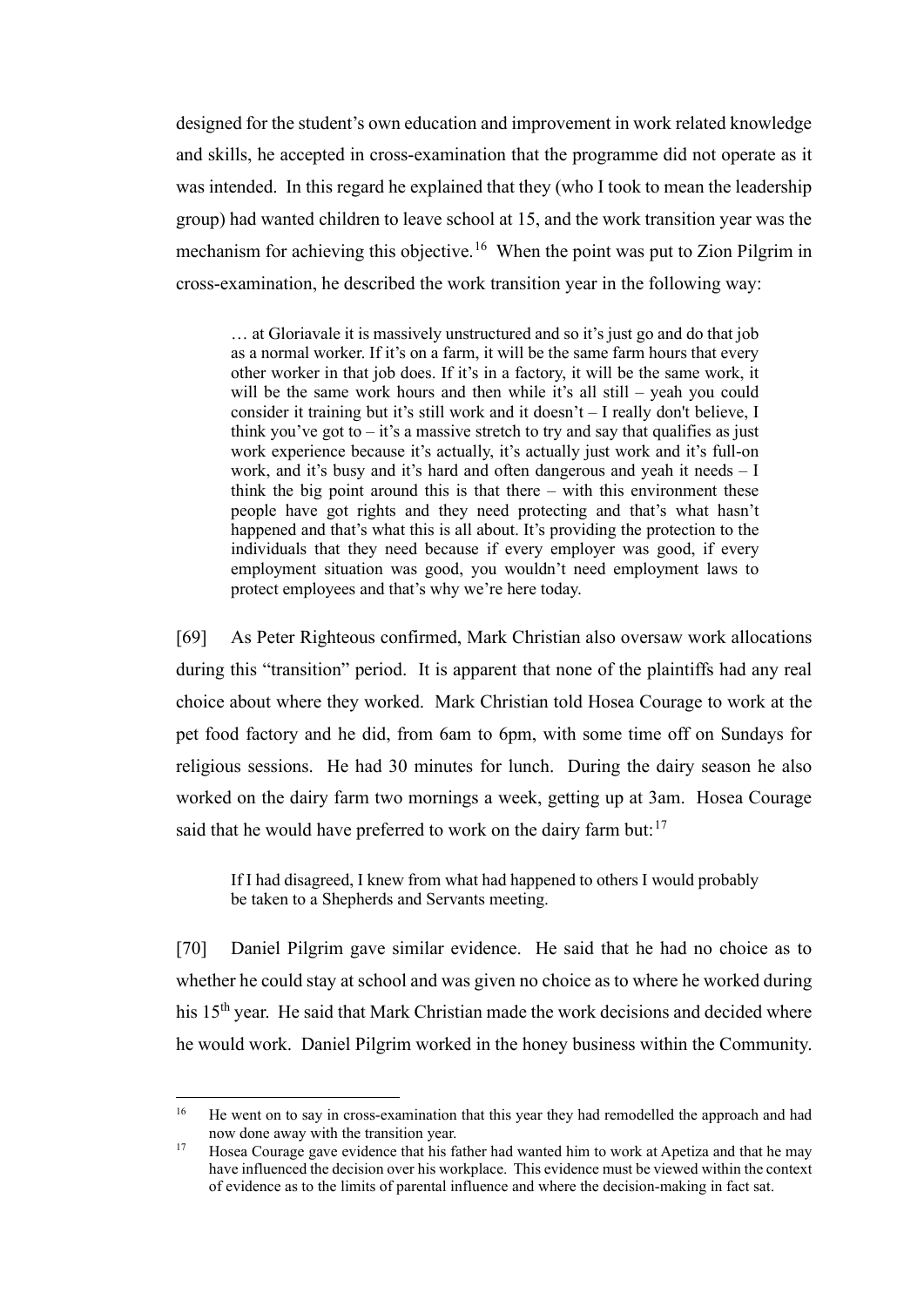[71] Levi Courage gave evidence that Mark Christian told him that he would be working in the honey business and that he was given no choice in the matter. He said that he worked around 50 to 60 hours a week there (six days), although when he started it was around 70 hours a week – the hours varied. For example, during the peak of the honey season there would be a very early start each day (around 3am-4am). He said that children were required to do whatever hours were necessary to get the work done (the Vietnam order was referred to by way of example. Levi Courage described the honey plant as having open conveyors, pallets moved around by forklift truck, and high stacks of glass jars which sometimes fell over and broke). During the seasonal slowdown in the honey business Levi Courage worked with a building team. He says that he enjoyed this work and wanted to do an apprenticeship but Mark Christian refused to allow him to. Rather, he required Levi Courage to return to work in the honey business.

[72] John Helpful, a current Gloriavale resident, gave evidence that, prior to beginning the transitional education/work experience programme, Mark Christian asked him what type of work he would like to do. He said that he was not forced or required to work in any particular place but did say that Mark Christian had encouraged him to "be willing to do whatever the need is". In the event Mark Christian had asked him to work in a number of places throughout the year and John Helpful had willingly done so.

[73] John Helpful's evidence did not shed light on Mark Christian's approach to boys who did not want to work in a particular location, or who did not want to work at all and would have preferred to remain in the classroom. Neither did his evidence support the proposition that boys and/or their parents had an effective choice about work. John Helpful's evidence did, however, shed light more broadly on issues of power and control, which are relevant to the employment status inquiry.

[74] I accept the plaintiffs' evidence as to where they worked, who required them to work there, and the nature of the work they were required to do during what should have been their final year of school. For the avoidance of doubt, I do not accept (insofar as it is relevant to the Court's inquiry) that this period of work can be described as work experience or some sort of learning opportunity offered in the context of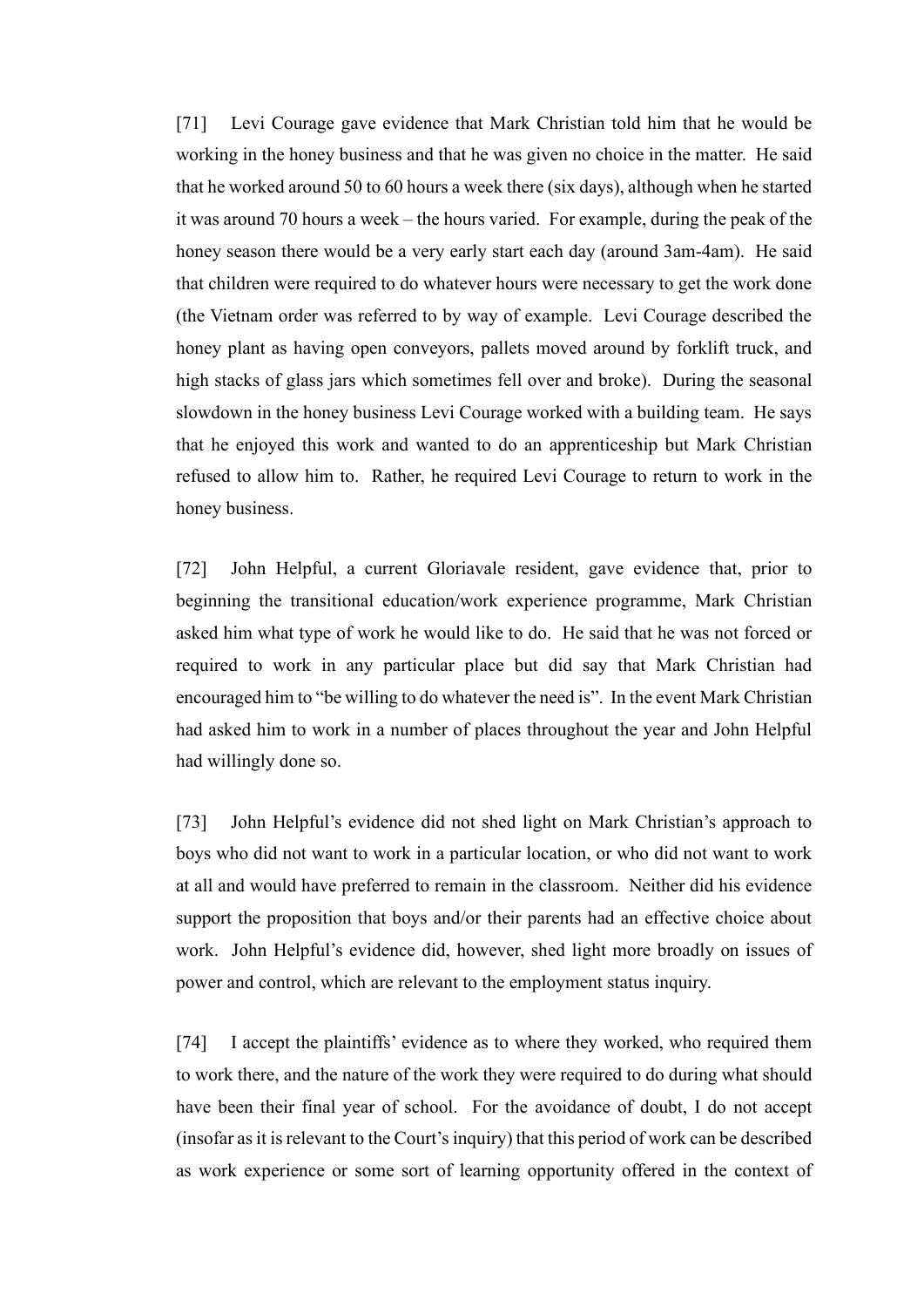attendance at school. Daniel Pilgrim considered at the time that he had "completely left school and joined the workforce" and confirmed that he did not set foot into a classroom during the year; Hosea Courage understood that he would receive no more education and Levi Courage believed that he had "finished physically sitting in the class and as far as I knew I'd finished school". John Helpful's evidence was to similar effect.

[75] The evidence squarely pointed to the plaintiffs' work during this period being geared towards the utilisation of the 15-year old male work force to meet the commercial needs of the Gloriavale business enterprises.

## *Associate Partners – 16 + years of age*

[76] When each of the plaintiffs reached 16 years of age they became Associate Partners. This appears to have been regarded as a transition into adulthood at Gloriavale.Associate Partners had not yet signed the Declaration of Commitment or had not reached a sufficient age to be a Partner. The process, at least for the three plaintiffs, involved them being approached by Fervent Stedfast, in groupings with other boys, and asked to sign a document called a "Deed of Adherence".

[77] The Deed of Adherence is relatively brief; the version signed by Hosea Courage and Daniel Pilgrim sets out that the new Associate Partner will be bound by the Partnership Agreement "as if he or she had been an original party" and will "observe, perform and keep all the terms, conditions and agreements contained and implied". The version signed by Levi Courage states that the new Associate Partner chooses "as a minor" to be bound by the terms of the Partnership Agreement "in as much as they apply". Unsurprisingly the legal enforceability of the agreements received some focus in submissions given the age of the plaintiffs, the uncertainty of the terms and the evidence around their execution.

[78] The Partnership Agreement established a "Management Committee", defined as "the governing management board of the Partnership appointed in accordance with this Agreement which shall consist of all the Shepherds and Servants".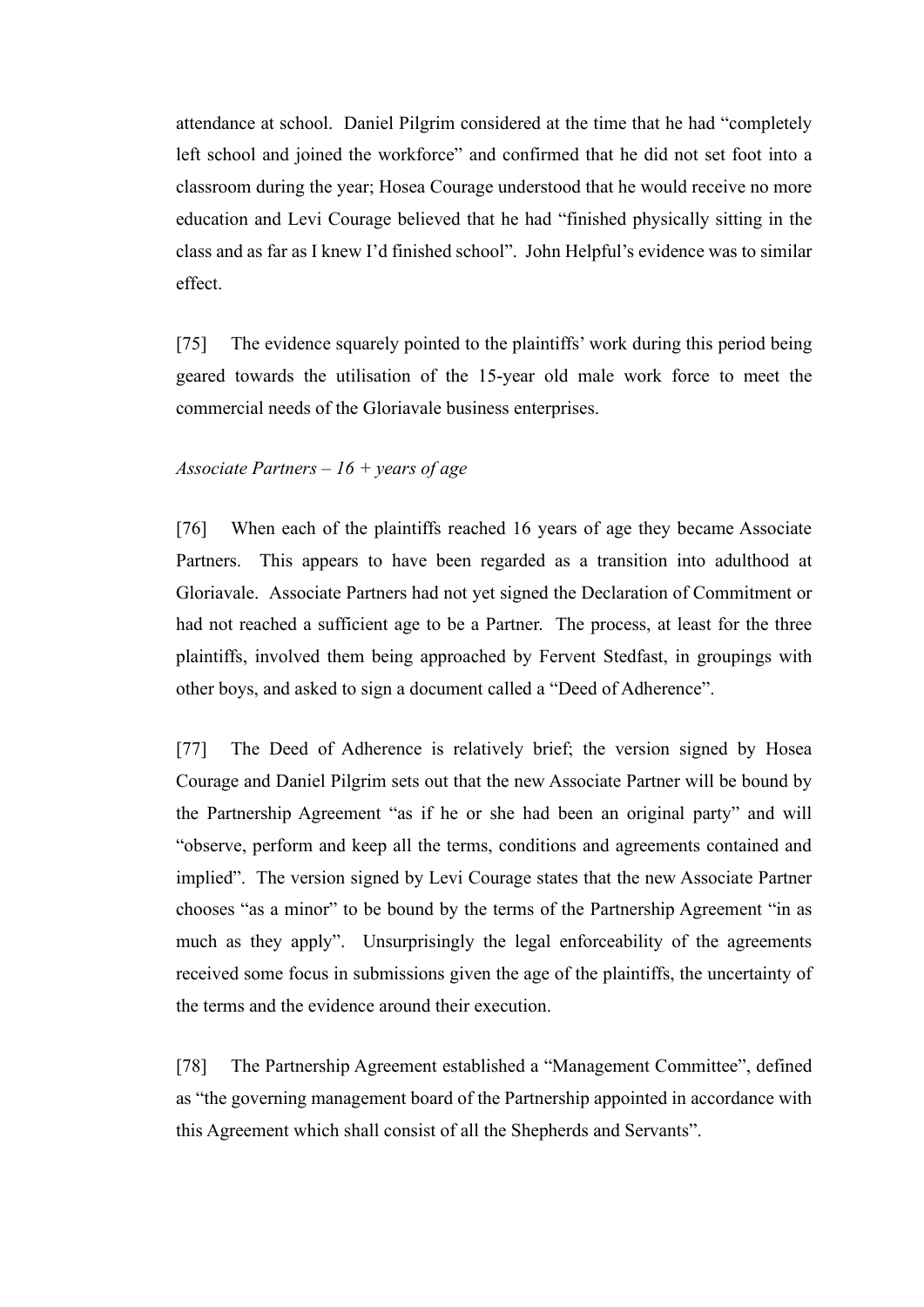[79] A key aspect of the Partnership was the provision of "labour hire" services to Gloriavale businesses under an "Agreement to Provide Services", a detailed contract for services document. The Partners (and Associate Partners) recorded their hours on timesheets and their labour was then invoiced by the partnership to the relevant business. The means by which labour hire fees were fixed remained unclear, although Serenity Valor gave evidence that the payment was linked to the minimum wage:

- Q. Okay, and do you know why the differentiation is between \$20 and \$17, does it relate to people's roles or their –
- A. It relates to the law. The law would change the minimum rate.
- [80] She went on to explain that:
	- A. …each partner is a self-employed contractor and so they are contracting their hours and their time and their expertise to different jobs and to different companies and those companies need to pay for the work the contractors are doing.
	- Q. But if they were volunteers, they could donate their labour and you wouldn't need to have this [paperwork for 150 partners] at all.
	- A. No.
	- Q. So is there a particular reason why they are partners?
	- A. Because they are self-employed contractors. We are a group of selfemployed contractors that join together in a partnership to provide services for the companies.
	- …
	- Q. So the labour services that are paid for, is that only the labour of the partners and associate partners?
	- A. Yes.

[81] Hosea Courage understood, from what Fervent Stedfast told him, that if he signed the Associate Partnership documentation he would get money but the money would go into a bank account from which it would immediately be taken out and put into the Gloriavale sharing account. Hosea Courage was not given an opportunity to take legal advice on the Associate Partnership agreement. One of the documents he signed was a tax form, confirming that Gloriavale would be his tax agent.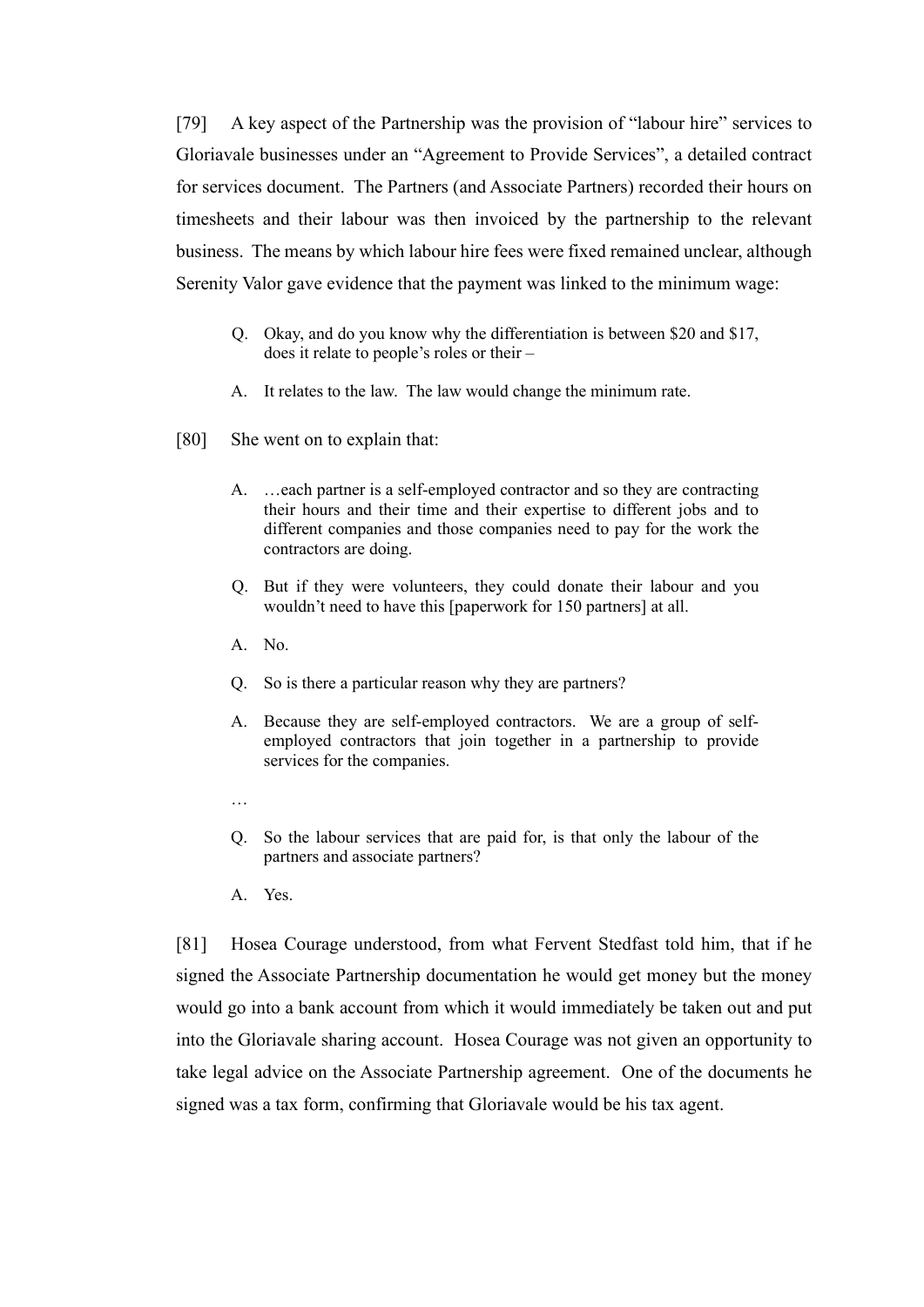[82] Daniel Pilgrim's agreement was backdated from 2 January 2018 to run from 24 October 2016, although he did not know why. He described knowing that he was getting a bank account and knowing that it was not for his use. He recalled Fervent Stedfast running through the Associate Partnership document with a group of about 10 boys, including himself. He said he was given no choice but to sign the document. He explained that:  $18$ 

… we knew that we actually didn't have a choice. It was expected of us to sign it. *It was all or nothing. To work there, to live there in Gloriavale – you just signed it*. If someone had decided not to sign it, they would probably have been marginalized – their standing within Gloriavale would have been affected.

[83] Levi Courage gave evidence that Fervent Stedfast provided an explanation of the Deed of Adherence and Associate Partnership but that he did not explain it well and he (Levi) did not understand it. He said that he was not offered the opportunity for legal advice. He echoed Daniel Pilgrim's evidence as to the prevailing expectation within Gloriavale in relation to contractual matters: "the reality as a 16 year old who had lived all his life in the Gloriavale Community there was no freedom to object, you just signed and that was as expected".

[84] The point, in terms of the expectation that documents presented by the leadership would be signed without demur, was reinforced by another witness (Sharon Ready) who put it this way:  $19$ 

As with all members of the Community when we are expected to sign documents it is not a matter of free choice as there is only one expectation: that we sign without complaint. Like all members of the Community, I have no access to anybody who would expect a fee to give advice as I have no access to money. Also, we live in a very isolated Community. *To me, the reality is, whatever the advice we get, we have no choice but to sign or put at risk our ability to live at, and quality of life at Gloriavale*.

[85] Mark Christian decided where each of the plaintiffs worked as Associate Partners. Again, placement was determined having regard to business need and where labour resources ought to be applied. And it is apparent that nothing substantive

<span id="page-23-1"></span><span id="page-23-0"></span> $18$  Emphasis added.

Emphasis added.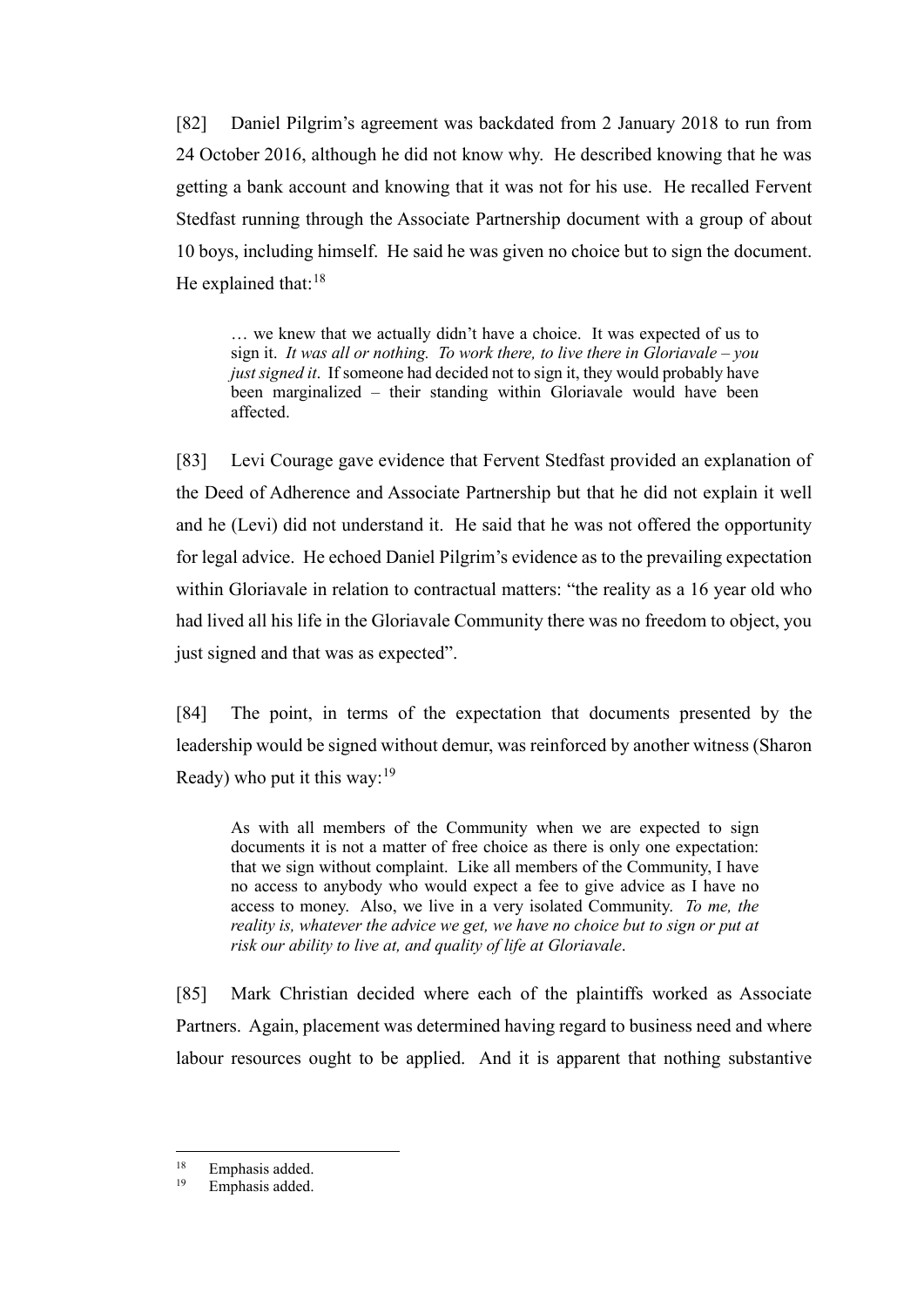changed in respect of the conditions under which the plaintiffs worked when they became Associate Partners.

[86] Daniel Pilgrim was directed to work at the joinery shop making hives for the honey business when he was 15 years old. He worked from 9am to 6pm, six days a week. The work involved operating saws, hand tools and power tools. From 2016 to 2019 Mark Christian directed him to work full time in the Gloriavale hunting business, Wilderness Quest New Zealand. This work involved an average of 60 to 70 hours a week, often finishing between 9pm and 11pm, combined with morning milkings two to three mornings per week. Just prior to leaving Gloriavale, Daniel Pilgrim worked operating machinery, driving diggers and trucks, and fencing on the Gloriavale properties.

[87] Levi Courage continued working in the honey business, as he had done during his transition year, for long hours, Monday to Saturday. And Hosea Courage continued working at the pet food factory, as he had done during his transition year.

[88] Each of the plaintiffs was told to complete timesheets to record their hours of work. Hosea Courage gave evidence that he was told not to record more than eight hours a day and that if he wrote more Fervent Stedfast would ask him to change the figures.

[89] During their time working at Gloriavale, each of the plaintiffs received around six days of holiday a year (although it was reduced from time to time by the leadership group depending on work pressures and/or budgetary constraints); they were required to work long hours, and hard; and there was a distinct reluctance to allow time off work for illness or incapacity.

[90] A broader point of relevance emerged from the evidence in respect of the Associate Partnership documentation. While it is clear that the Gloriavale defendants obtained a significant amount of legal advice and support, including in respect of the drafting of various documents relating to work, the evidence strongly suggested that form and reality diverged. The evidence that directors served no real function in that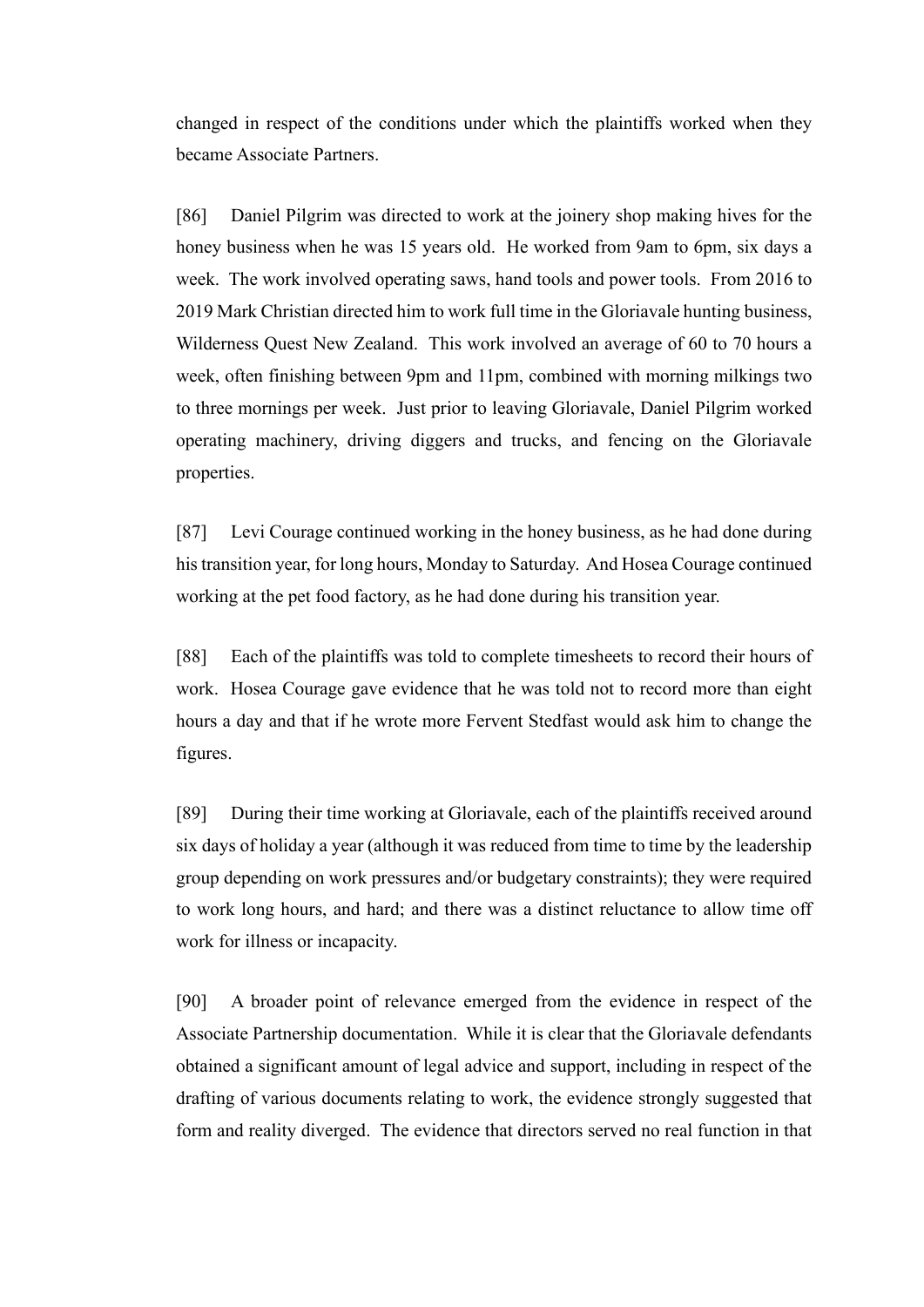role (including in terms of decision-making or the chain of governance), and were irrelevant, is but one example.

[91] I note one further point. While evidence was given that independent legal advice is now given to those signing various documents, it remained unclear how the provision of legal advice (independent or otherwise) might address the underlying dynamics in the ingrained relationships between those in a leadership position and younger members of the Community.

[92] I return to a matter I touched on at the outset, namely the reliance on child labour for the successful operation of the Gloriavale businesses. Serenity Valor accepted that no-one within Gloriavale has been educated to do a job unless it has an identified need within the Community. Levi Courage expressed the view that the Community's commercial operations would seriously suffer but for the utilisation of male children.Given the way in which the male child workforce was deployed by the leadership group I have no doubt this is correct.

[93] Faithful Disciple described the Overseeing Shepherd as having ultimate power over every aspect of both the religious and work life of those in the Community, with the Shepherds acting as "an oligarchy". The point is less graphically made in "What We Believe". It contains clear statements as to who ultimately makes decisions about the allocation of labour within Gloriavale, and how the lines of direction and control operate. It provides that: $^{20}$  $^{20}$  $^{20}$ 

*Where anybody is required to fill any position of responsibility in* the Church, whether it be school teachers in the school, sisters in the kindergarten, men to manage finances or areas of work amongst the men, *or any other position whatsoever, then it is the principal leader who has the authority and the responsibility to make all such appointments.*

And:

Having expressed his faith in Christ and submission to His will, every person joining this Community must declare … that *he will submit to, be guided by, and obey the leaders of the Church in all matters concerning his … involvement in the practical life and work of this Community*.

<span id="page-25-0"></span><sup>20</sup> Emphasis added.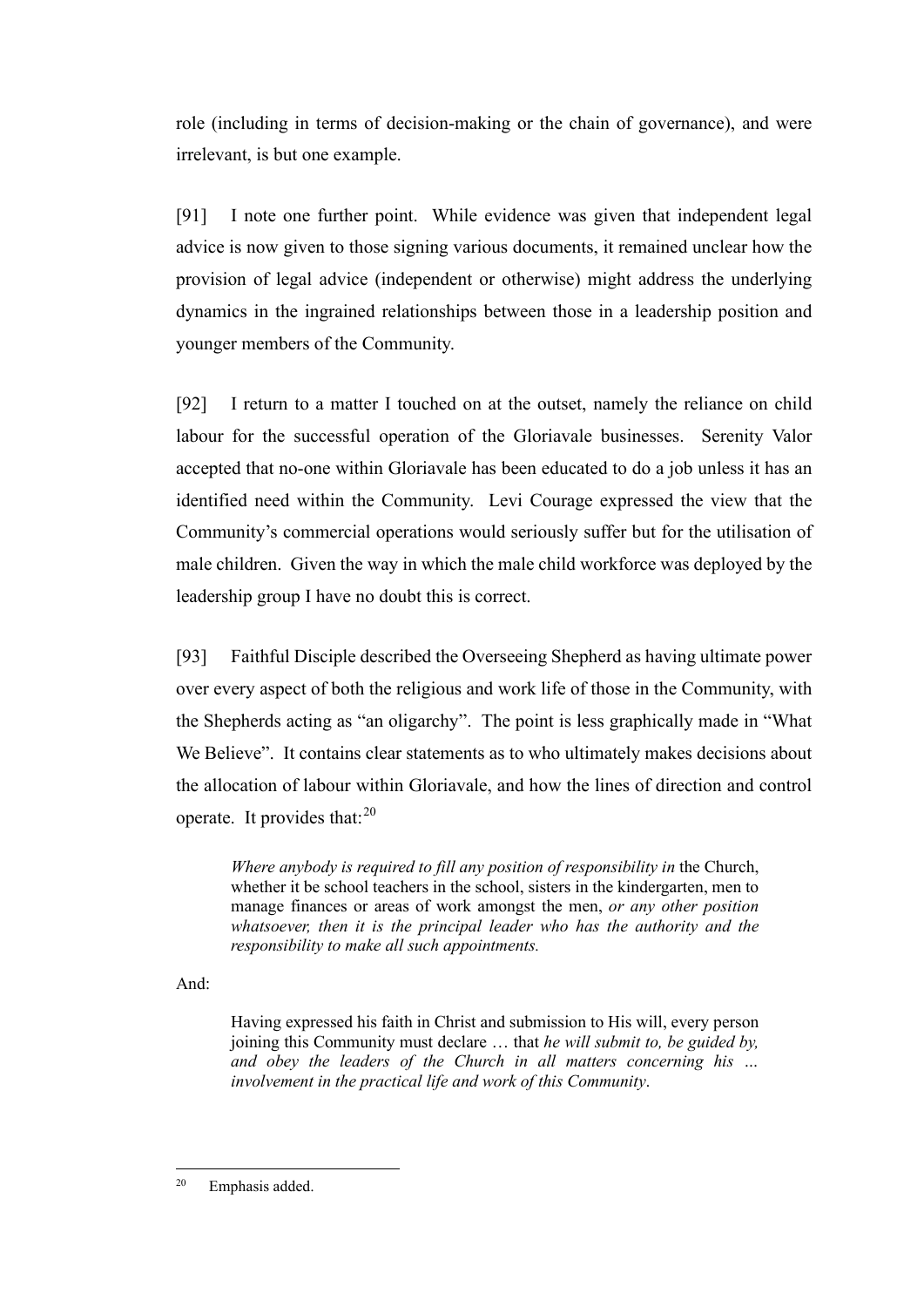He should be assured and convinced also, that Christ holds the leader of this Church directly in His hand, and that he can therefore entrust his whole life and faith to the decisions and leadership of this leader.

[94] It is apparent that the identified business needs of the Gloriavale commercial operations dictated what the labour requirements were, and where various children were to be placed, and for how long, in order to meet those requirements. It was also established that these decisions were made by the leadership group, under the oversight, direction and control of the Overseeing Shepherd.

# *Engagement with external agencies*

[95] Evidence was given that residents were told what to say when external agencies visited Gloriavale for inspection purposes, and that Fervent Stedfast took a lead role in reinforcing the messaging. Hosea Courage said that Fervent Stedfast made it clear, on numerous occasions, that if asked, people working at Gloriavale were to say that they were "volunteers". Zion Pilgrim's evidence was to similar effect. He described the Gloriavale leaders as "constantly" teaching people what to say to outsiders, namely that "We're happy", "We're volunteers", "This is God's church" and "God called Hopeful to set up the church."Faithful Disciple described an occasion in late 2020 when WorkSafe officials visited the meal plant where he was working. Fervent Stedfast told those present not to mention the words "Employee", "Employer" or "Wages" and emphasised that they were "not employed by Value Proteins".

[96] Peter Righteous was aware of the Labour Inspectorate visit to Gloriavale in 2021 but says that he was not spoken to. However, he accepted that he had seen instances of "the call going out" when an inspector came to visit and conceded that there may have been some panicking and thinking that "we've got to present things properly." He also accepted that he had heard of instances when young girls who were working in the kitchen were told to go home when an inspection was occurring, and that Fervent Stedfast may have instructed workers to refer to themselves as "volunteers".

And: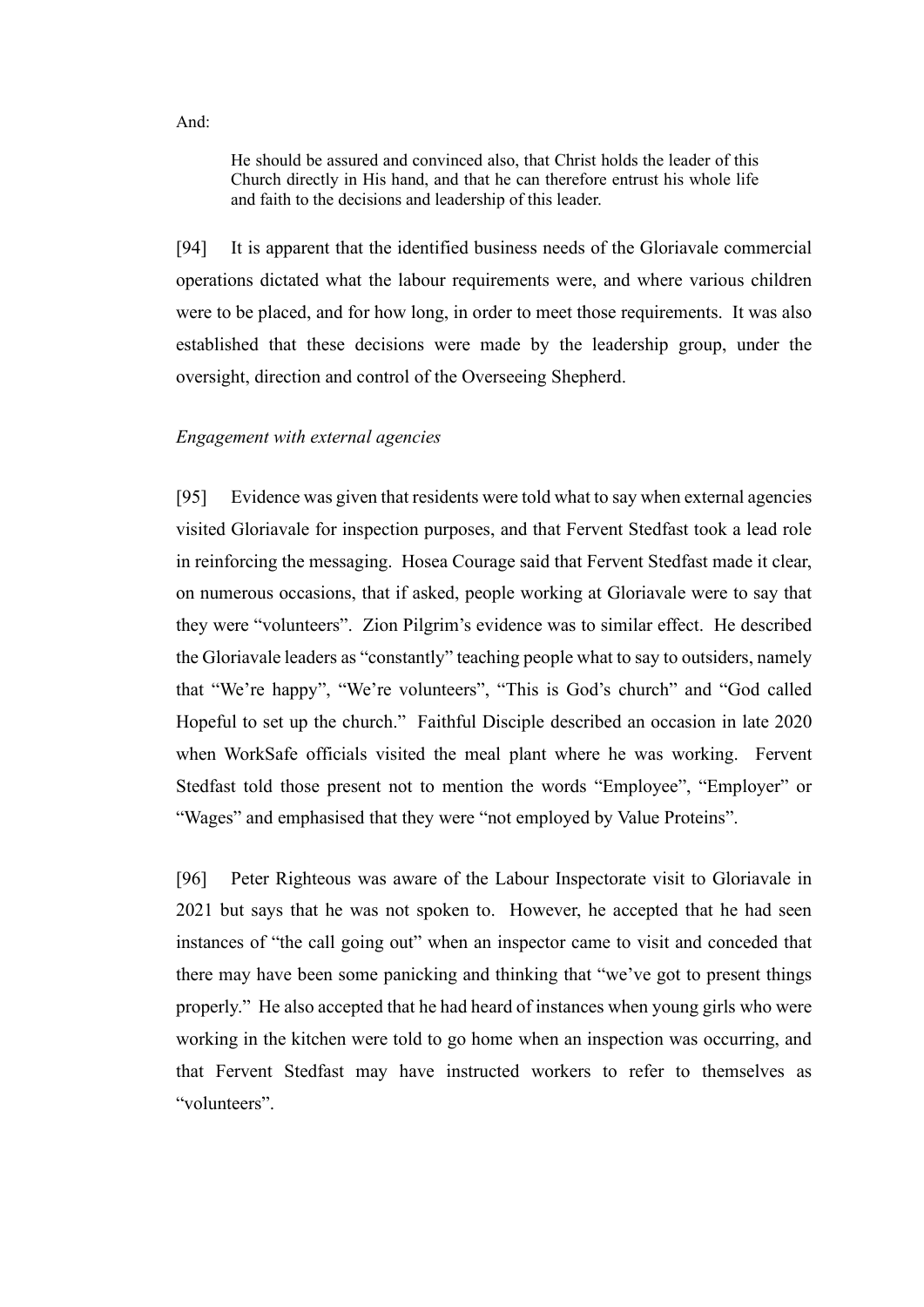[97] The evidence pointed to a practice of ensuring that certain workers were made unavailable to be talked to by officials when they visited, that the lead engagement role was to be untaken by specific people, and others were schooled in how to present to external agencies (including in terms of their work status).

[98] Counsel for the Gloriavale defendants referred in questioning to references in the Labour Inspector's report of 2017 which recorded an observation that workers at Gloriavale appeared to be like "an extended family"<sup>[21](#page-27-0)</sup> and to the Labour Inspector's subsequent descriptor of workers as "happy".<sup>[22](#page-27-1)</sup> Such observations do not materially assist in ascertaining the real nature of the relationship.

[99] First, they are against the weight of evidence which established that members of the Community, including children, were given clear messages as to what they should, and should not, say to external agencies and that this was consistently reinforced by members of the leadership group.

[100] Second, appearances can be deceptive, particularly where there is a significant power imbalance involved in the working relationship. In this regard Virginia Courage said in cross-examination that:

You know you will get into trouble if someone hears you talking to an outsider and you say the wrong thing.

And:

This person who's been spoken to knows what it will cost them to tell the truth. And is the cost worth it? These people have the power to take every single thing off you that you love. So you close your mind, you put on your smile, you say hello and you tell them that you're happy.

[101] Faithful Disciple said that during the 2020 visit he was directed to keep himself busy with jobs so that the officials were not able to talk to him. When asked how he remained invisible during the visit he said:

<span id="page-27-0"></span><sup>&</sup>lt;sup>21</sup> Richard Lewis "Initial Inquiry Report – The Christian Church Community Trust (Gloriavale)" (2017) at 10. Note that the 2017 inquiry was a desk-top review and no residents, or former residents, were talked to. The Labour Inspector concluded that workers at Gloriavale were not employees.

<span id="page-27-1"></span> $22$  Crampton and Lewis, above n 5, at 5.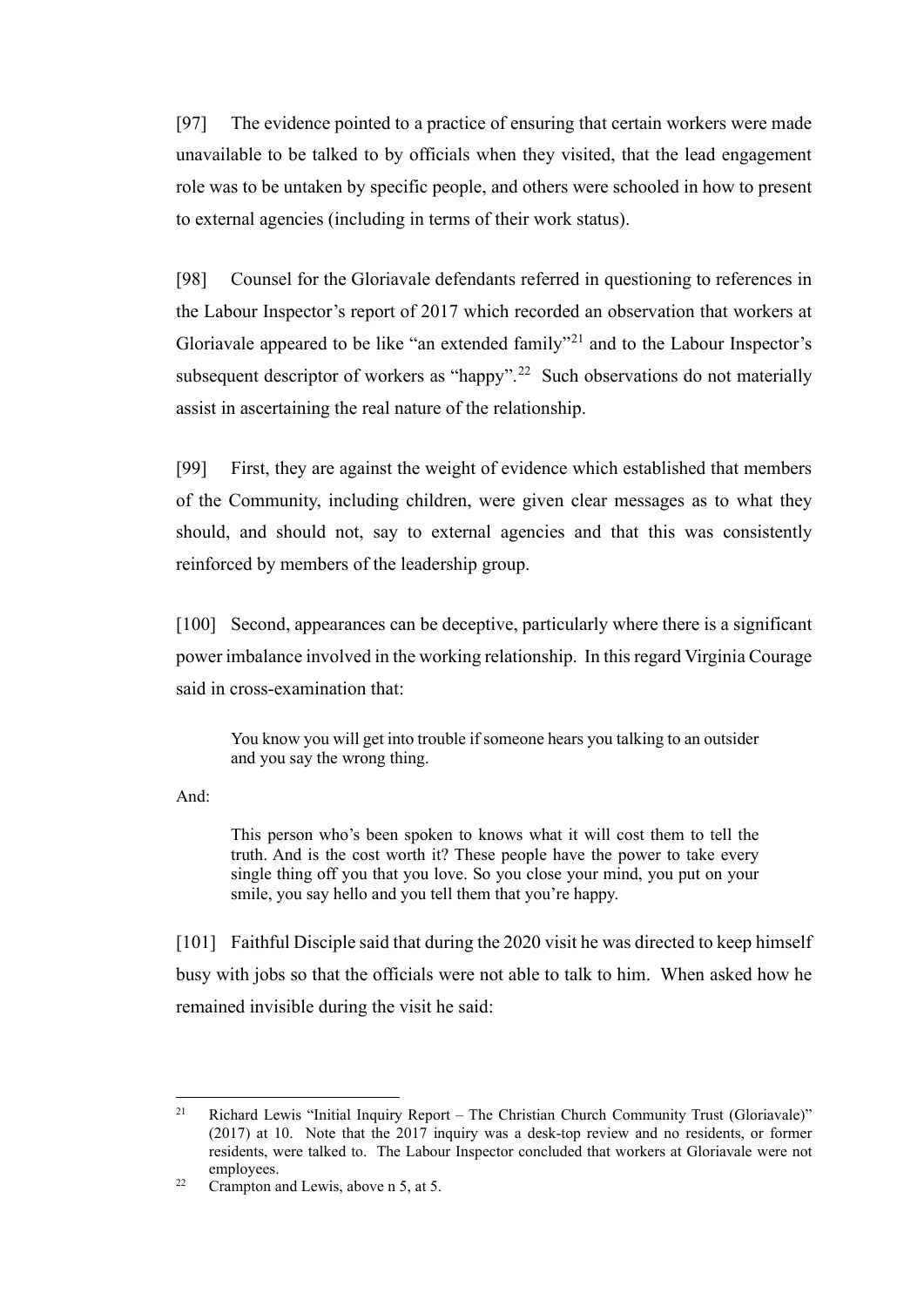So what happened is we have the loyalists, that's how we describe them, as men that immediately put themselves within the vicinity of the inspectors so that they would get interviewed. And you know, we had a whole day's work to do and we couldn't stand around and wait and I was very aware that I was being watched by the shepherd that was there and I really – at that stage, I could not afford more scrutiny from them so I went and worked in the plant. I did try to catch them on their way out but they had one of the loyalists in the vehicle with them, so I thought it best if I didn't.

[102] Loud alarm bells ought, in my view, to have been ringing from even a cursory reading of "What We Believe" and various other documents, including the Deed of Adherence and Partnership Agreement. That is because the documentation makes it very clear where the power lies; that the leadership group holds absolute power and control, including in relation to work, and that members of the Community submit to the leaders; and that members were not to report concerns to external agencies.<sup>23</sup> In this regard "What We Believe" provides that:<sup>[24](#page-28-1)</sup>

No Christian should ever at any time or for any reason take another Christian to the Law or to the State before the unbelievers.

And:

*We should not ask anybody outside of the Church to judge any of our Christian brethren and sisters*. If we have a difference with a brother in things pertaining to this life, we should bring the matter before the saints of God in the Church, any of whom should be able to judge the matter, for all of us will one day judge angels. *It is better to suffer wrong and be defrauded than to take a Christian brother to Law before unbelievers. Even if a person leaves the Church, he is still bound in honour to this principle*.

[103] I accept that those conducting work at Gloriavale were taught how to respond to outsiders, that the message was routinely reinforced by the leadership group, and that strict controls were placed around engagement with external agencies.

[104] As I have already observed, the Labour Inspectors gave evidence confirming that they had "What We Believe", and numerous other Gloriavale documents, when carrying out their investigations in 2020/21; and when completing the desk-top review in 2017.

<span id="page-28-0"></span> $23$  Virginia Courage said that she would never have considered it an option to, for example, ring the Police. Peter Righteous explained that reporting was now encouraged in relation to, for example, sexual offending, although that appears to be a relatively recent change (2021).

<span id="page-28-1"></span><sup>&</sup>lt;sup>24</sup> Emphasis added.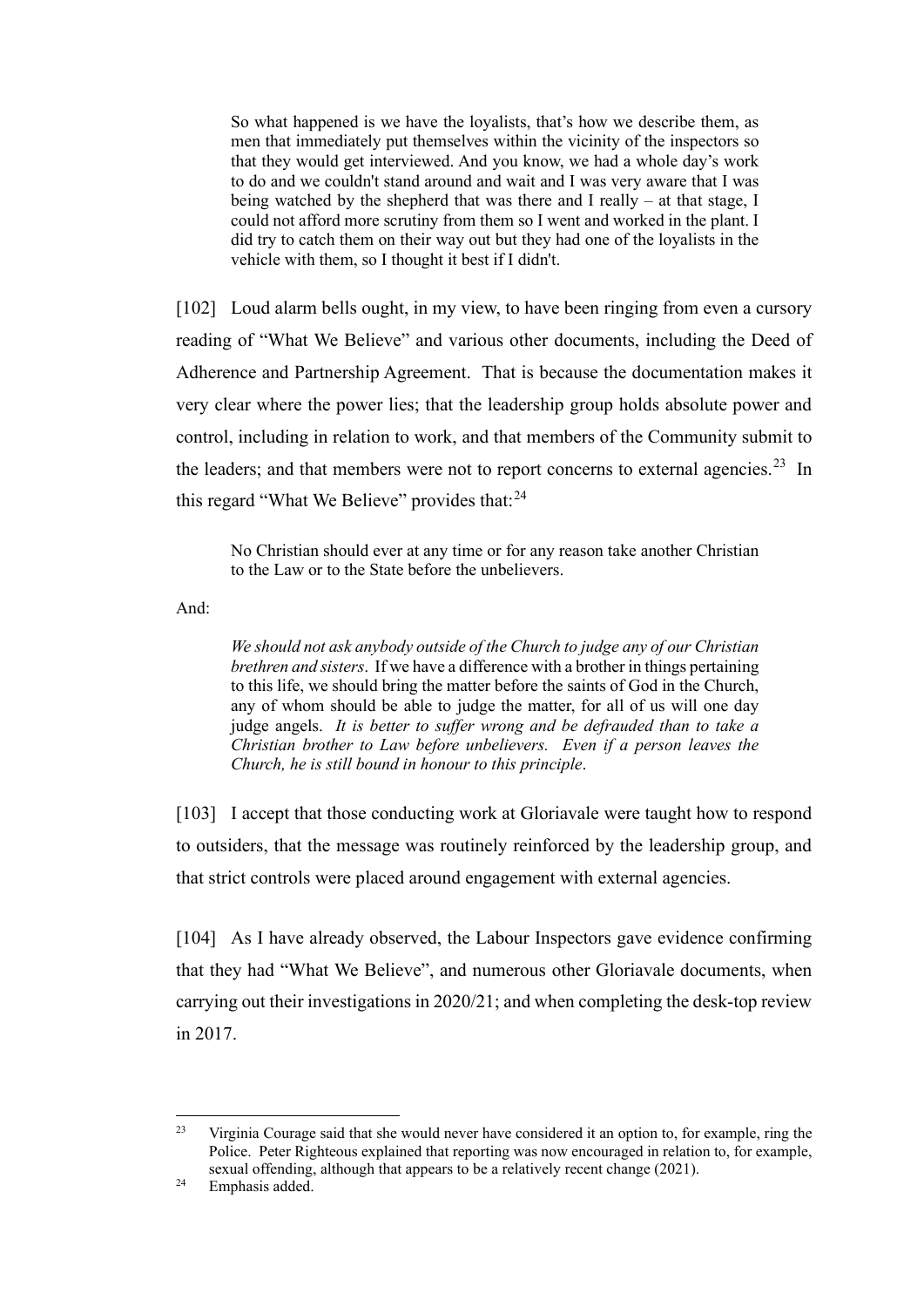#### *Command and control*

[105] Another aspect of the evidence relevant to the broader context of this claim related to the practice of "shunning", although there were differing perspectives on the extent of the practice within Gloriavale. Witnesses for the plaintiffs gave evidence that those who left Gloriavale were cut off from those who remained, including family members, who were prohibited from communicating with them. They say that this practice made leaving and the threat of expulsion for questioning the leadership very real, frightening and significantly off-putting. John Ready, who was expelled from Gloriavale, expressed it this way:

The Overseeing Shepherd and Shepherds and Servants use the public expulsion and shunning (excluding you from your family) to create fear in those who remain. It is very powerful intimidation.

[106] Serenity Valor had a different perspective. She gave evidence that she is free to talk to family members who have left Gloriavale, that she telephones them and that visits are allowed from time to time. Her experience may reflect the fact that she works within the office and has ready access to a telephone, otherwise restricted within the Gloriavale Community. Use of the practice of shunning as a control mechanism was supported by comments made by members of the leadership group, including the Overseeing Shepherd, during the Pilgrim meeting of Shepherds and Servants which I deal with below.

[107] The controlling features of the way in which work was organised and the conditions under which it was performed are also reflected more generally in various practices adopted within the Community. The evidence was that mail delivery and distribution is centralised within the office; access to telephones is managed; and that passports, marriage certificates and birth certificates are kept in the office which is overseen by Fervent Stedfast. Virginia Courage accepted that she would have been able to go into the office and ask for her birth and marriage certificates, but said that she would have to explain why she wanted them and she would not have been able to force the issue. It remained unclear why individual families could not keep their own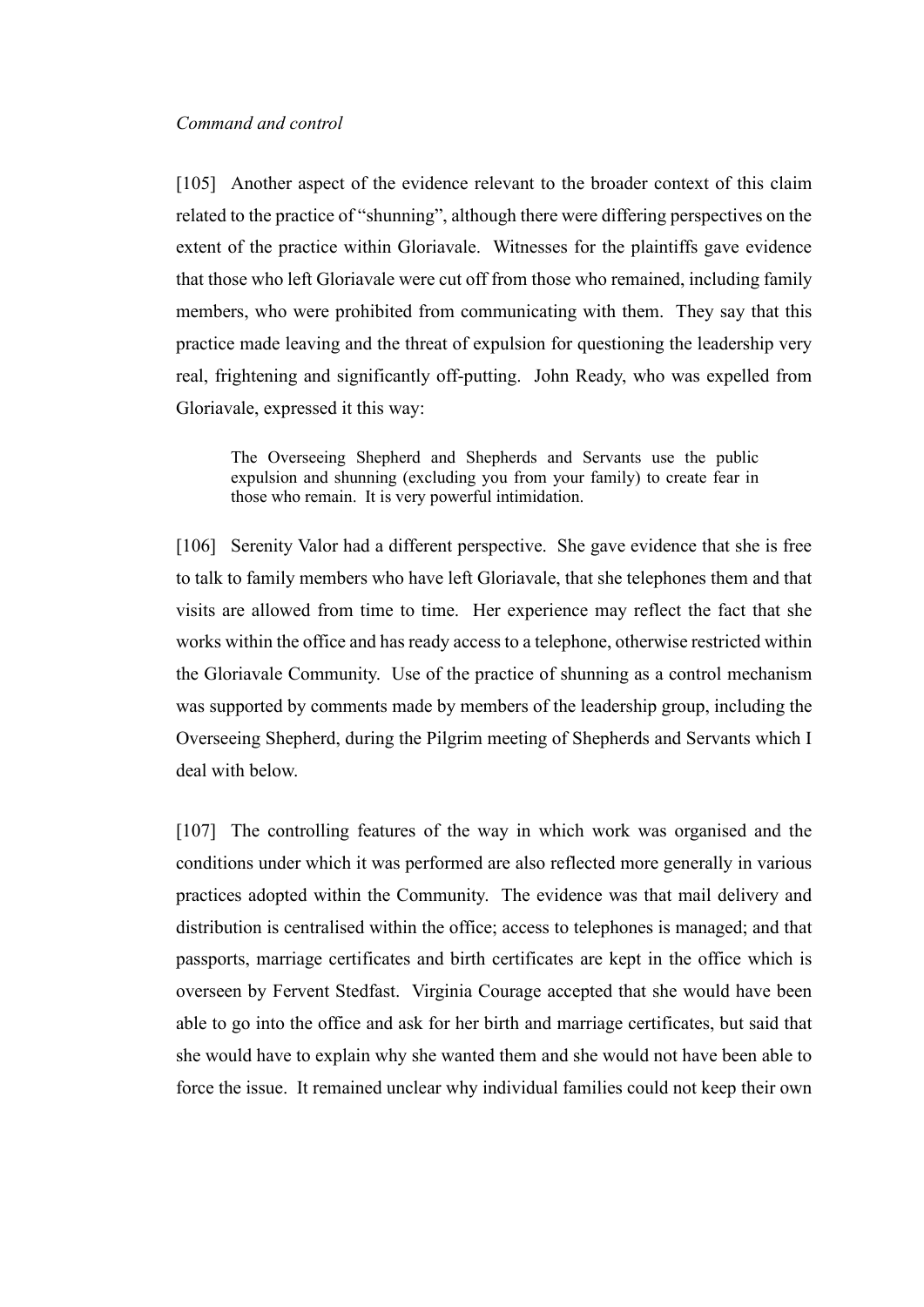personal legal documents in their own control and care.<sup>25</sup> I infer that it was another limb to the tight control exercised by the leadership group over residents.

# *A choice to live (and work) at Gloriavale*

[108] I understood a major strand of the Gloriavale defendants' case to be that it was the plaintiffs' parents who had chosen to live within Gloriavale. It was open to the plaintiffs' parents to bring their children up in a way they considered appropriate and it was accordingly the parents, not the Overseeing Shepherd, the leadership group or anyone else within the Gloriavale structure, who set the plaintiffs' fate as to the work they did and more generally. It was submitted that the Court must be wary of encroaching into the parental preserve. And, as each of the plaintiffs matured, they were able to exercise their own choice as to whether they stayed or left. Counsel for the Gloriavale defendants referred to this as the "stark choice".

[109] Peter Righteous summarised the position in the following way:

I, along with all residents of Gloriavale, have chosen to live a sharing communal life and shared faith and value system…We have chosen to deny ourselves and live in a way where we can find God's will and live in daily service to the Lord Jesus. Here, everyone's needs are met. We work to ensure those needs are met and our work and life is structured and organised according to our principles of communal living.

[110] The fact is, however, that Peter Righteous was an adult (23 years old) when he decided to live at Gloriavale and commit to its unique way of life. His position materially differs from the position of children born into the Community.

[111] The stark choice was put to John Ready in cross-examination. He responded:

So I think of a boat and there's a whole lot of layers and there is a whole lot of oarsmen, on those layers in the boat. And you are told, well you are born at the bottom of that boat, on the bottom floor and you work hard to progress up those floors. And you are told that this boat is the best boat in the world, I mean it is the best place in the world and you believe it, because when you look out through your porthole, you see the ocean and they say, you go out there and you are going to drown. And as a kid mate, as a kid you are like, that makes sense, that makes sense, and so you work hard and work up that layer. But what you are not told is that water outside the boat, it is only knee

<span id="page-30-0"></span><sup>&</sup>lt;sup>25</sup> A suggestion that they might otherwise get lost appeared strained.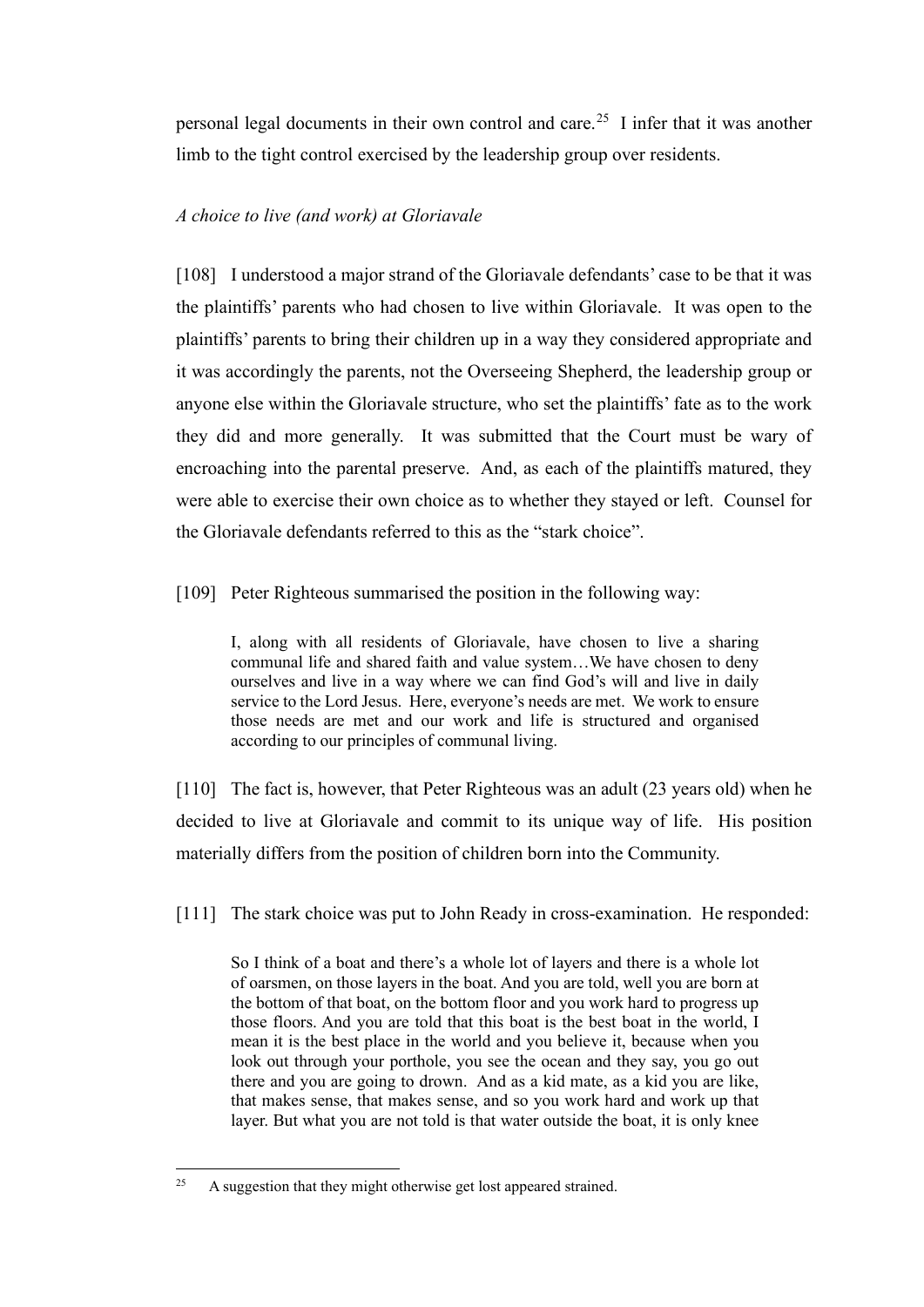deep. But you think if you leave that boat, if you leave Gloriavale you are going to drown, you are going to die. And so you row hard. There is no choice; you can't leave that boat. You are in a system where you have to work hard to work up that layer. I hope that kind of gives you a picture of what the psychological trap is that you are born into, you don't have a choice.

[112] Daniel Pilgrim described the existence of choice as:

There were doors, but they were closed doors.

[113] The doors, and whether they were open or closed, is illustrated by what went on during the course of the Shepherds' and Servants' meeting that I have already referred to a number of times. It is convenient to deal with it, and what I see as its relevance, at this point.

[114] The meeting was summonsed because Zion Pilgrim (who himself had been born into the Community) had raised concerns about the way in which the leadership team was approaching various issues, including sexual offending against children.

[115] Zion Pilgrim had written to the Overseeing Shepherd suggesting that changes be made to the practices for dealing with such matters within the Community. The meeting took around two and half hours and largely consists of members of the leadership group berating Zion Pilgrim for questioning the propriety of what was, and was not, being done.

[116] Peter Righteous (who attended the meeting) described it as "Our last ditch effort to pull them [the Pilgrims] back into the fold". What went on in the meeting, and who said what, is relevant because it covers much more than a faith-based debate.

[117] The transcript of the meeting reflects the very significant power and control exercised by those in the leadership group, particularly the Overseeing Shepherd, over members of the Community in respect of the practical and spiritual aspects of their life; the way in which individuals within the Community are viewed (as being "nothing" and "nobody"); the requirement that there be unquestioning adherence to the direction and control exerted by the leaders; and the climate of fear that existed. Zion Pilgrim described what went on in the meeting as reflective of "the real Gloriavale".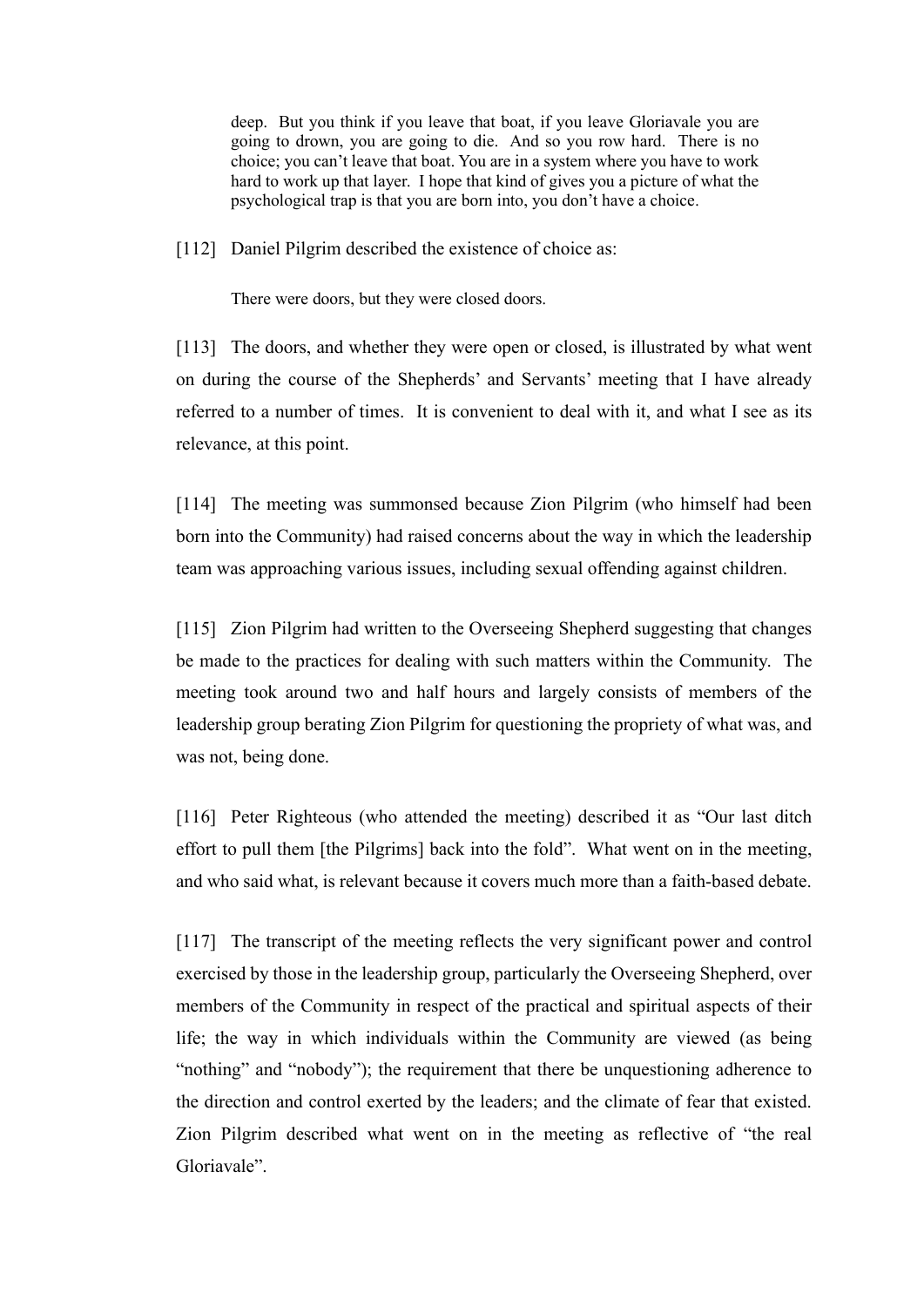[118] He also gave evidence, which I accept, that the fear of how the Shepherds and Servants operated disciplinary meetings was very real and upsetting for anyone called into one, and that the behaviour reflected in the recording of the meeting he attended with his family was not one-off, "but had been repeated hundreds of times for many other people in similar disciplinary meetings".

[119] The meeting also reinforced other evidence before the Court which pointed to the serious consequences likely to confront a member who could not or would not submit to the Overseeing Shepherd and the Gloriavale leadership, namely expulsion from the Community they had been born and brought up in (and a corresponding propulsion into a world they knew little about, were ill-equipped to live in, and which they had been brought up to believe was wrong and sinful); separation from their loved ones (family and friends); dislocation from a life they were familiar with and were adapted to; and the overarching threat of eternal damnation.

[120] John Ready had his own experience with a Shepherds' and Servants' meeting. His evidence as to what went on in the meeting was not challenged. He described it in the following terms:

I couldn't begin to explain to this Court the pressure and the fear of being in one of those meetings – you would have to be in one to get the idea. The manipulation is very real: they threatened me with their power to take away everything you hold dear. My wife, my children.

The pressure is to give them total control of your life, they require you to "submit" unconditionally to their power.

Because I wouldn't back down, they escorted me to the Nelson Creek house for eight days to think about my life. I considered my time at the isolation house (solitary confinement) a time of punishment. Being cut off from all contact with family and friends is a hard thing to deal with. All I had to do to get back to my family and friends was to submit to the leadership in every area of my life.

[121] I understood Mr Wilson to submit that this factual scenario simply reflected the "stark choice", the unique way in which residents at Gloriavale have chosen to live their lives, and was of little (if any) relevance to the matters before the Court. I cannot agree. All of this is of contextual relevance, and accordingly relevant to the assessment of employment status, for reasons which I expand on below when discussing the legal framework and its application to the facts of this case.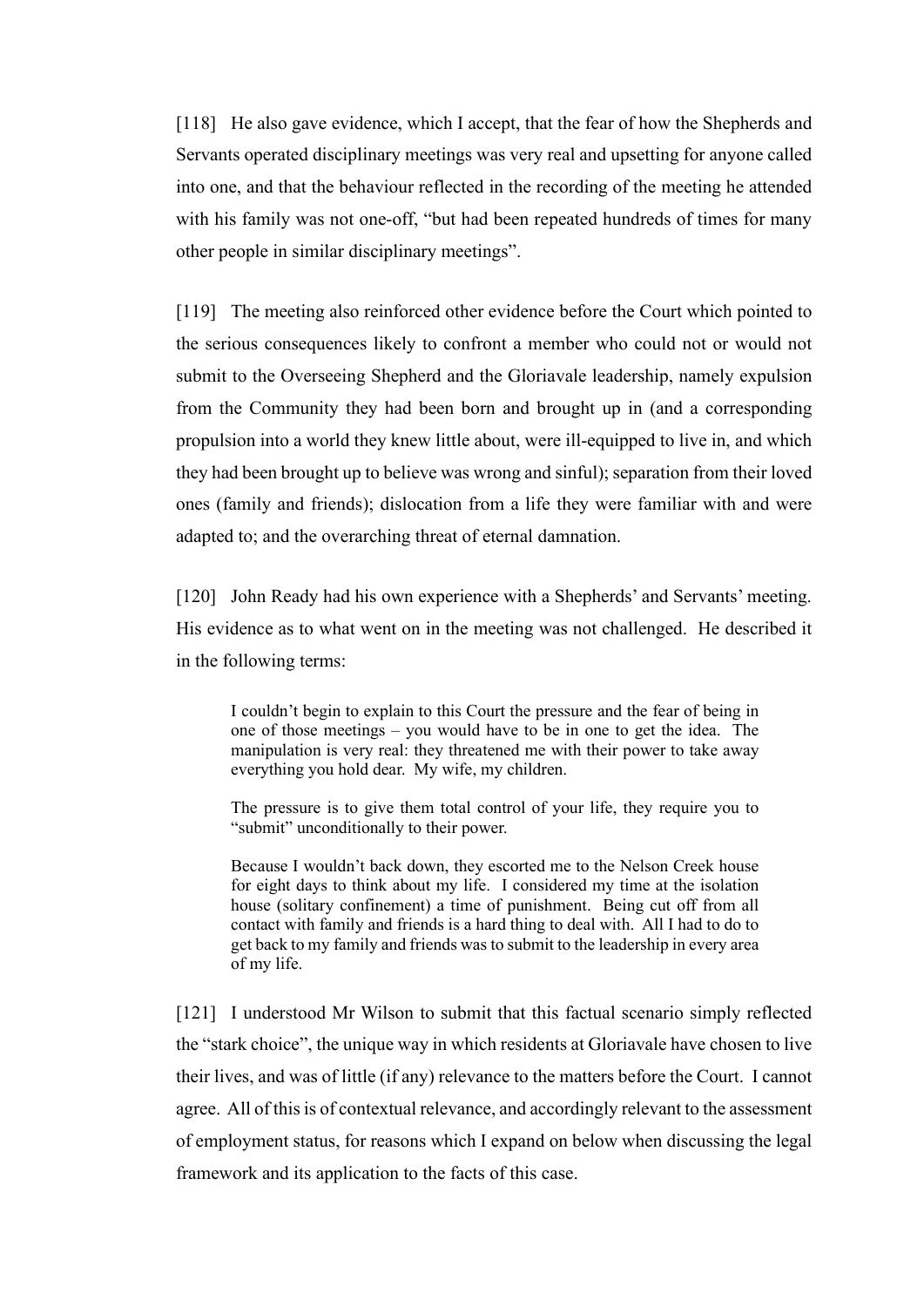[122] In response to questions in cross-examination Virginia Courage gave the following evidence:

- A. … a small percentage of people that have returned are young teenagers and I would say a huge part of the fact that they know that they're not going to have their family and they're going to be rejected for the rest of their life, they may never speak to their parents again, they might never find out if they're passed and that's a huge pull. And I would liken it a lot to Stockholm syndrome. It's familiar, they feel secure with a way of life they've experienced and outside that it's scary, there's unknowns and the small percentage of children that have returned, young teens that have returned, I would say they're overwhelmed, they're not supported by their family at all in what they're doing and yeah it's like returning to something that is unpleasant but they feel secure because it's something they know. If they had more time to adjust I would sincerely doubt that they would actually choose that.
- Q. But they did make the choice to return?
- A. I know some of them were actually pressurised by their families inside to return, coerced like while if you come back, you know, you'll be allowed to see us, you'll be allowed to talk to us, you'll be allowed to see your new baby sister or brother. So I don't know if that's a real choice.

[123] I return to the plaintiffs. Hosea Courage felt trapped in Gloriavale. He was told that he could not leave without the consent of his parents until he turned 18 years of age. He did not want to leave on his own and without his family, as he would be isolated from the world and without access to money. He explained why he wanted to leave in evidence:

The reason why I wanted to leave was that I felt it was a terrible place, mainly the work hours, but there was a lot of religious enslavement. So, everything that they did revolved around their (the Shepherds') idea of God. So, if you did not obey them, you would be disobeying God. So, if they asked you to do something and you said "No", you would be disobeying God.

[124] He also explained his reaction to the Labour Inspectorate report, concluding that people working in Gloriavale were volunteers: $^{26}$  $^{26}$  $^{26}$ 

We did not have a choice.

Depending on your age, from my experience I was smacked with a shovel handle, denied food, being made sit and watch the others eat. The ultimate, which I was never subjected to, was a Servants and Shepherds meeting where you were yelled at for 5 hours.

<span id="page-33-0"></span><sup>&</sup>lt;sup>26</sup> Crampton and Lewis, above n 5, at 6-7.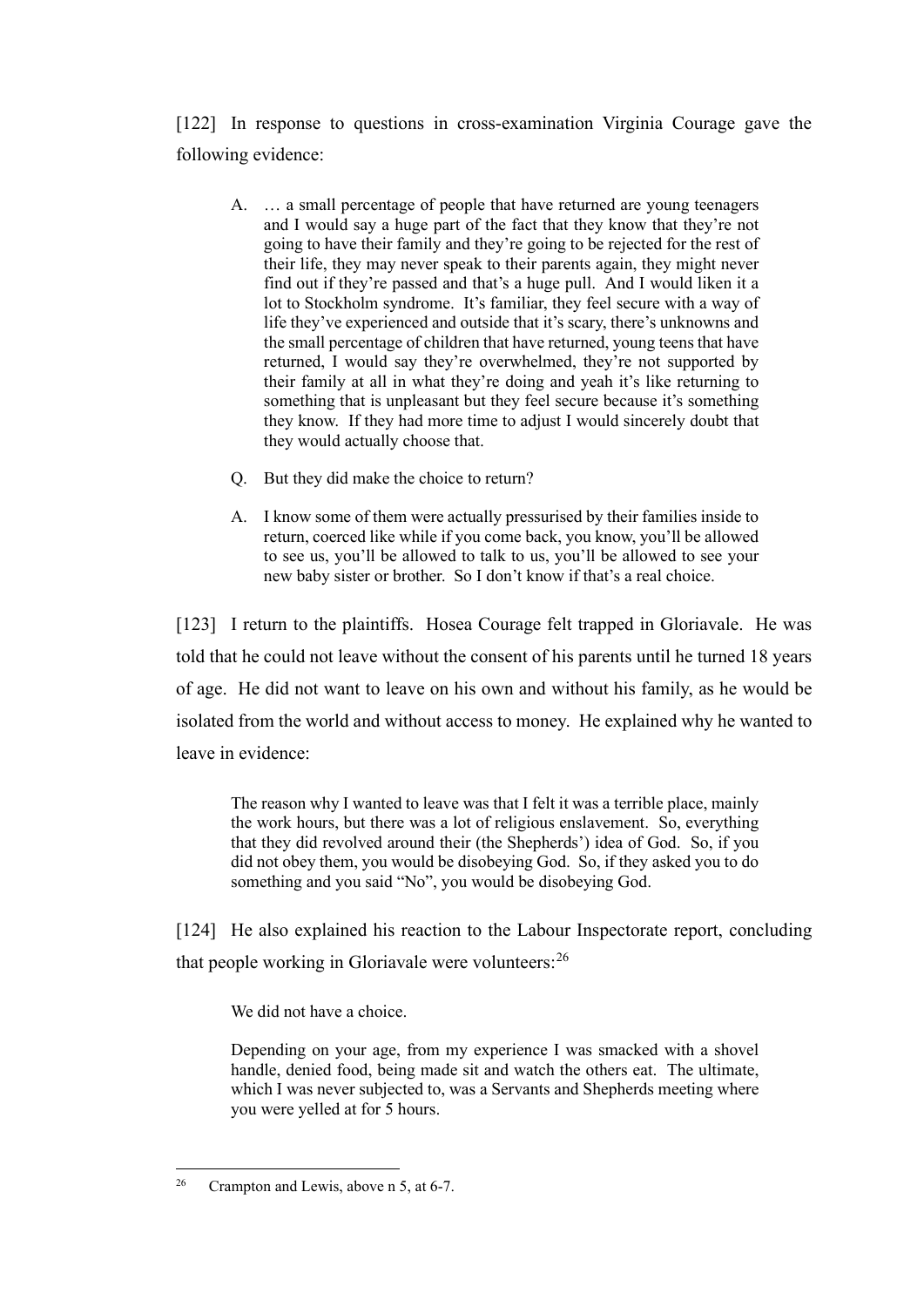## [125] Daniel Pilgrim summed up the situation as follows:

[the members of Gloriavale] were always told that if you wanted to live at Gloriavale, and if you wanted to have the benefits of living there and even be with your family, be part of your family, you had to work. All of those things were held over you: if you wanted that, you had to work. If you didn't work and they said you couldn't stay there, it would mean that you would have no monetary support and your family would be cut off from you. You wouldn't be able to speak to your family again. You would lose pretty much everything of the life that you knew. In return for working, I was given nothing other than food and clothes, and the benefit of just being able to live there.

If at 15, I had decided not to work I think I would have had to sneak off the property. It would have been hard. You would be leaving behind your family and everything you had ever known.

[126] Levi Courage said that: "If you weren't serving for them [the Shepherds], you weren't serving the church. So, they basically, their thing was that you have to work for them or you're not part of them which entitles you to nothing." He also said that:

The environment at the Gloriavale Community was you work, you get feed. Every dinner time there would be teachings by the Shepherds as to what they expected of us, my recollection is these lectures were mainly led by Fervent Stedfast, he taught us from a very young age that the Shepherds expected that we were to "submit" to them and work. The whole Community is the same, the Shepherds require submission to their will, their instructions.

[127] Each of the plaintiffs left Gloriavale before they signed the Declaration of Commitment or became Partners.

## **Framework for analysis**

…

[128] The present claim is brought under s 6 of the Act. Section 6 confers exclusive jurisdiction on the Court to make a declaration as to whether a person is an employee and (by implication) of whom. It provides that:

#### **6 Meaning of employee**

- (1) In this Act, unless the context otherwise requires, *employee*
	- (a) means any person of any age employed by an employer to do any work for hire or reward under a contract of service; and
	- (c) excludes a volunteer who—
		- (i) does not expect to be rewarded for work to be performed as a volunteer; and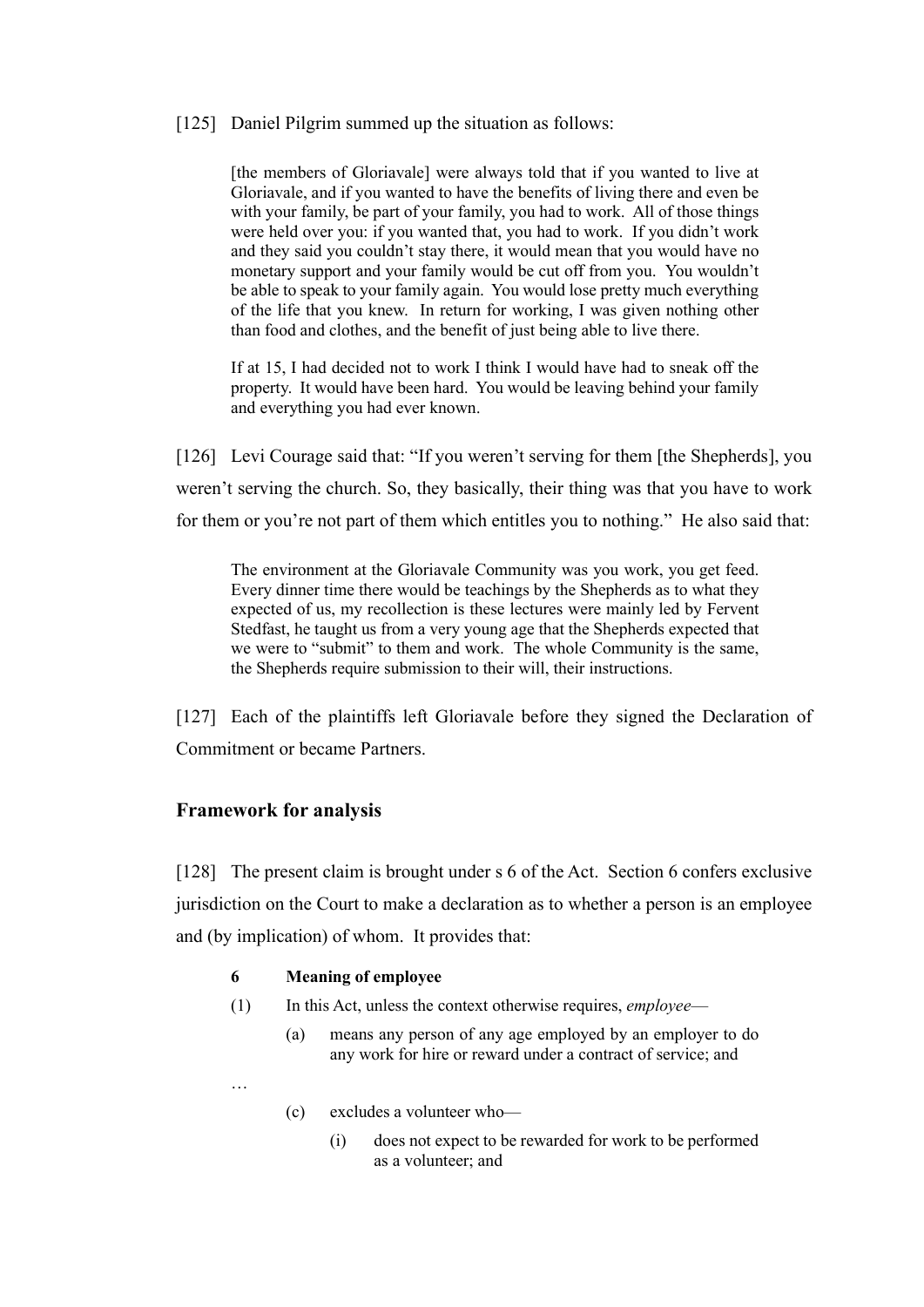- (ii) receives no reward for work performed as a volunteer; and
- (2) In deciding for the purposes of subsection  $(1)(a)$  whether a person is employed by another person under a contract of service, the court or the Authority (as the case may be) must determine the real nature of the relationship between them.
- (3) For the purposes of subsection (2), the court or the Authority—

…

…

- (a) must consider all relevant matters, including any matters that indicate the intention of the persons; and
- (b) is not to treat as a determining matter any statement by the persons that describes the nature of their relationship.

[129] The essence of the Gloriavale defendants' case is that no contract was entered into for the provision of services. Rather the plaintiffs initially carried out chores, then work experience, and later were contributing voluntarily to the Community by working in various endeavours. There was, on the Gloriavale defendants' analysis, no intention to enter into contractual relations; no offer, acceptance or consideration – and accordingly no employment relationship.

[130] Section 6(2) provides that, in determining whether a person is employed by another person under a contract of service, the Court must determine the real nature of the relationship. In assessing the real nature of the relationship, the Court is directed to consider all relevant matters, including any matters that indicate the intention of the parties, and is not to treat as determinative any statement made by the persons describing the nature of their relationship.

[131] Section  $6(1)(c)$  makes it clear that the definition of employee excludes a volunteer who does not expect to be rewarded for work to be performed as a volunteer and receives no reward for work performed as a volunteer. An employer is defined as meaning a person employing any employee.

### *Strict contractual approach inapt for assessing employment status*

[132] I do not accept the applicability of what might be called the strict contractual approach advanced on behalf of the Gloriavale defendants.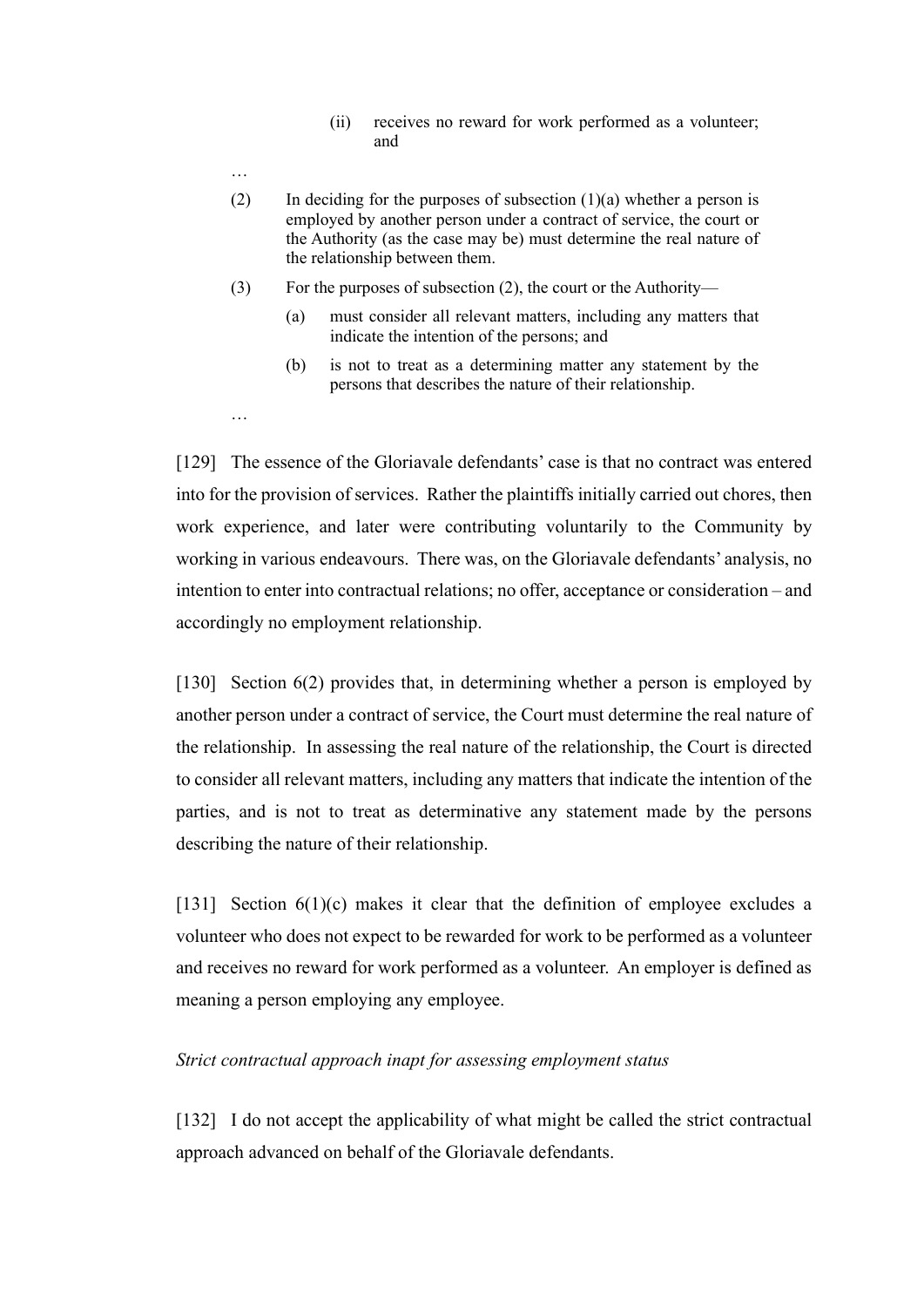[133] It was common ground that this case had a number of unusual features. It is that characteristic which, in my view, requires the Court to return to first principle to answer the question as to whether the plaintiffs were, at any stage, employees of any or all of the Gloriavale defendants. In this regard I do not think it is helpful to try to shoehorn the case into the sort of strict contractual framework that might more comfortably apply in a commercial agreement. In any event, that is not the approach to employment relationships, as the Supreme Court has recently emphasised.<sup>[27](#page-36-0)</sup>

[134] So, while s  $6(1)(a)$  makes it clear that an employment relationship is founded on a contract of service, it is a relational contract involving a very different set of dynamics. That means that a strict contractual focus on identifying the existence and nature of the contract, such as might be adopted in respect of arm's length business partners, is inapt. Rather, the answer to the ultimate question emerges from a fact specific inquiry.

[135] The leading case on s 6 is *Bryson v Three Foot Six Ltd*. [28](#page-36-1) Counsel for the Gloriavale defendants submitted that the approach in that case was of limited utility because it was focussed on whether Mr Bryson was an employee or independent contractor. While I agree that was the focus of the inquiry, I disagree as to the applicability of the Supreme Court's approach in this case. The Court has, in the past, applied *Bryson* to a range of working arrangements, including volunteers and labour-hire agencies.<sup>[29](#page-36-2)</sup>

[136] Counsel for the Attorney-General submitted that s 6 requires something of a three-stage test, citing *Bryson* in support<sup>30</sup>: is the real nature of the relationship clear? Is the parties' intention clear? If both questions are answered in the negative the Court may go on to consider the common law tests of control, integration and economic reality. I do not agree that this accurately summarises the Supreme Court's approach.

<span id="page-36-0"></span><sup>&</sup>lt;sup>27</sup> See *FMV v TZB* [2021] NZSC 102 at [45]-[52].

<span id="page-36-2"></span><span id="page-36-1"></span><sup>&</sup>lt;sup>28</sup> *Bryson v Three Foot Six Ltd (No 2)* [2005] NZSC 34, [2005] 3 NZLR 721, [2005] ERNZ 372.<br><sup>29</sup> See Head y Chief Executive of the Juland Beyanue Department [2021] NZEmpC 69, [2021] ERN

<sup>29</sup> See *Head v Chief Executive of the Inland Revenue Department* [2021] NZEmpC 69, [2021] ERNZ 183; *Below v Salvation Army New Zealand Trust* [2017] NZEmpC 87, [2017] ERNZ 405.

<span id="page-36-3"></span><sup>30</sup> *Bryson*, above n 28, at [31]–[32].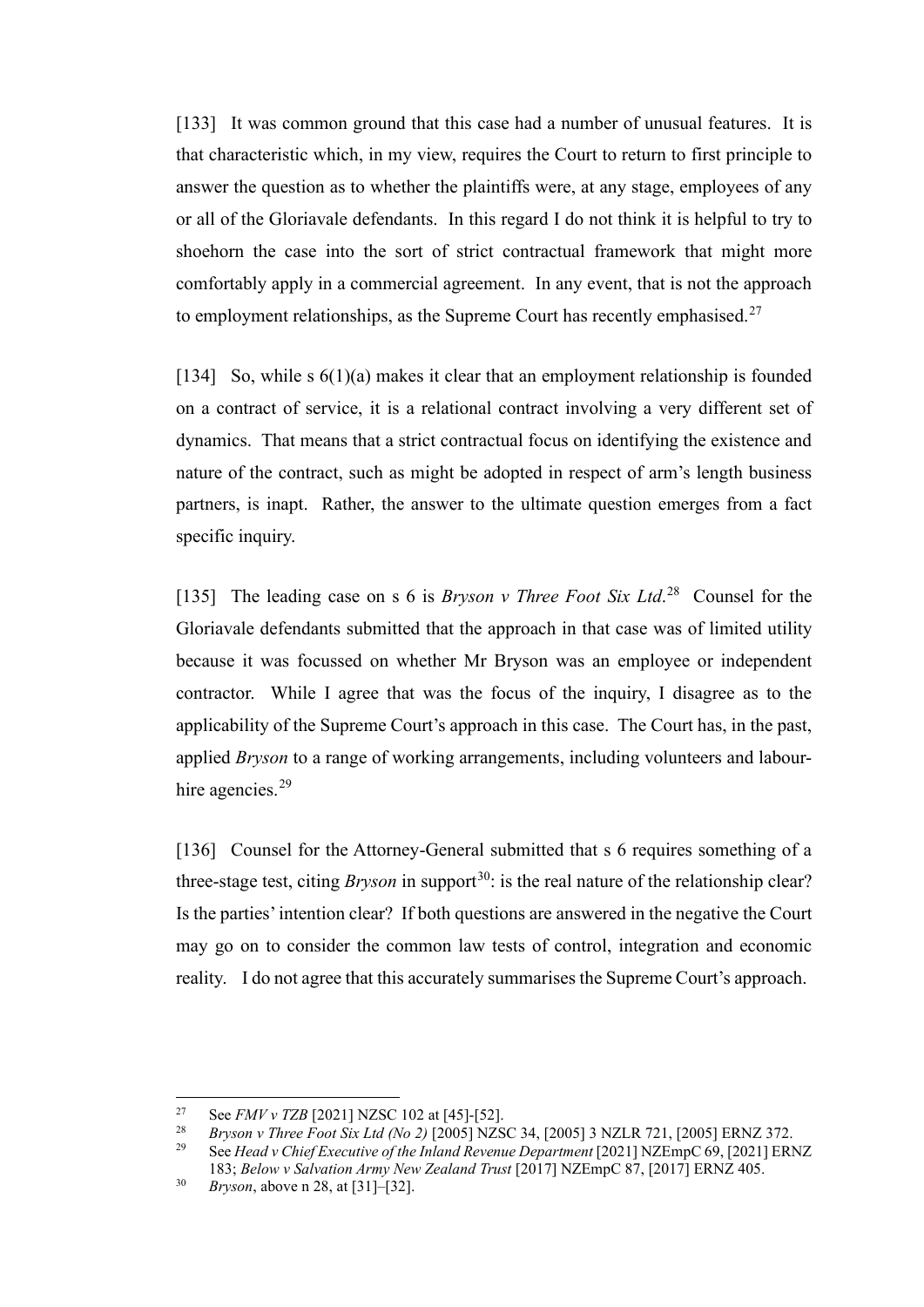[137] *Bryson* confirmed that the proper focus of the inquiry is to review all relevant matters in order to discern the "real nature" of the relationship; exploration of that issue may or may not reveal a contract of service between the parties. While the Supreme Court judgment suggests that the written terms of the agreement (if there is one) should be examined first, there is no suggestion that this should ever be the end of the inquiry; "all relevant matters" should always be considered. And it is clear from both the statute and the case law that the Court's attention (for the purposes of the s 6 inquiry) is to be properly focussed on the real nature of the relationship, not on establishing the terms or basis of the parties' agreement, or what one or the other or both parties might believe the relationship to be, or want it to be.

[138] A similar contractual argument to the one advanced by the Gloriavale defendants was rejected by the full Court in *Prasad v LSG Sky Chefs New Zealand*  Ltd.<sup>[31](#page-37-0)</sup> The proposition there was that the elements of contractual formation must be established prior to the Court embarking on the s 6 exercise. The Court emphasised that s 6 drove the required analysis, not the common law on contractual formation. Whether there was an employment relationship was not a question to be answered by contemplation of whether there was a contract and, if so, assessing what kind of contract that was. Such an approach was described as putting the cart before the horse.<sup>[32](#page-37-1)</sup> Rather, the answer was to be ascertained by working backwards. The intention of the parties is clearly a factor, but it does not have any primacy. This was said to be consistent with the explanatory note to the Employment Relations Bill 2000, which made it clear that the Employment Relations Act was designed to provide a better framework for employment relations, and to recognise that employment relationships were not simply contractual, economic exchanges.<sup>[33](#page-37-2)</sup>

[139] In declining leave to appeal against the full Court's decision in *Prasad*, the Court of Appeal described the approach as "entirely orthodox" and not laying down any far-reaching new principles.<sup>[34](#page-37-3)</sup> The Court of Appeal pointed out that, in any case,

<span id="page-37-1"></span><span id="page-37-0"></span><sup>&</sup>lt;sup>31</sup> *Prasad v LSG Sky Chefs New Zealand Ltd* [2017] NZEmpC 150, [2017] ERNZ 835.<br><sup>32</sup> At [34]

 $32 \text{ At } [34].$ <br> $33 \text{ Emplay}$ 

<span id="page-37-3"></span><span id="page-37-2"></span><sup>&</sup>lt;sup>33</sup> Employment Relations Bill 2000 (8-1) (explanatory note) at 1.<br><sup>34</sup> I SG Slov Chafe Nav Zealand Ltd.y Prasad [2018] NZCA 256 a

<sup>34</sup> *LSG Sky Chefs New Zealand Ltd v Prasad* [2018] NZCA 256 at [23]-[24].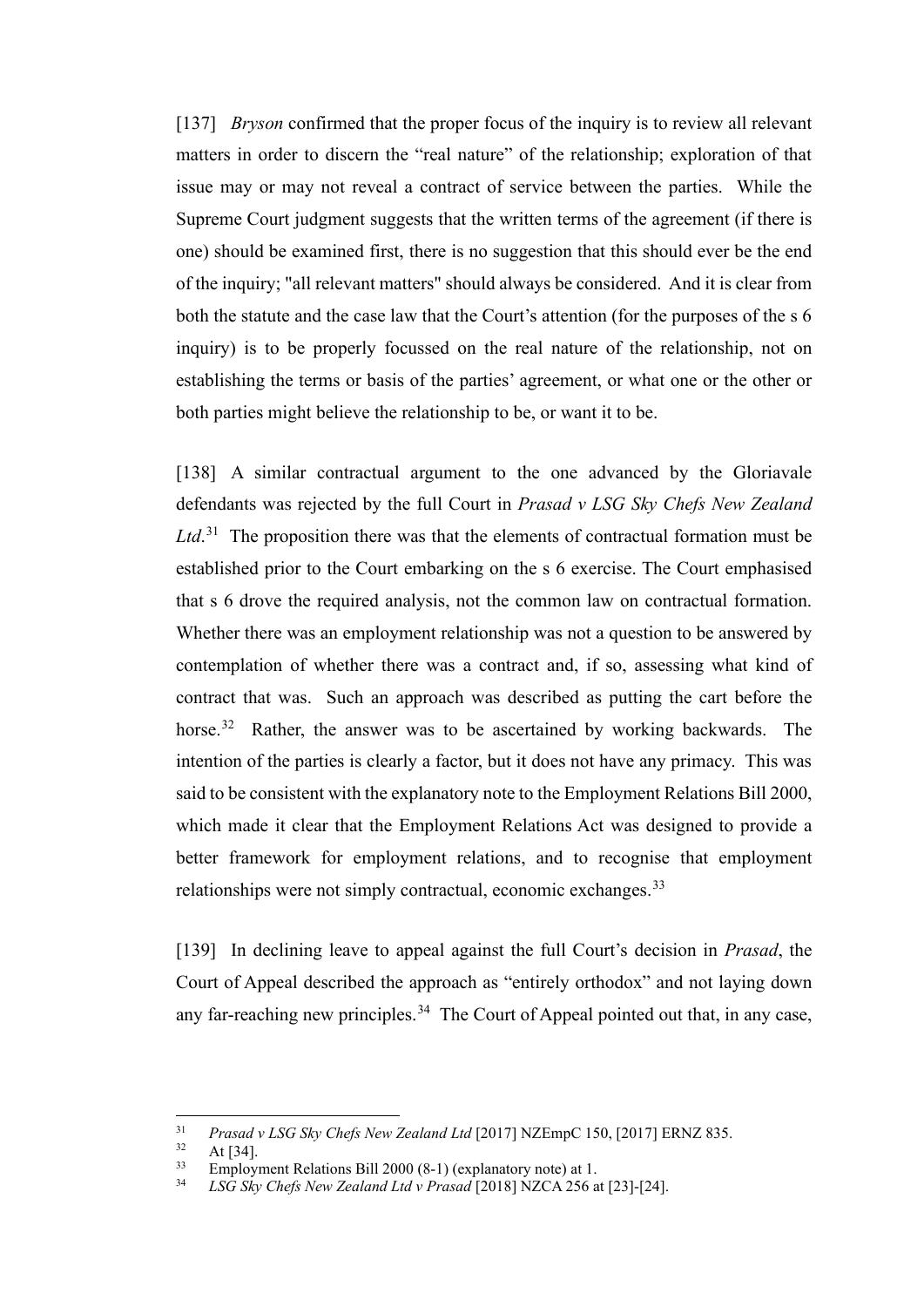it was well-established that contractual relationships could be inferred by conduct, and the Court will look at the totality of the parties' dealings to determine whether those dealings should be regarded as having resulted in a contract coming into existence.<sup>35</sup>

[140] Finally, I note the recent observations of the Supreme Court of the United Kingdom in *Uber BV v Aslam* on the difficulty with a contract-centred/offer and acceptance approach in assessing whether an employment relationship exists. I respectfully agree with Lord Leggatt's observation that:<sup>[36](#page-38-1)</sup>

[76] Once this is recognised, it can immediately be seen that it would be inconsistent with the purpose of this legislation to treat the terms of a written contract as the starting point in determining whether an individual falls within the definition of a "worker". To do so would reinstate the mischief which the legislation was enacted to prevent. *It is the very fact that an employer is often in a position to dictate such contract terms and that the individual performing the work has little or no ability to influence those terms that gives rise to the need for statutory protection in the first place.* The efficacy of such protection would be seriously undermined if the putative employer could by the way in which the relationship is characterised in the written contract determine, even prima facie, whether or not the other party is to be classified as a worker.

[141] While *Aslam* involved a different context (both statutorily and in respect of the circumstances of the workers involved), it makes the salient point that the dominant party (the principal/employer) is almost always in a position to dictate the terms of an agreement, including the way it is characterised. That fact remains whether the label is "independent contractor", "volunteer", "chores", "transitional education/work experience programme" or "Associate Partnership". The underlying policy intent of s 6 was to prevent employers avoiding statutory employment protections and standards by use of agreements and arrangements which placed form over substance.<sup>[37](#page-38-2)</sup>

[142] All of this is a long way of saying that whether a contract of service exists may arise inferentially. Conducting an analysis of the common law markers of contractual relations as a precursor to the mandated inquiry under s 6 is unlikely to be helpful and

<span id="page-38-1"></span><span id="page-38-0"></span><sup>35</sup> At [23]. 36 *Uber BV v Aslam* [2021] UKSC 5, [2021] WLR 108 (emphasis added). While the different legislative contexts should be noted, including the "worker" category which is not present in New Zealand law, the UK utilises a similar purposive approach in assessing the reality of the relationship.

<span id="page-38-2"></span><sup>&</sup>lt;sup>37</sup> Employment Relations Bill and Related Petitions 2000 (8-2) (select committee report) at 5-6.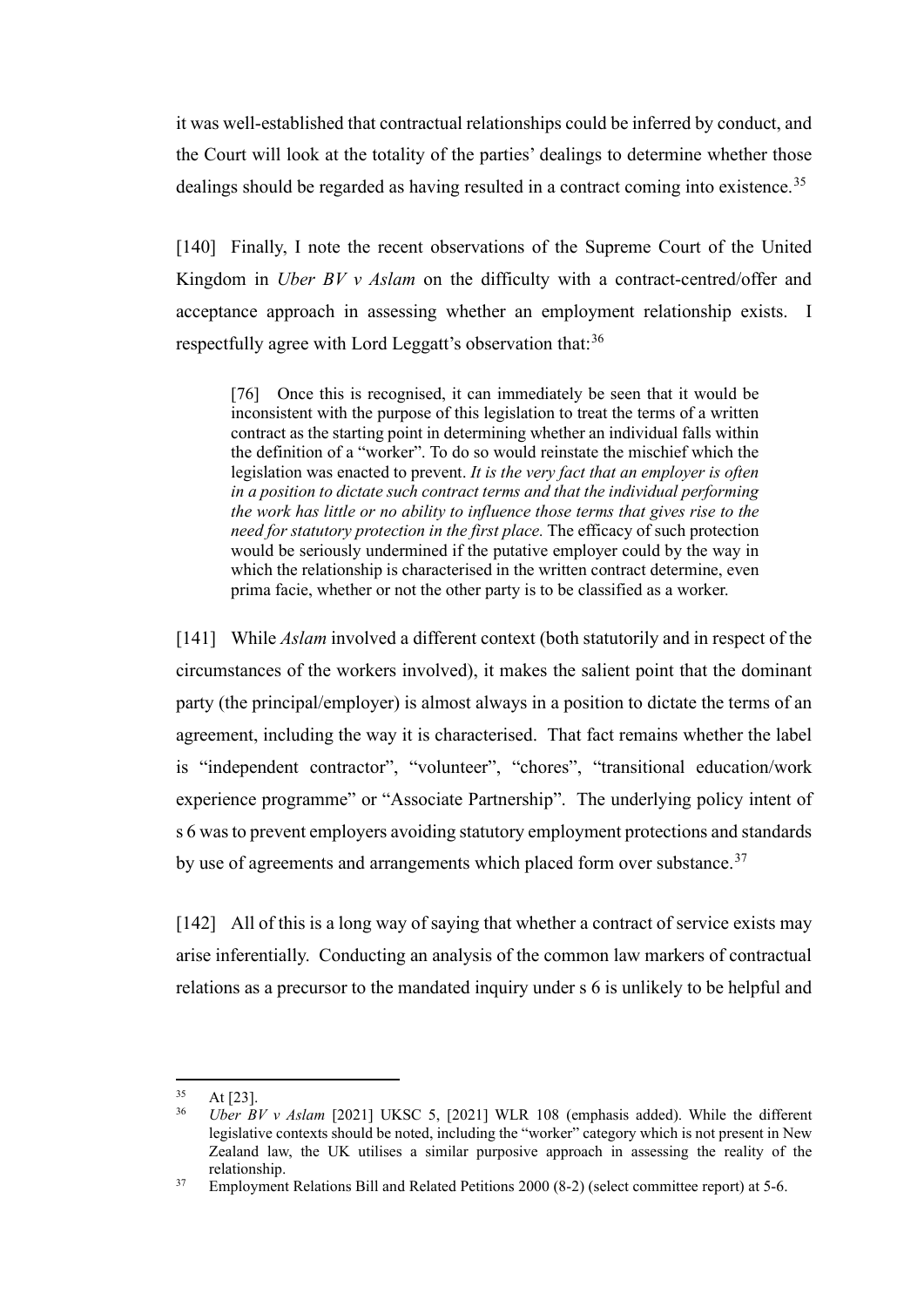may well lead to perverse results. If Parliament had intended such an approach it is likely that s 6 would have been framed very differently. Rather, Parliament mandated a broader, more nuanced, approach. That is reflected in *Bryson's* identification of the range of features that generally exist in employment relationships, including high levels of integration and control by the putative employer over the work (when, where, how, why) undertaken by the putative employee; who is benefiting from the work; and what the economic reality of the relationship is. In short, the Court is concerned with conduct in context.

### *A presumption against employment status where religious endeavours are involved?*

[143] What of cases (as here) which involve a context of intersecting religious beliefs and what can be termed secular law? It was submitted on behalf of the Gloriavale defendants that the way of life, structures and work were all deeply rooted in the way in which members expressed their beliefs and that this raised a presumption against the existence of an employment relationship. I do not agree that one follows the other.

[144] As Peter Righteous pointed out, the spiritual life and the practical life are inextricably intertwined at Gloriavale, and it is clear that the approach to work within Gloriavale is significantly coloured by the Community's faith-based beliefs. That is relevant to understanding the realities of the relationships between the relevant parties, what went on and why, as an integral part of this Court's inquiry. It is not, however, controlling.[38](#page-39-0) Judge Corkill made a similar point in *Below v Salvation Army New Zealand Trust*, observing that spiritual purpose is a factor to be assessed along with all of the other factors, and in light of the evidence.<sup>[39](#page-39-1)</sup> If it were otherwise, a presumption would operate to restrict classes of workers from accessing statutory employment protections.[40](#page-39-2)

<span id="page-39-0"></span><sup>38</sup> *Mabon v Conference of the Methodist Church of New Zealand* [1998] 3 NZLR 513, [1998] 2 ERNZ 440 (CA); *Below,* above n 29, at [64]-[70].

<span id="page-39-2"></span><span id="page-39-1"></span> $Below$ , above n 29, at [71].

See Lord Nicholls Percy at [26]: "The context in which these issues normally arise today is statutory protection for employees. Given this context, in my view it is time to recognise that employment arrangements between a church and its ministers should not lightly be taken as intended to have no legal effect and, in consequences, its ministers denied this protection."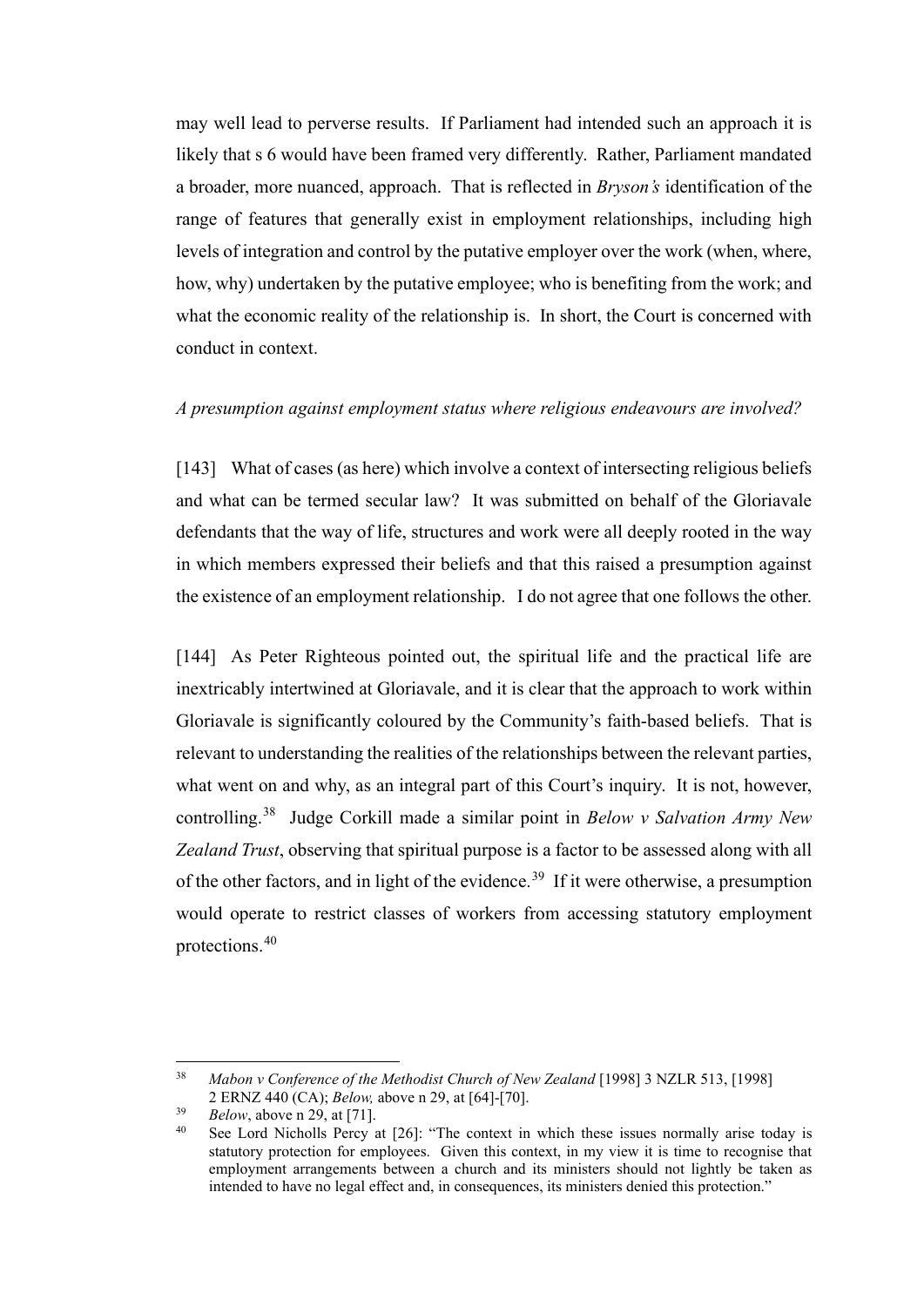# [145] As Lady Hale explained in *Percy v Church of Scotland*:<sup>[41](#page-40-0)</sup>

But in so far as those authorities [existence of a presumption against ministers of religion being employees] may be explained by a presumed lack of intent to create legal relations between the clergy and their church, I cannot accept that there is any general presumption to that effect. The nature of many professionals' duties these days is such that they must serve higher principles and values than those determined by their employers. But usually there is no conflict between them because their employers have engaged them in order that they should serve those very principles and values. I find it difficult to discern any difference in principle between the duties of the clergy appointed to minister to our spiritual needs, of the doctors appointed to minister to our bodily needs, and the judges appointed to administer the law, in this respect.

[146] Central to the Gloriavale defendants' case was an argument that a finding of employment status would be wholly incompatible with the way in which members of the Gloriavale Community have chosen to live their lives. The difficulties with such an approach were fully canvassed by the High Court of Australia in *Ermogenous v Greek Orthodox Community of SA Inc.*<sup>[42](#page-40-1)</sup> Justice Kirby, in a separate (concurring) judgment, observed that:

[55] The suggestion that a priest, pastor, rabbi, mullah or minister of religion …, including an archbishop, is by virtue of that status incapable of forming an employment contract with his or her church or religious organisation is but another way of saying that any arrangements made for sustenance and similar benefits with such a person are not ones that the law treats as justiciable. Or that such arrangements are not ones that, of their nature, the parties are taken to have intended would give rise to obligations that may be enforced in a court of law.

…

[66] ... Courts here, as elsewhere, will be hesitant to enforce purely spiritual and theological rules. But they will not hesitate to enforce, as arrangements intended to have contractual or other binding force, rules of a proprietorial character concerned with proprietorial rights.

[67] Within this dichotomy, a proved agreement with a body such as the respondent to provide for the necessities of life of a minister of religion … is an arrangement of the second kind. It is not one which, of its character, Australian law will refuse to enforce because the law presumes a lack of intention to enter legal relations or classifies the resulting dispute as nonjusticiable.

…

<span id="page-40-0"></span><sup>&</sup>lt;sup>41</sup> *Percy v Board of National Mission of the Church of Scotland* [2005] UKHL 73, [2006] 2 AC at [151].

<span id="page-40-1"></span><sup>42</sup> *Ermogenous v Greek Orthodox Community of SA Inc* [2002] HCA 8, (2002) 209 CLR 95.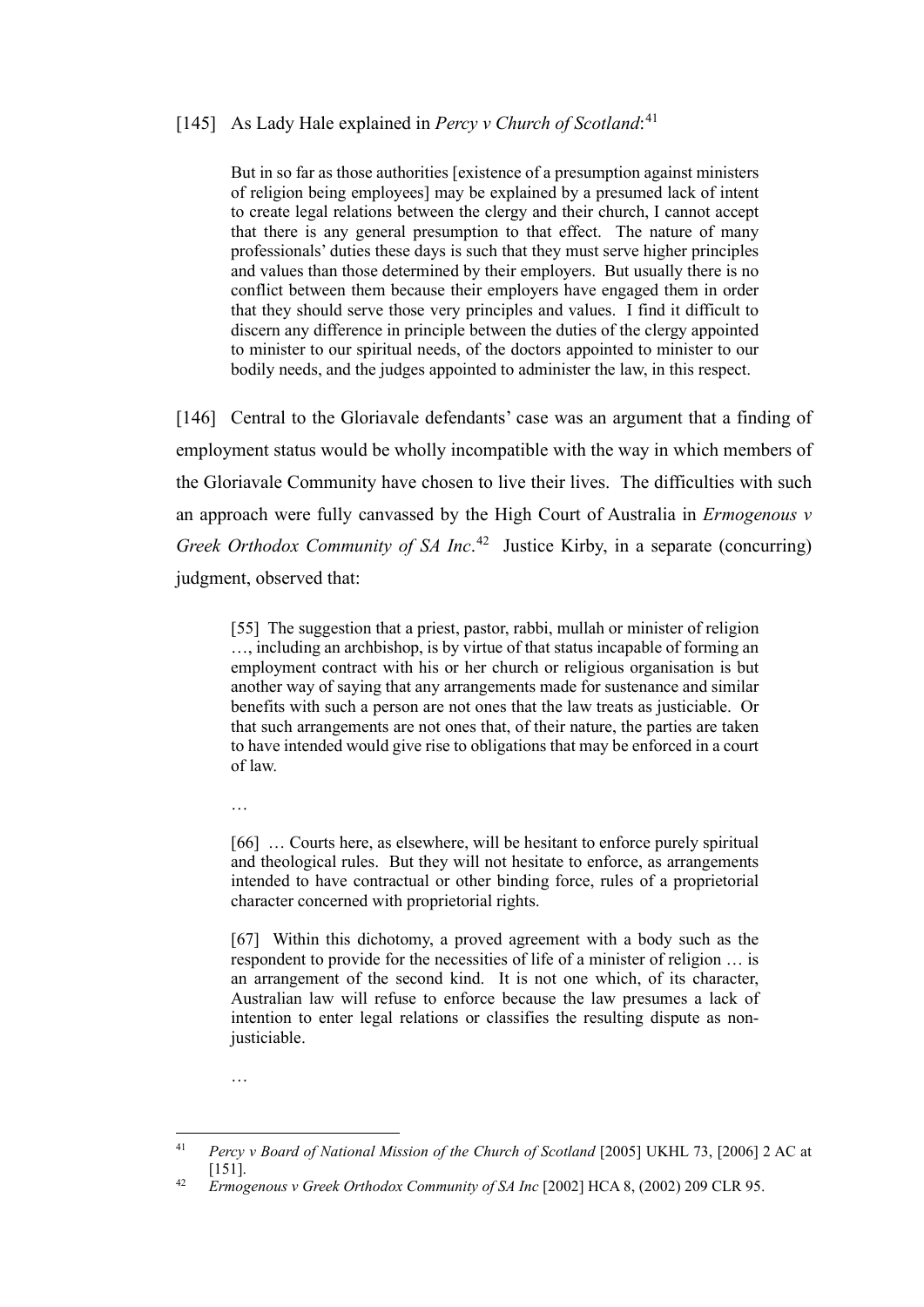[75] At least some of the more recent decisions of Commonwealth countries outside the United Kingdom reflect this application of a "contemporary lens" [citing the New Zealand Court of Appeal's judgment in *Mabon* by way of example] to the arrangements of a minister of religion with a putative employer. … That trend does not, in my judgment, sustain a broad proposition, still less a general legal rule, that ministers of religion … and those who make arrangements for their necessities cannot intend to enter contractual arrangements because the ministry involved is "spiritual" in character and for that reason is fundamentally incompatible with legal enforceability.

[147] The High Court also drew the following distinction, which has relevance in this case:<sup>[43](#page-41-0)</sup>

[41] As the Industrial Magistrate recognised, *the respondent was not a ''church''. Its functions were concerned with more than religious matters.* Its members were not all observant practitioners of the Greek Orthodox faith. Attempts were made to establish an incorporated association that would be the civil law expression of what might be described as the ''church'' as an institution. Those attempts did not succeed.

[148] The fact is that while the Gloriavale Community is faith-based, and faith informs the "practical" life, it deals with more than religious matters. All of this is clearly reflected in the Community's extensive commercial operations, within which the plaintiffs worked.

[149] To draw the threads together, the fact that work practices take place within a religious community with a particular view on how it should operate, and the principles under which it will function, does not mean that those work practices are beyond the reach of the law.<sup>[44](#page-41-1)</sup> The point has particular force where the work practices are applied for the benefit of commercial operations. Nor does it mean that such communities should escape close scrutiny by those with statutory authority to determine what the reality of the situation is, and how it sits with the relevant regulatory framework.

## *Slavery/forced labour – beyond the jurisdiction of the Employment Court?*

[150] During submissions significant focus was given to whether the working conditions (if accepted) amounted to slavery or forced labour, and whether (if they

<span id="page-41-1"></span><span id="page-41-0"></span> $^{43}$  Emphasis added.

New Zealand Bill of Rights Act 1990, s 4.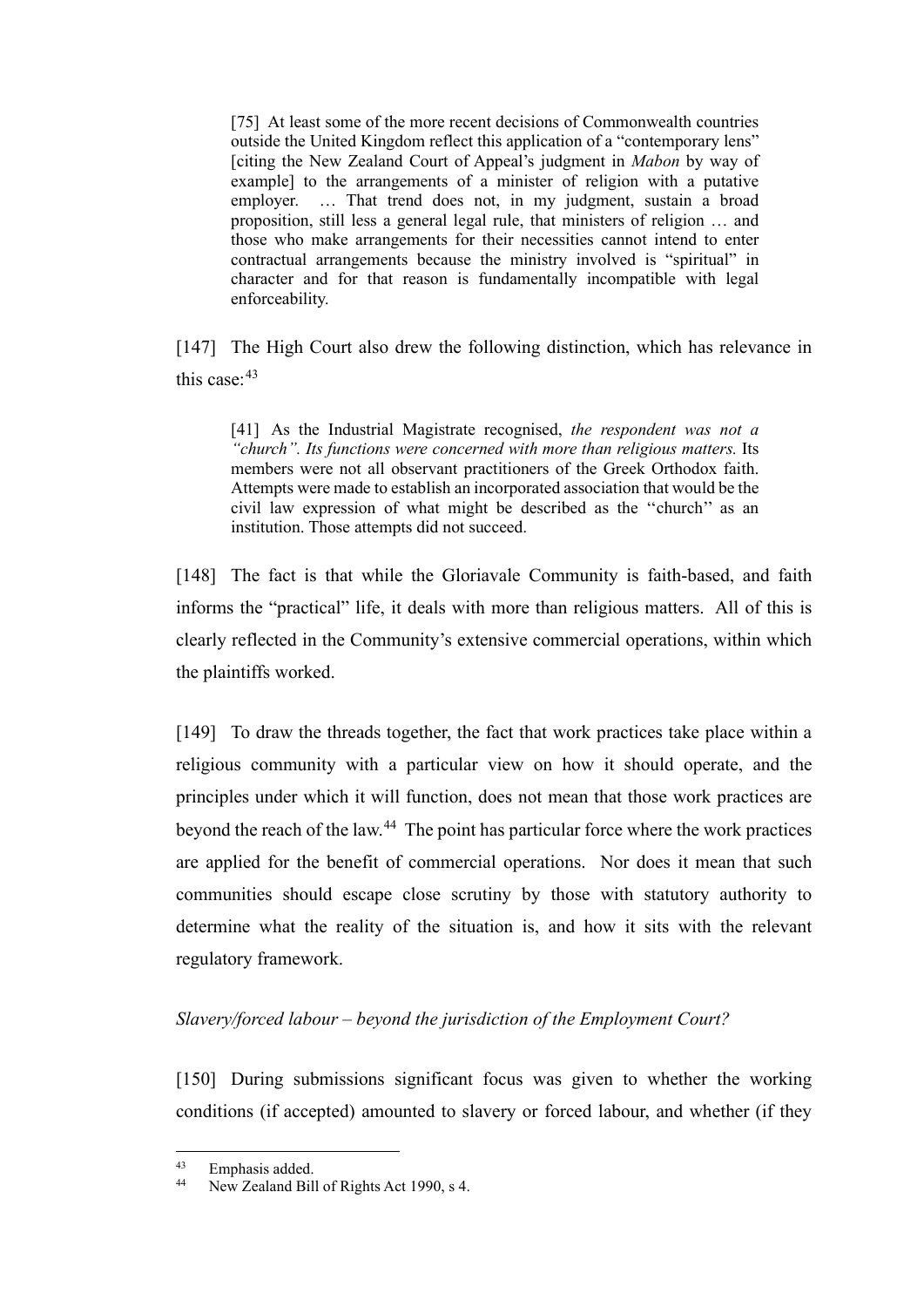did) the Court retained jurisdiction to make the declarations sought, or other declarations. I understood the Labour Inspectors involved in this case to suggest in evidence that slave-like working conditions would not be a matter for them – rather it might be something that WorkSafe or the Police might have a role in addressing.

[151] I do not accept that s 6 should be read as carving out this particularly vulnerable group of workers. To do so would, in my view, undermine the objectives of the legislation. And it is notable that while Parliament has expressly excluded certain workers from holding employment status in s 6 (some volunteers; real estate agents; film production workers; share milkers) it has not excluded those working as slaves or in servitude.

[152] The fact that the criminal law provides an offence regime for those dealing in slaves or forced labour does not mean that the employment jurisdiction has no role to play. There are many examples of employment and criminal law operating in tandem in respect of the same set of facts, although workers may prefer to go down one route rather than the other.<sup>[45](#page-42-0)</sup> And it is notable that s  $98(1)(b)$  of the Crimes Act (dealing with slaves) uses the word "employ", suggesting a broad reading is appropriate:

#### **98 Dealing in slaves**

- (1) Everyone is liable to imprisonment for a term not exceeding 14 years who, within or outside New Zealand,-
- …
- (b) employs or uses any person as a slave, or permits any person to be so employed or used.

[153] It would be ironic if those suffering from the worst workplace abuses were unable to bring their claims to the Employment Court because the level of abuse (the tail) wagged the dog (a finding of employment status). While such a result might be compatible with a strict contractual approach, it is incompatible with the approach I consider to be consistent with s 6 and the underlying statutory intent.

<span id="page-42-0"></span><sup>45</sup> Christina Stringer "Worker Exploitation in New Zealand: A Troubling Landscape" (prepared for the Human Trafficking Research Coalition, December 2016).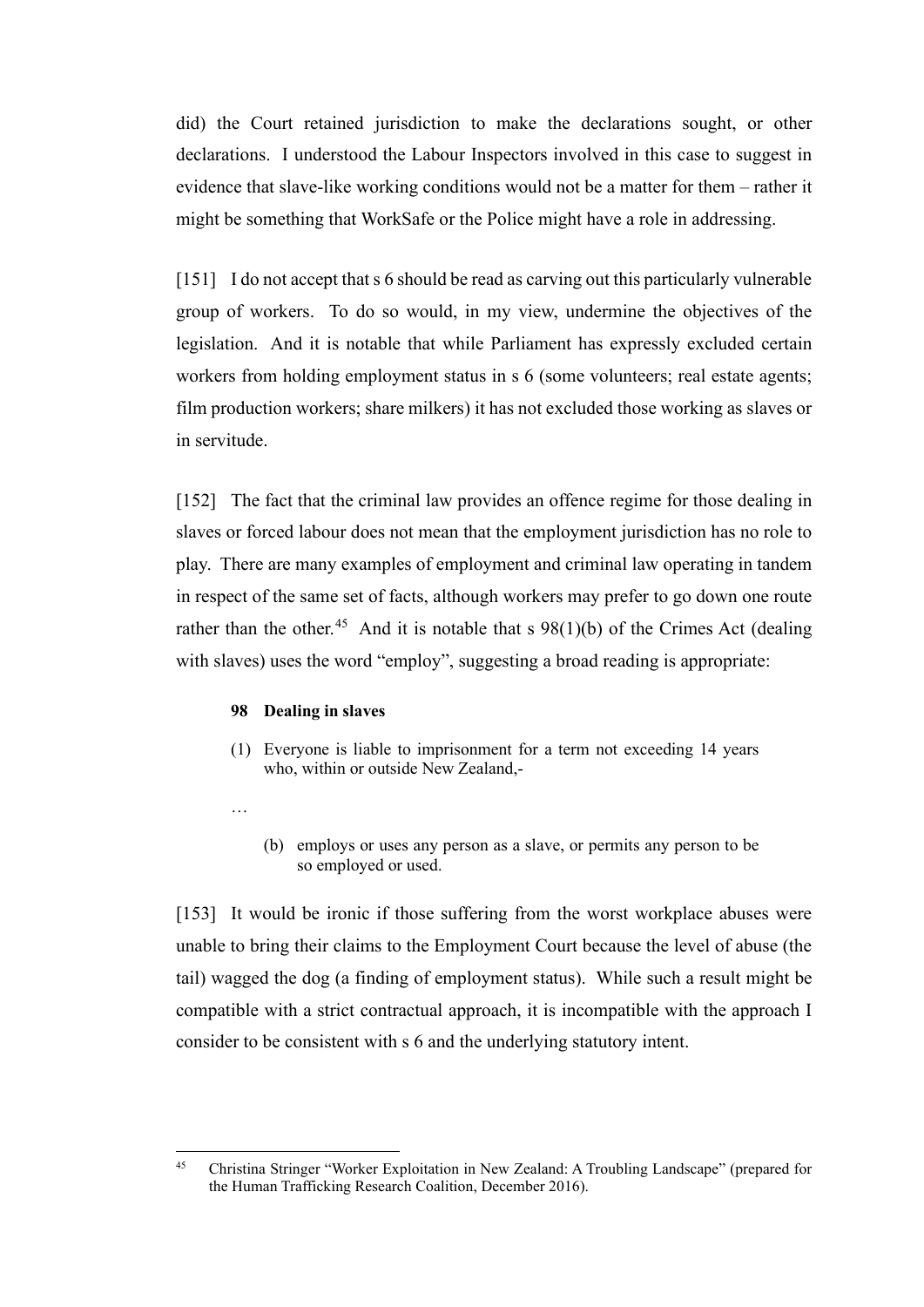[154] I note, by way of aside, that in a 2015 report on compliance with international labour conventions ratified by New Zealand, the Ministry of Business, Innovation and Employment stated that compliance with the Forced Labour Convention 1930 is: "dependent on various sanctions against illegal imprisonment or detention, *on the entitlements of employees* as specified in various Acts and collective agreements, and on the absence of legislative provisions that permit forced labour."[46](#page-43-0)

[155] In summary, a person working in slave-like conditions may still fall within the definition of employee for the purposes of s 6; the way in which employees have been treated during the course of their employment may well be relevant to remedies in this Court, including by way of penalties, banning orders and compensation for humiliation, loss of dignity and injury to feelings;<sup>[47](#page-43-1)</sup> findings as to whether criminal offending has occurred under the Crimes Act 1961 (dealing in slaves and dealing in people under 18 for engagement in forced labour), <sup>[48](#page-43-2)</sup> are for another Court.

## **Analysis**

[156] It is convenient (as all counsel did in submissions) to divide the plaintiffs' claims into age brackets – six to 14 years (before and after school); 15 years of age (the "transitional" year); and 16 plus.

#### *Work undertaken ages six to 14*

[157] Counsel for the Gloriavale defendants, the Attorney-General and counsel assisting the Court all submitted that the plaintiffs were not employees during this timeframe. A number of issues were raised, including whether children could (in light of their age) have the requisite intention to form contractual relations.

[158] It would, in my view, be perverse and contrary to the scheme of the legislation to draw such an inference in circumstances where the governing legislation itself

<span id="page-43-0"></span><sup>&</sup>lt;sup>46</sup> Ministry of Business, Innovation and Employment "International Labour Conventions Ratified by New Zealand" (June 2015) at 30 (emphasis added).

<span id="page-43-1"></span><sup>47</sup> See for example *Labour Inspector v Newzealand Fusion International Ltd* [2019] NZEmpC 181, [2019] ERNZ 525.

<span id="page-43-2"></span><sup>48</sup> Crimes Act 1961, ss 98 and 98AA.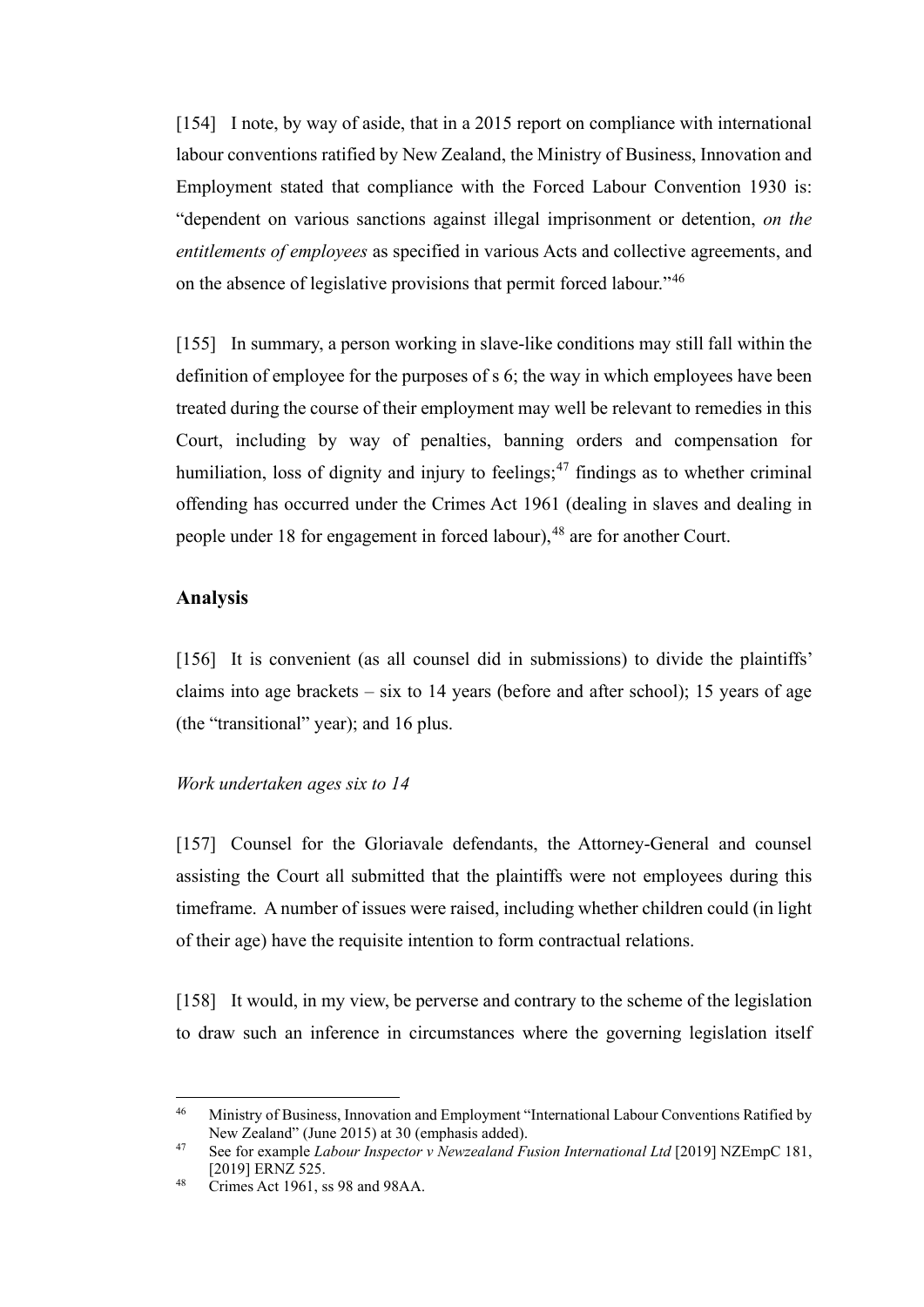implicitly acknowledges that children can enter into employment relationships which are (by their nature) contractual. In this regard the Employment Relations Act places no lower age limit on employee status in s  $6(1)(a)$ , in contrast to a number of comparable overseas jurisdictions.<sup>[49](#page-44-0)</sup> This is reinforced by the provisions of the Contract and Commercial Law Act 2017, which expressly state that contracts of service have effect as if the minor were of full age.<sup>[50](#page-44-1)</sup> Indeed it is apparent that rather than impose a generally applicable age limit at which a person can enter into an employment relationship, lower limits have been imposed in particular industries or for particular purposes on a case-by-case basis. By way of example, the Education and Training Act 2020 prohibits the employment of school age children at any time within school hours, or at any other time which would prevent or interfere with attendance at school;<sup>[51](#page-44-2)</sup> the Health and Safety at Work (General Risk and Workplace Management) Regulations 2016 place duties on employers to ensure that employees under 15 years of age do not work in areas that are likely to cause them harm;<sup>[52](#page-44-3)</sup> and the Maritime Transport Act 1994 provides that the minimum age of employment on a vessel is 16 years of age.<sup>[53](#page-44-4)</sup>

[159] More generally, assumptions can be dangerous – particularly those rooted in outdated social norms. It is probably fair to say that assumptions in assessing who is and who is not in an employment relationship has had a tendency in the past to disadvantage particular groups of workers, including those who have (for example) been presumed to offer their services for free, or as part and parcel of their traditional "place" in society. In this regard reference can be made to home workers and female caregivers.[54](#page-44-5)

<span id="page-44-0"></span><sup>49</sup> See Minimum Age Convention (ILO No 138) (entered into force 19 June 1976), which was ratified by 174 countries but not New Zealand. New Zealand has faced criticism for this: Committee on the Rights of the Child *Consideration of reports submitted by States parties under article 44 of the Convention, Concluding observations: New Zealand* CRC/C/NZL/CO/3-4 (11 April 2011). See also Paul Roth "Child Labour in New Zealand: A job for the nanny state?" (2008) 12 Otago LR 245.

<span id="page-44-1"></span><sup>&</sup>lt;sup>50</sup> Section 92(1)(a).<br> $51$  Education and Tr

<span id="page-44-2"></span> $51$  Education and Training Act 2020, s 54.<br> $52$  Health and Safety at Work (General Ris

<span id="page-44-3"></span><sup>&</sup>lt;sup>52</sup> Health and Safety at Work (General Risk and Workplace Management) Regulations 2016, pt 4.<br><sup>53</sup> Maritima Transport Act 1994, s 26

<span id="page-44-5"></span><span id="page-44-4"></span><sup>&</sup>lt;sup>53</sup> Maritime Transport Act 1994, s 26.<br><sup>54</sup> See Goëlle Ferrent, Luce Besands a

<sup>54</sup> See Gaëlle Ferrant, Luca Pesando and Keiko Nowacka "Unpaid Care Work: The missing link in the analysis of gender gaps in labour outcomes" (OECD Development Centre, December 2014). See also *Humphreys v Humphreys* [2021] NZEmpC 217 at [66]-[69]; *Fleming v Attorney-General* [2021] NZEmpC 77, [2021] ERNZ 279.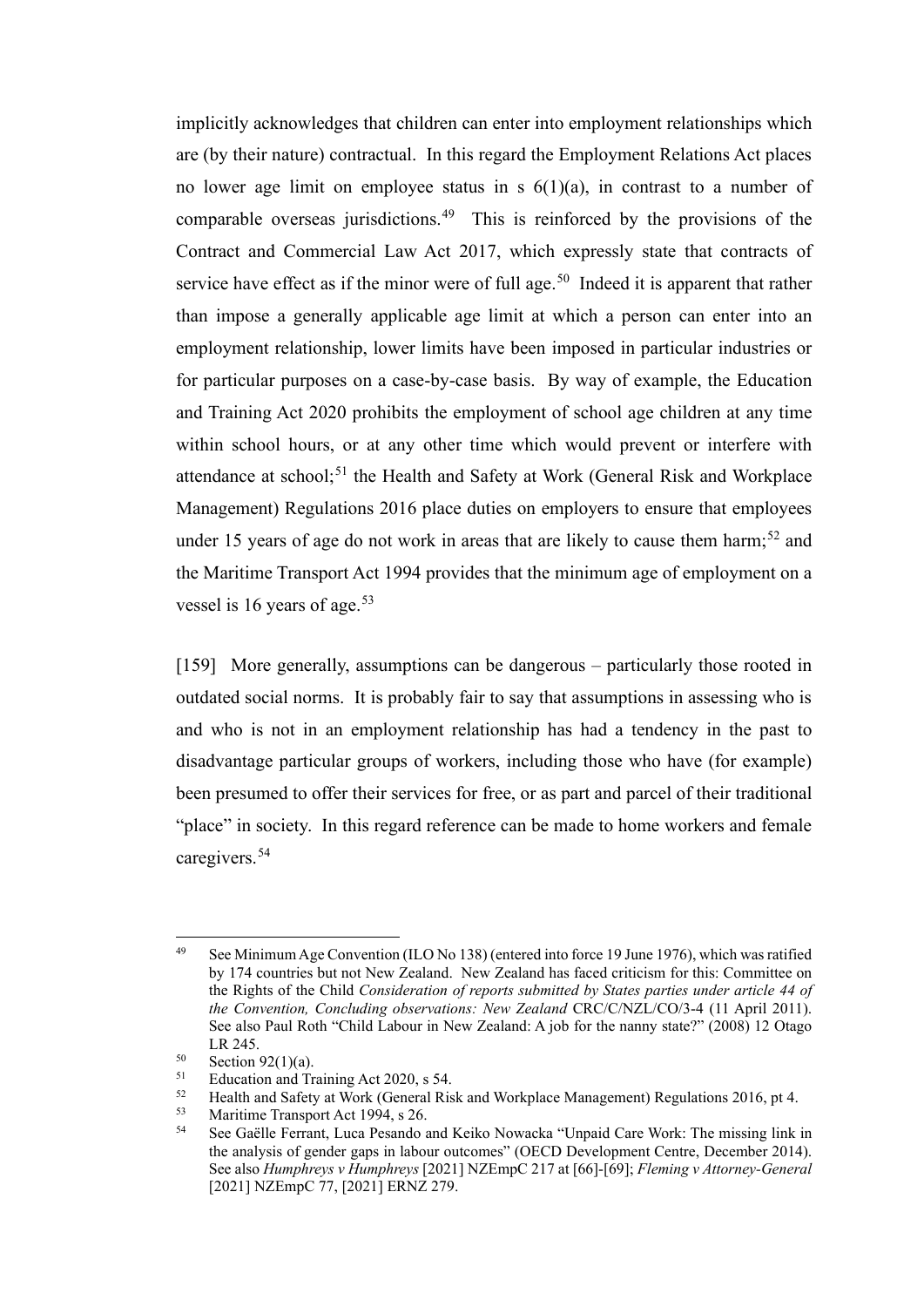[160] Turning to the Gloriavale defendants' reliance on a judgment of this Court in *Dillon*, where members of a family were held not to be in an employment relationship.[55](#page-45-0) *Dillon* is not authority for the proposition that work undertaken within a family context precludes a finding of employment; rather the judgment emphasises the ongoing application of well settled tests to determining the real nature of a relationship.<sup>56</sup> Judge Holden observed that:<sup>[57](#page-45-2)</sup>

…in circumstances where there is a personal connection between the parties, whether familial, neighbourly or through friendship, and there are tasks undertaken for which some recognition is given, the Court must be careful not to find there is employment where that was not intended and does not reflect the true basis upon which the exchange between the parties occurred. *Each case will need to be carefully considered and determined, in context and on its own facts*.

[161] It is also notable that the facts of *Dillon* are very different from those in this case. *Dillon* involved a close family relationship, consisting of a married couple, their son, and their daughter-in-law. The same considerations that apply to such a familial relationship do not apply equally to a community organisation made up of almost 600 people. In this regard while counsel for the Gloriavale defendants referred to Mr Lewis's observation in his 2017 Labour Inspectorate report that Gloriavale appeared to be like "an extended family,"[58](#page-45-3) that does not support the existence of a literal family relationship in a legally significant sense. And when the "extended family" characterisation was put to Sharon Ready in cross-examination she roundly rejected it, saying that it was an exploitative relationship rather than a familial relationship and *if* Gloriavale was one big family it was a patriarchal, authoritarian one.Further, it may be noted that it is not uncommon for companies to refer to their workforce as a "family"<sup>[59](#page-45-4)</sup> but that does not, for obvious reasons, alter the real nature of the relationship.

[162] I have already referred to (and rejected) the submission advanced by the Gloriavale defendants that the work undertaken by the plaintiffs in the first age bracket

<span id="page-45-0"></span><sup>55</sup> *Dillon v Tullycrine Ltd* [2020] NZEmpC 52, [2020] ERNZ 125.

 $56$  At [31]-[38].

<span id="page-45-3"></span><span id="page-45-2"></span><span id="page-45-1"></span> $58$  At [32] (emphasis added).

<sup>58</sup> Richard Lewis "Initial Inquiry Report – The Christian Church Community Trust (Gloriavale)" (2017) at 10.

<span id="page-45-4"></span><sup>59</sup> Joshua Luna "The Toxic Effects of Branding Your Workplace a 'Family'" (27 October 2021) Harvard Business Review <hbr.org>.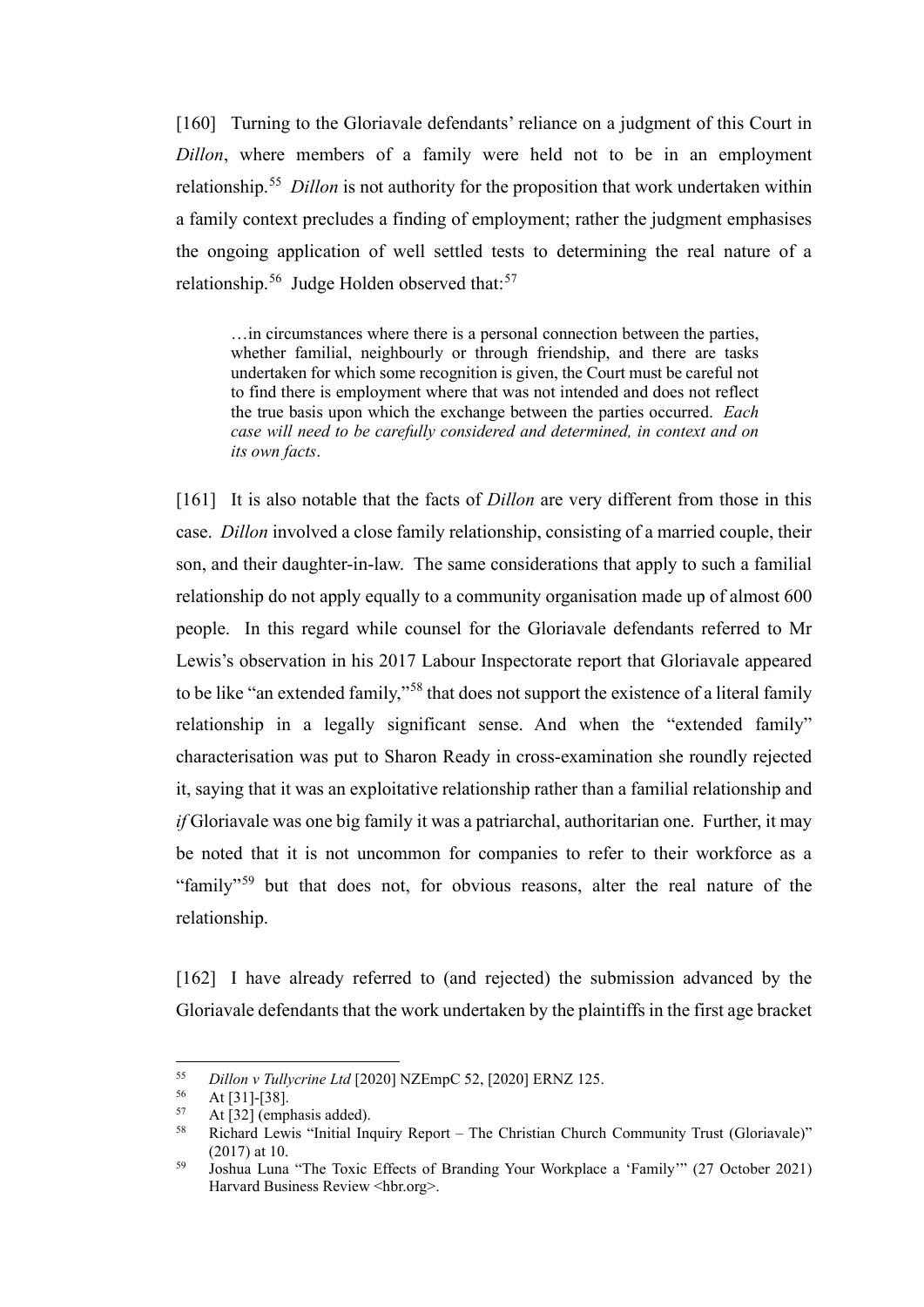was "chores". There is, as with anything involving questions of fact and degree, a spectrum. Cases sitting in the middle of the spectrum, in the grey area, are likely to pose difficulties. This case does not sit in the grey area. Pushing it towards the employee-conducted-work end of the spectrum, and away from the family/community chores/activities end of the spectrum, are a range of non-exhaustive factors such as: the commercial nature of the activities performed; the fact that the activities were undertaken to support a commercial purpose; Gloriavale's commercial businesses accrued the benefits of the plaintiffs' efforts; the activities were consistently performed over an extended period of time; and the fact that the activities were strenuous, difficult and sometimes dangerous.

- [163] Daniel Pilgrim aptly summed up the situation in evidence as follows:
	- Q. How do you distinguish between a chore and activity and work, why do you create that distinction, I'd like to understand that?
	- A. So for instance, when I [was] working in the moss operation, that was a business that was making profit and I was there working as an asset really or as a machine, or as an employee, you know except without a wage, so I was there doing the work physically and I was put in that position and I had to work and I had to have output. That was the only acceptable way.

[164] It was the leadership, operating through Peter Righteous and Mark Christian, which decided what labour resources were required, where each boy's labour would be applied, the quantities of child labour that would be utilised, and when. There were occasions when a parent may have requested that consideration be given to an alternative placement, or when a boy's preference for work placement was identified and taken into account, but ultimately it was the leadership which decided what was required in order to effectively and efficiently run its business enterprises and allocated resources accordingly.

[165] The evidence reflected a classic employment situation in the six to 14 age group – workers selected for particular jobs by management; attending specified workplaces at times determined by management; working under the direction and control of management; for the hours required by management; for the benefit of the business endeavour; often in environments of an industrial and/or hazardous nature; at the strict direction and control of those in charge of the business operations;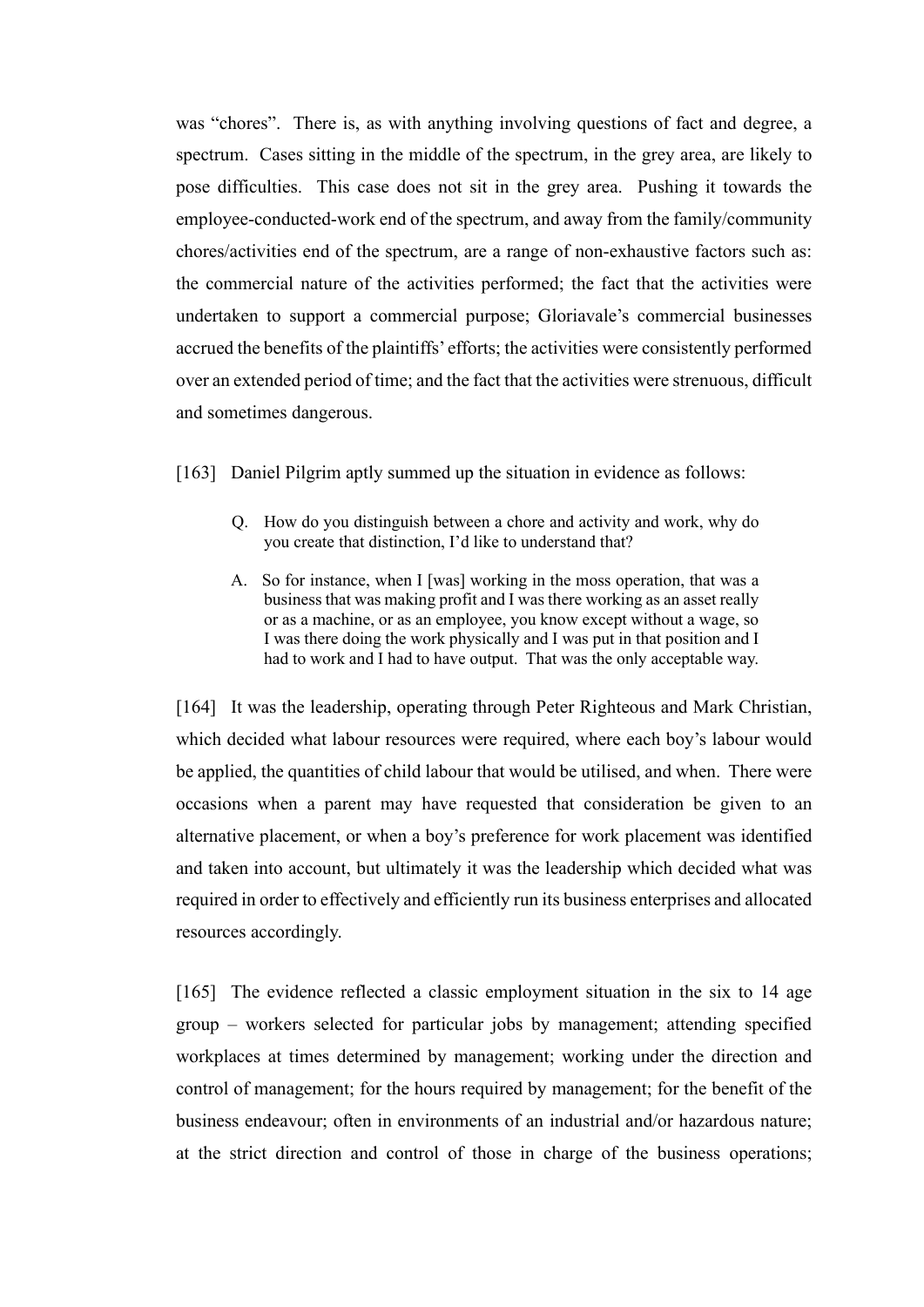permitted to take a holiday per year (at a time convenient to the leadership) and limited time off if they were sick (although this was actively discouraged).

[166] As s  $6(1)(a)$  makes plain, an employee works for hire or reward. What was the reward in this case? It is very clear on the evidence that the Gloriavale leadership regarded the provision of food, the necessities of life and the ability to participate in the Community as a reward – the quid-pro-quo for doing work through the three stages of the plaintiffs' working life within the Community (and as expressly reflected in the Transitional Work Agreement). And each of the plaintiffs understood, because it had been made clear to them from a very young age and repeatedly reinforced, that they would receive that reward in exchange for their work. If they did not work they understood that they would be deprived of the benefits they would otherwise receive.

[167] The fact that the plaintiffs were not expecting to be remunerated in the usual sense is not determinative, for reasons set out (albeit in a different legislative context) in *Acosta v Paragon Contractors Corp.* There the United States Court of Appeals, Tenth Circuit found that children who laboured harvesting pecans for an operation run by the Fundamentalist Church of Jesus Christ of Latter-Day Saints were not volunteers simply because there were not expecting to be remunerated.<sup>[60](#page-47-0)</sup> The children were coerced into fulfilling a commercial contract for the benefit of a commercial enterprise by a concern that they would lose access to their families should they refuse to work.

[168] There was no written agreement that described the plaintiffs as having any sort of relationship with any of the defendants while they were in the first age bracket. The Gloriavale leadership had a strong work ethos (those who were able should work, and work hard), and I accept that no party may have subjectively considered themselves to be in an employment relationship at the time. But whether parties subjectively believe that they are, or are not, in an employment relationship is not the pivotal point. The point is what inference (as to the real nature of the relationship) can reasonably be drawn from conduct.<sup>[61](#page-47-1)</sup> The conduct of the parties points to an employment relationship existing while the plaintiffs were in the first age bracket.

<span id="page-47-1"></span><span id="page-47-0"></span><sup>60</sup> *Acosta v Paragon Contractors Corp* 884 F 3d 1225 (10th Cir 2018).

See Jeremy Finn, Stephen Todd and Matthew Barber *Law of Contract in New Zealand* (7<sup>th</sup> ed, LexisNexis, Wellington, 2022) at 40.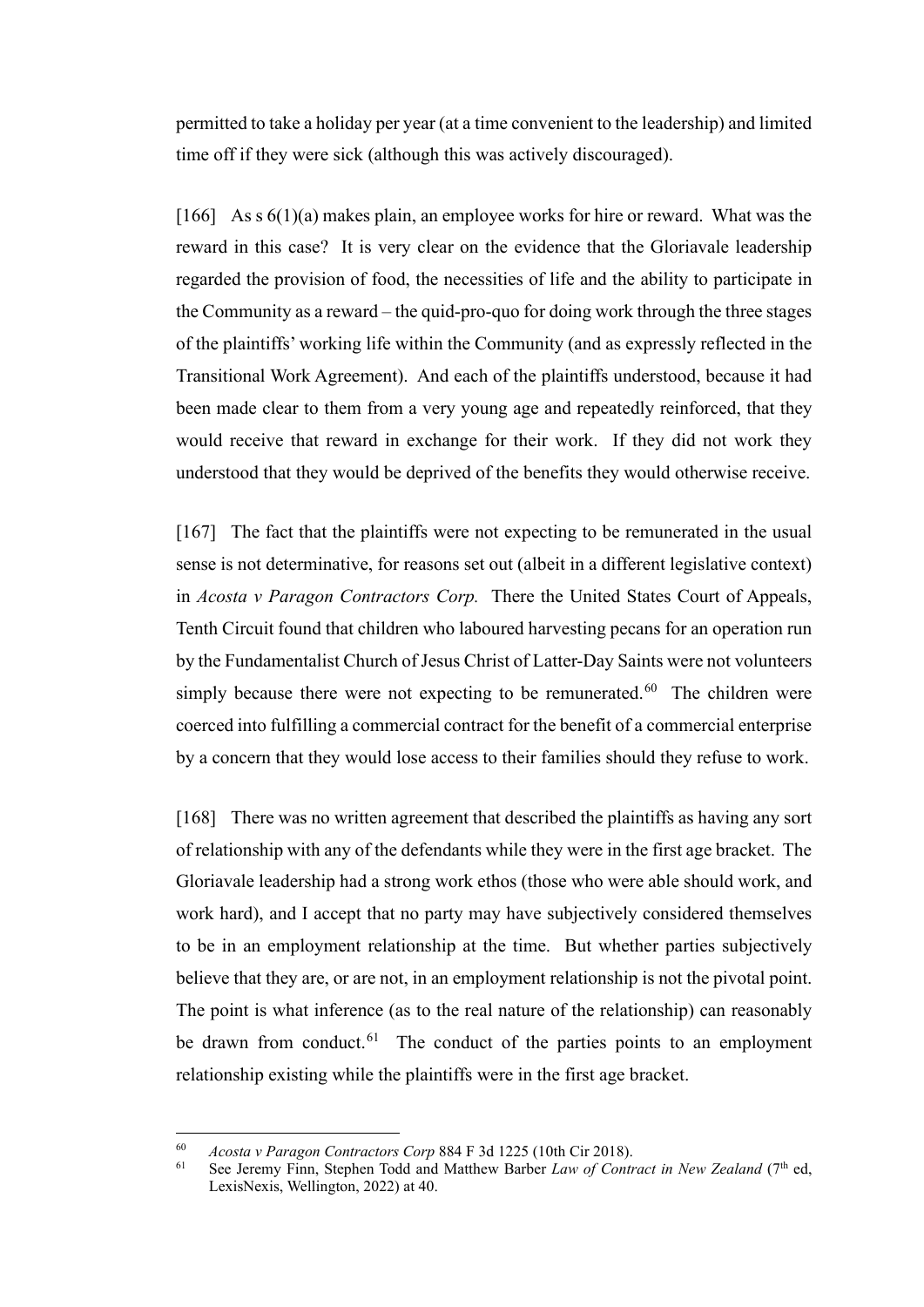[169] I find that the plaintiffs were employees during the first age bracket; they were not doing chores and they were not volunteers. (I return to a discussion about volunteer status when considering the position of the plaintiffs aged 16 plus.)

# **The transition year**

[170] The conclusion I have reached that the plaintiffs were employed during the first age bracket poses obvious difficulties for the arguments advanced by the Gloriavale defendants in respect of the two later periods of work. This is because, while the labelling of the work changed from "chores", to "transitional work experience", to "Associate Partnership", nothing substantively changed. The basis on which work was performed, and the way in which it was delegated and supervised throughout this period, remained strongly indicative of an employment relationship, and the expectations in terms of the hours worked and the effort to be expended increased significantly.

[171] For the purposes of the s 6 analysis, there are two primary differences between the work conducted in this period and during the earlier school years. First, the Gloriavale defendants say that the plaintiffs undertook vocational training as part of an educational program which complied with the applicable regulatory requirements; $62$  it had the approval of the NZQA and received no negative comment from the Education Review Office in reviews conducted during this period. Second, there was a documentary overlay to the work relationship, in the form of agreements variously titled the "Transition Education Agreement" or "Work Experience Agreement".

[172] As I have observed, the name given to the umbrella under which the work was performed is of limited relevance, given that the focus is on substance over form. The Court has repeatedly noted that the labelling given to a relationship will not be determinative but will only be a piece of the larger s 6(2) real-nature-of-the-

<span id="page-48-0"></span> $62$  It is, for example, generally unlawful for a student to leave school before age 16: Education and Training Act 2020, s 35.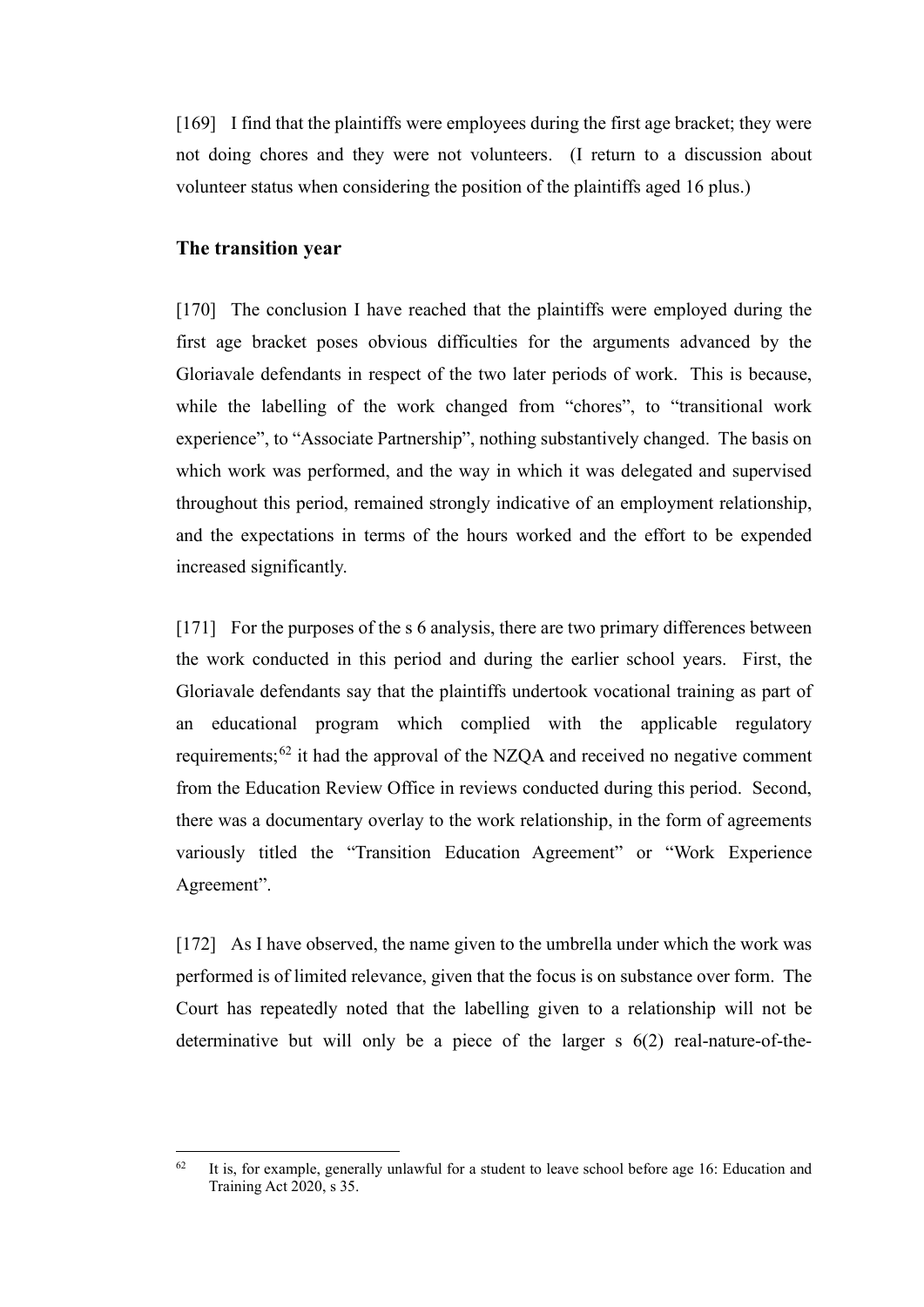relationship puzzle.<sup>[63](#page-49-0)</sup> Nor, in any event, is the label "vocational training" preclusive of a finding of employee status. There are, for example, prohibitions on employing school-age children within school hours,  $64$  but any non-compliance with that prohibition would result only in potential liability on the part of the employer and would not affect the employee's entitlements or status.

[173] It is true that the Education Review Office was apparently satisfied with what was being delivered – it is unclear why this is so, or what information it relied on in reaching its conclusions. For present purposes its apparent satisfaction must be viewed with significant caution given the evidence in relation to the rigorous management of Gloriavale's engagement with external agencies, and Peter Righteous's admission in cross-examination that the programme was not operating as it should have been, and that work transition/vocational placements were made where labour was needed within the Gloriavale businesses.

[174] I conclude that the plaintiffs were working full-time during their  $15<sup>th</sup>$  year and the label assigned to their work did not reflect the reality of what they were doing or why they were doing it.

[175] This leads to the agreements signed by the plaintiffs.

[176] As I have said, Hosea Courage signed a Transition Education Agreement. Levi Courage signed a document called a "Work Experience Agreement."It is likely that Daniel Pilgrim signed an agreement, but it is unclear what its form was.

[177] While the Transition Education Agreement contained an express exclusion of an employment relationship and payment of wages, it set out the duties and responsibilities owed by the signatory in the workplace and listed the benefits to be provided to the signatory by Gloriavale while that work was being undertaken. Relevantly those benefits included the provision of food, accommodation, clothing and the "security of extended family [and] many friends", emphasising the connection between the work to be performed and the benefits being received. In other words,

<span id="page-49-1"></span><span id="page-49-0"></span><sup>63</sup> *Barry v C I Builders Ltd* [2021] NZEmpC 82, [2021] ERNZ 321 at [6].

Education and Training Act 2020, s 54.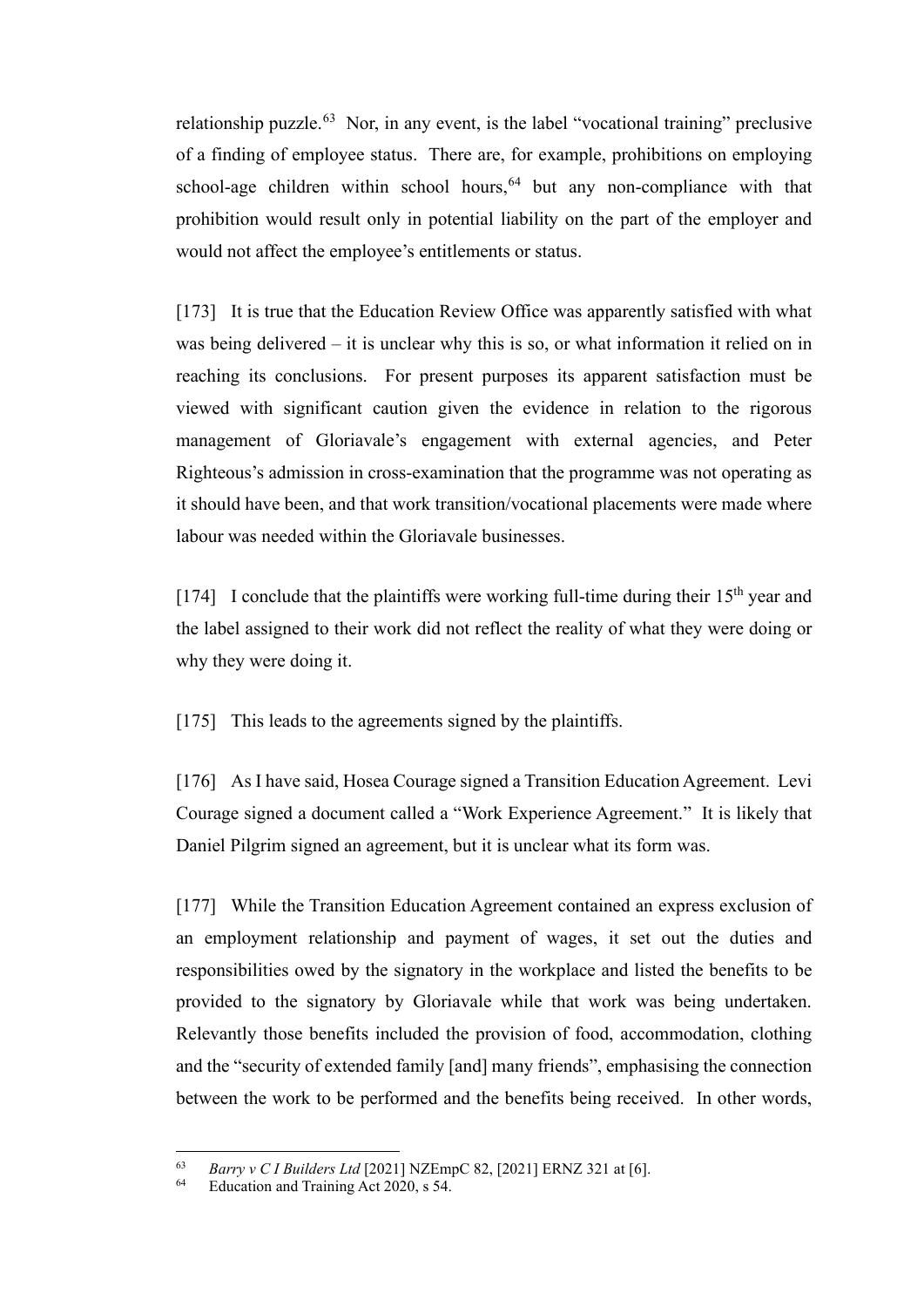the Agreement specified the reward to be provided in exchange for labour and specified what the signatory stood to lose and gain in making their "choice" to work.

[178] Both the Transition Education Agreement and the Work Experience Agreement were countersigned by the respective Courage parents, giving consent to Hosea and Levi to enter the programme. That consent must be viewed in light of the evidence I have accepted that their parents had no real choice in the matter. Nor is it, in any event, particularly consequential to the examination of the real nature of the relationship.

[179] The strong features of control and integration present in the school years remained. The work and the expectations became more onerous: all three of the plaintiffs gave evidence that they worked up to (and sometimes in excess of) 70 hours per week during this period. The prevailing ethos was that a Community member would work wherever they were needed. Mark Christian identified what that need was and then decided which of the boys would work there to meet the need. Once placed, they were subject to the control and discipline of whoever ran that particular worksite. None of the plaintiffs set foot in a schoolroom again.The work continued to be done for the same rewards I have already referred to in respect of the first age bracket.

[180] The change in the labelling of the relationship did not change the fundamental nature of it. The real nature of the relationship during the transition programme was one of employment.

### **16 years +**

[181] Following the transitional year the plaintiffs progressed to Associate Partnership. There was, however, an intervening period where Hosea and Levi Courage were neither part of the transitional programme nor Associate Partners.<sup>[65](#page-50-0)</sup> During this time they continued to work where they had worked during their transitional year.

<span id="page-50-0"></span><sup>65</sup> Hosea Courage turned 16 on 26 August 2018 and became an Associate Partner on 23 November 2018; Levi Courage turned 16 on 7 July 2019 and became an Associate Partner on 30 September 2019; Daniel Pilgrim's agreement records an effective date from 24 October 2016, but the deed was made on 22 January 2018 – no explanation was given for this delay.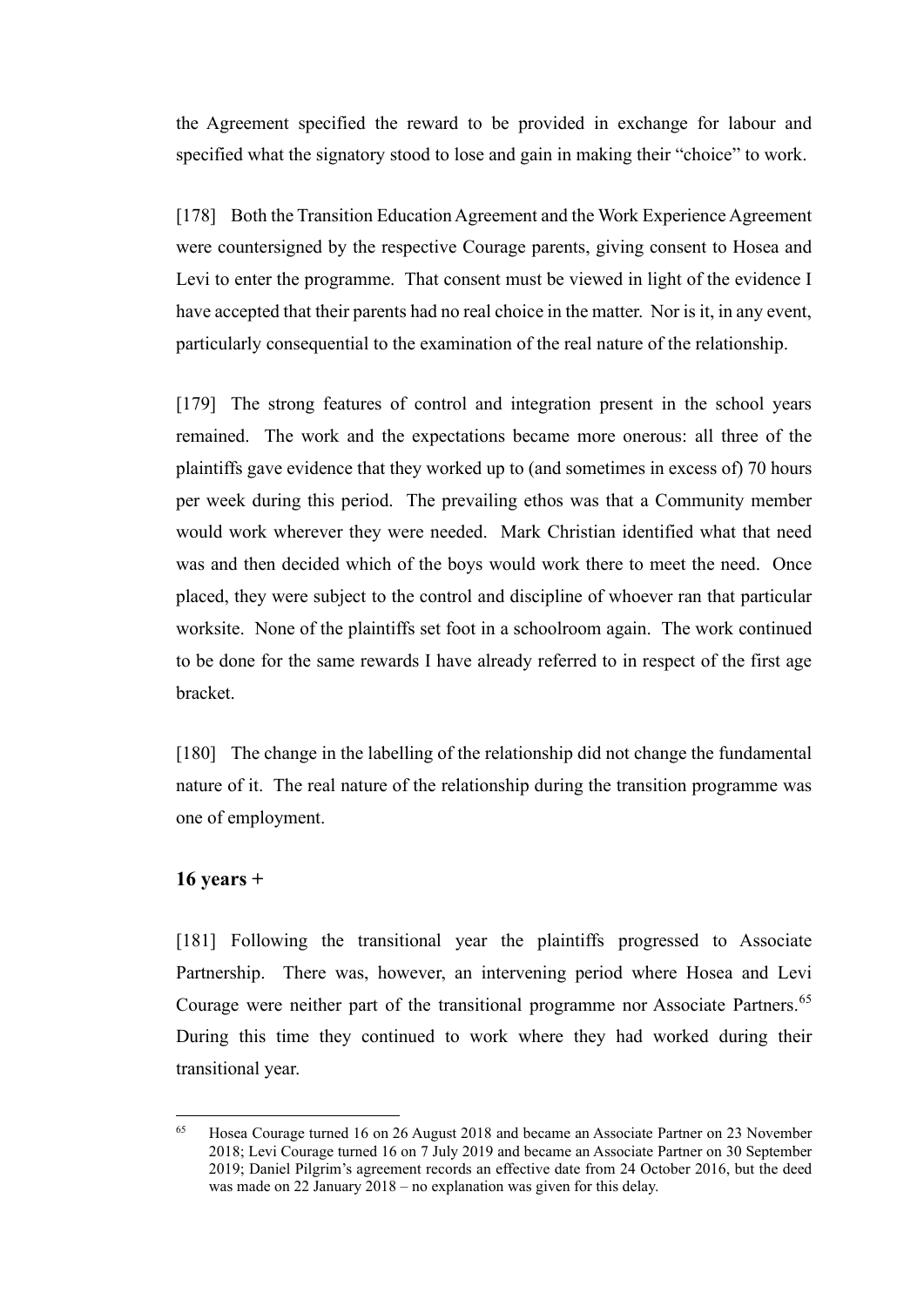[182] The Associate Partnership years were subject to a documentary overlay, being the Deed of Adherence and the Partnership Agreement. This period was effectively a holding position until the plaintiffs were of age to sign the Declaration and become a partner in Christian Partners. By closing submissions it appeared to be accepted that serious questions arose as to whether the Deed of Adherence and the obligations it imported from the Partnership Agreement were in any way enforceable. Paradoxically the arrangements appear to acknowledge the difficulty incumbent in binding minors to such an agreement, while at the same time imposing the terms, conditions and obligations of the Partnership Agreement.

[183] Nonetheless, Mr Wilson submitted that the enforceability of the Agreement did not change the clear intent which the parties displayed in signing their respective Deeds of Adherence. That intention was, in his submission, to subscribe to the communal, sharing nature of the Community and for the plaintiffs to contribute labour to support themselves and the Community in the same way as other adult members working in the commercial enterprises. It was reinforced that this was a fundamental aspect of the Gloriavale's ethos which they had been born into and would have understood well. Becoming an Associate Partner was framed as a rite of passage. More succinctly, I understood the Gloriavale defendants' position to be that the relationship was one of a voluntary nature.

[184] It was not expressly argued that the plaintiffs (when Associate Partners) were volunteers for the purposes of s 6, but I deal with this point for completeness, including because this was the conclusion that the Labour Inspector arrived at. It was also the descriptor that Fervent Stedfast coached workers to use when dealing with external agencies, although I note that in a letter to Charity Services dated 13 November 2015 he advised that: "… the term "volunteers" has no practical or meaningful significance for members of the Community."

#### *Volunteers*

[185] Section 6(1)(c) is awkwardly framed, as previous judgments of this Court have noted. It may be read in one of two ways – a "volunteer" is someone who works but does not expect to be rewarded for doing so and receives no reward for the work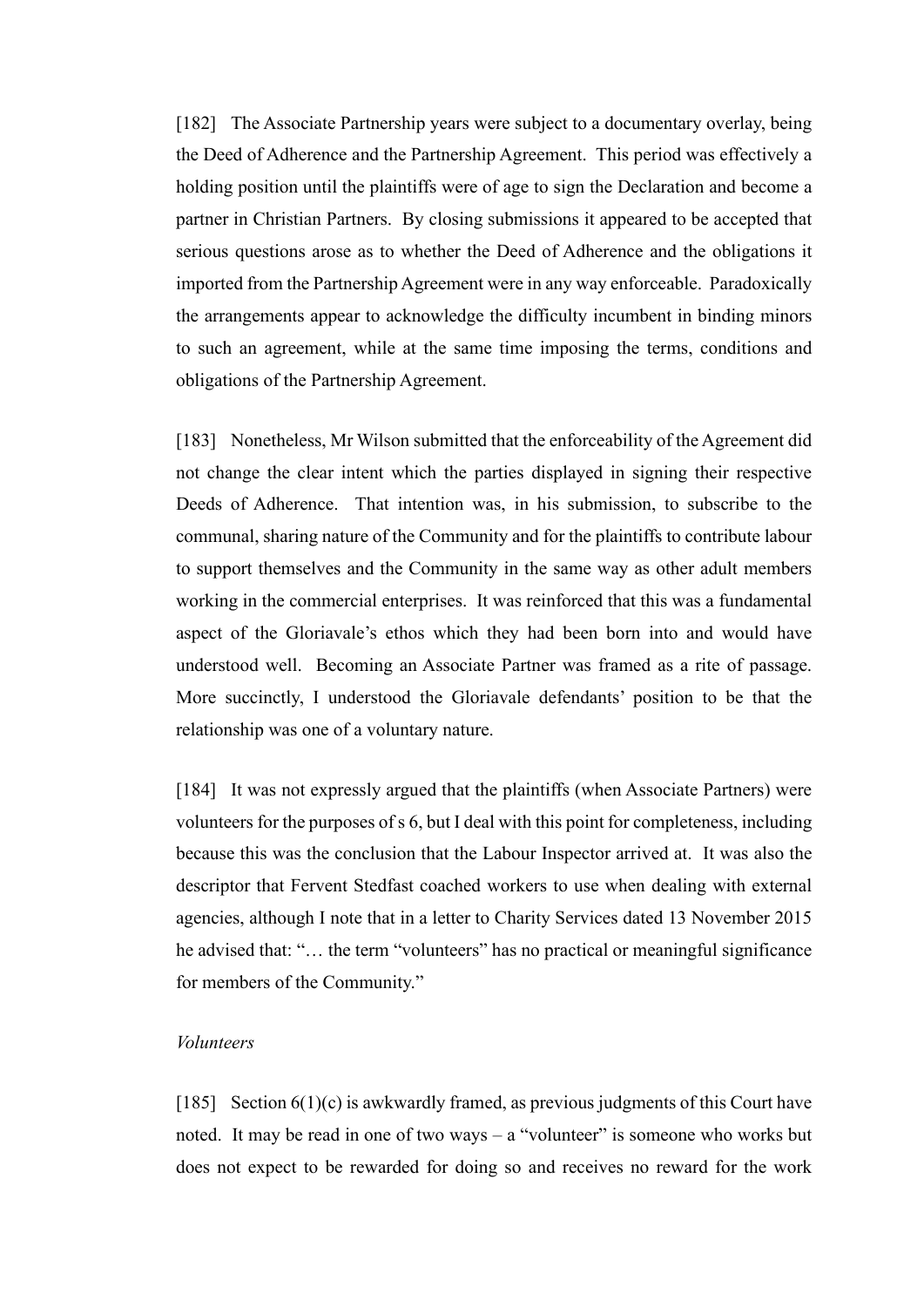performed, or a "volunteer" is an employee if they do expect to be rewarded for the work performed and/or receives a reward for that work. In *Kidd v Beaumont* Chief Judge Colgan concluded that, despite the ambiguous wording of the provision, Parliament intended the former meaning, namely that a "volunteer" (as defined by reference to reward expectations and receipt) is not an employee for the purposes of the Act. $^{66}$  I agree that the dual factors of expectation and non-receipt define a volunteer who is therefore not an employee.<sup>67</sup>

[186] The issue as to whether a volunteer does not expect to be rewarded for work performed as a volunteer is a question of fact to be analysed objectively. The natural and ordinary meaning of the language used by the parties in any relevant oral or written documentation is to be considered in context.<sup>[68](#page-52-2)</sup>

[187] A related point might usefully be made which has particular relevance in this case. In adopting a purposive approach to employment law, it has been noted that volunteer status can be justified only if the work is performed for non-economic reasons, and without competing with paid employees. The fact that the same kind of work is usually performed for pay can be an indicator that it is economic in nature, and it also means that unfair competition with paid employees is likely.<sup>[69](#page-52-3)</sup> The work that the plaintiffs were doing fits that description.

[188] I pause to note that there are two separate concepts: doing something "voluntarily" and being a "volunteer" for the purposes of s 6. To clarify – a person may be said to voluntarily work for an employer under an employment agreement; they are free to resign and apply their efforts elsewhere if that is what they choose to do. The fact that they carry out their work voluntarily does not mean they are a volunteer rather than an employee. Nor does the fact that the agreement is entered into voluntarily mean compliance with the laws regulating employment relationships are not applicable. An employee cannot be estopped from asserting their legal

<span id="page-52-1"></span><span id="page-52-0"></span><sup>66</sup> *Kidd v Beaumont* [2016] NZEmpC 158, [2016] ERNZ 257 at [38]-[39]. 67 *Brook v MacOwn* [2014] NZEmpC 79, [2014] ERNZ 639 at [18]-[33]; *Kirby v New Zealand China Friendship Society* [2015] NZEmpC 189 at [15].

<span id="page-52-3"></span><span id="page-52-2"></span> $\frac{68}{69}$  *Kirby*, above n 67, at [14].

<sup>69</sup> Guy Davidov *A Purposive Approach to Labour Law* (Oxford, Oxford University Press, 2016) at 204.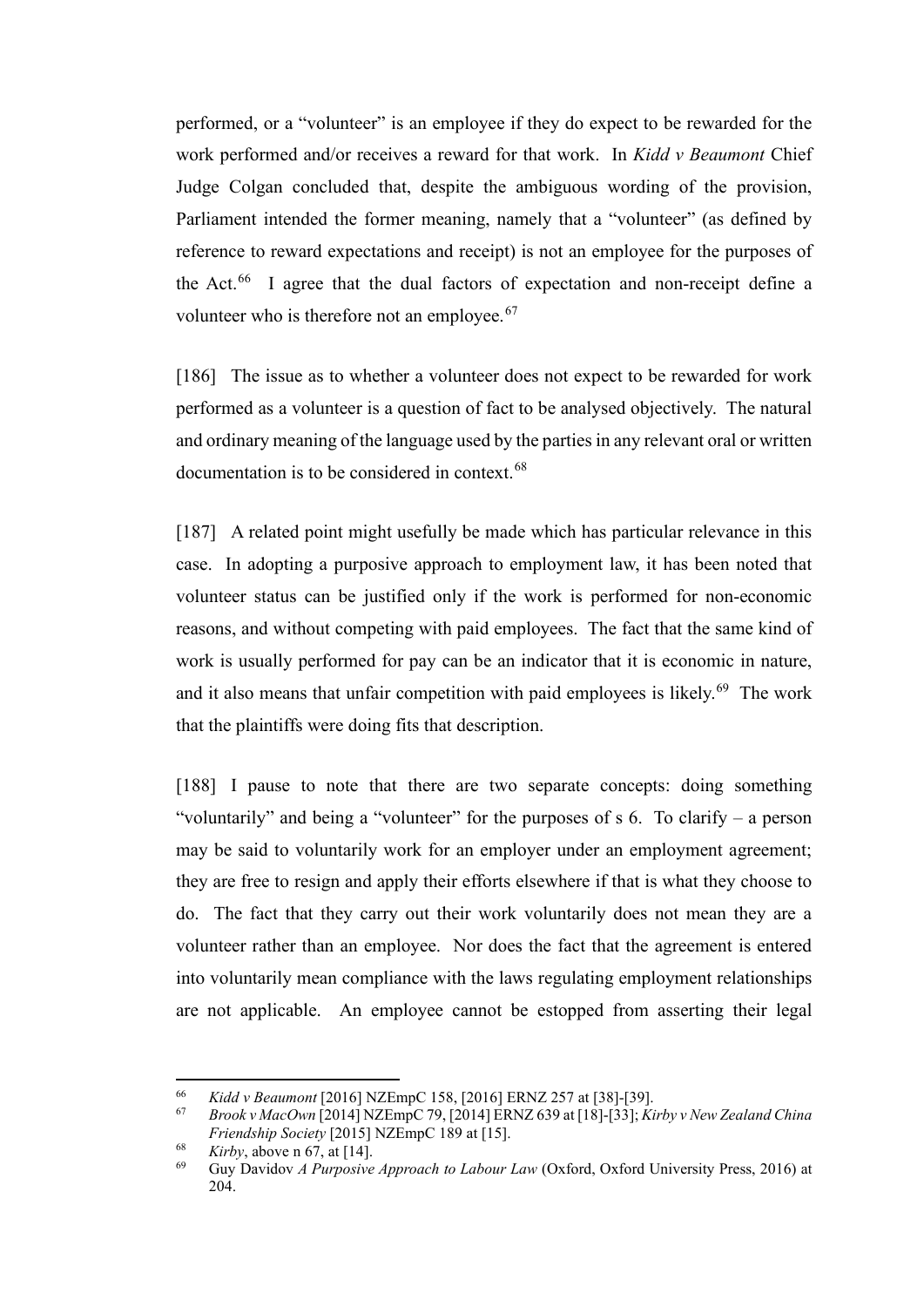entitlements, even where they have led the employer to believe they will accept inferior conditions and the employer has relied on that to their detriment.<sup>[70](#page-53-0)</sup> All of this is made clear in s 238 of the Act, which provides:

#### **No contracting out**

The provisions of this Act have effect despite any provision to the contrary in any contract or agreement.

[189] The claim that the plaintiffs were not employees and performed work "voluntarily" during the Associate Partnership phase faces difficulties in light of my earlier factual findings. The work, and the basis on which it was conducted, remained largely unchanged between the transitional period and the Associate Partnership phase, and the intervening period where they were neither in the transitional programme nor an Associate Partner.

[190] I have already dealt at length with the other circumstances surrounding the exchange of food, accommodation, and security within the Community for labour. To the extent that a direct causative link is required, as was submitted, it is well established that reward, for the purposes of s 6, is not restricted to the exchange of money.<sup>71</sup> In addition, during these years the plaintiffs were clearly rewarded for their labour by way of what was called partnership income paid to their account (albeit promptly extracted). I am satisfied that but for the labour provided by the plaintiffs (able bodied males who were capable of working) they would not have been provided with a share of profits and would not have enjoyed the security and benefits of the Community.

[191] I make the general point that the argument that the plaintiffs were working on some sort of voluntary basis does not sit well with the title of "Associate Partner", nor does it sit well with the concept of being in a business partnership more broadly. The plaintiffs were not volunteers – they were plainly not offering to work as a matter of free choice, "without solicitation, compulsion, constraint or influence of another".<sup>72</sup>

<span id="page-53-0"></span><sup>70</sup> See Andrew Stewart *Stewart's Guide to Employment Law* (7th ed, Alexandria, Federation Press, 2021) at [5.17].

<span id="page-53-2"></span><span id="page-53-1"></span><sup>71</sup> *Salad Bowl Ltd v Howe-Thornley* [2013] NZEmpC 152, [2013] ERNZ 326.

<sup>72</sup> *Acosta*, above n 60, at 1232.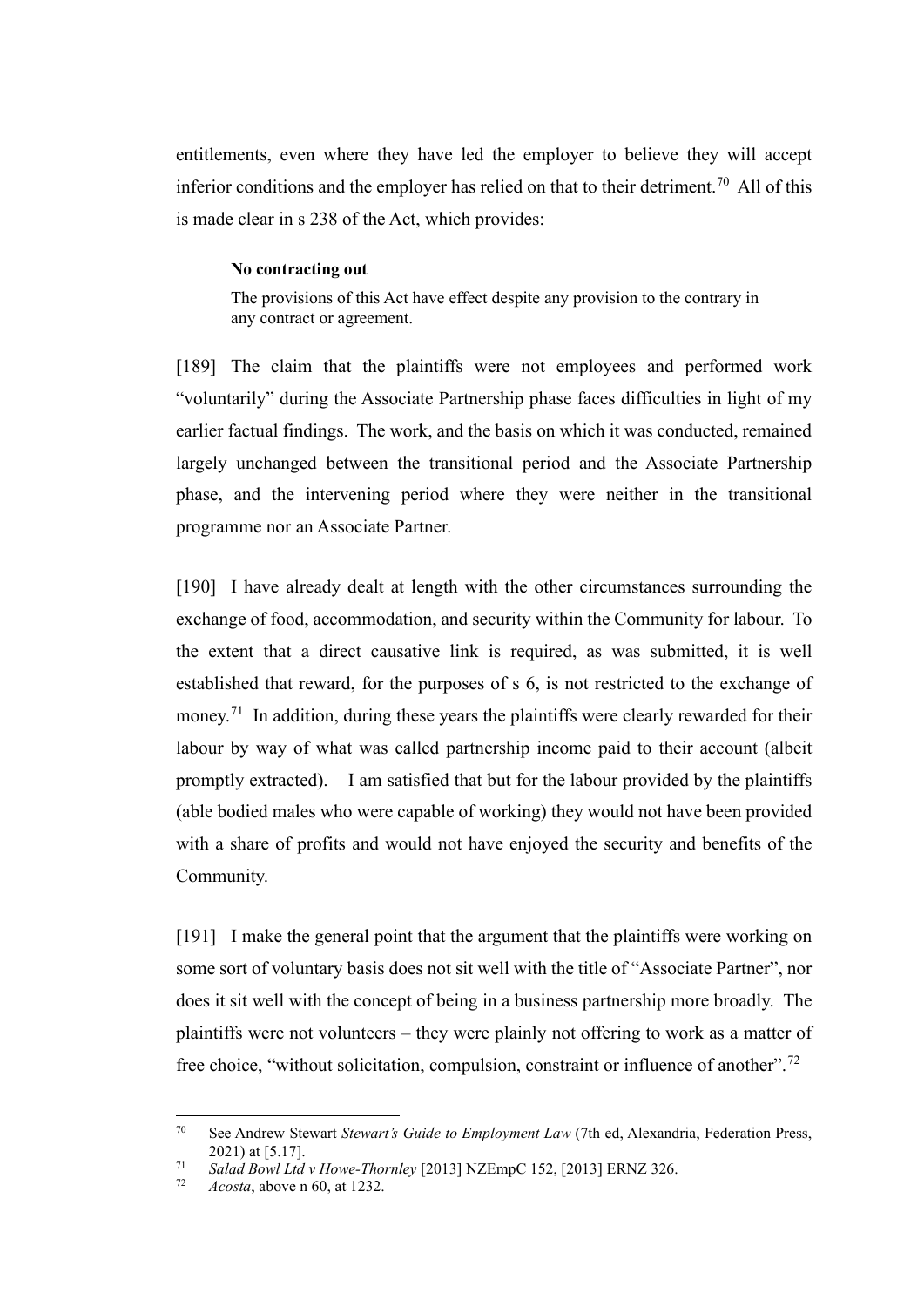#### *If not volunteers what was the plaintiffs' status?*

[192] The plaintiffs were not volunteers for the purposes of  $s$  6(1)(c) but it does not automatically follow that they were employees. Rather, the Court must undergo the usual analysis as to the real nature of the relationship.<sup>[73](#page-54-0)</sup>

[193] The plaintiffs were referred to, including in documentation they signed, as Associate Partners. As has already been said, the intention of the parties and the label applied to a relationship is not determinative; it is a factor to be weighed in the s 6 mix. The weight to be given to the various factors is a question for the trial judge. Here, the intention of the parties reflected in the documentation, and use of the "Associate Partner" label, must be viewed with scepticism. The evidence of the plaintiffs, which I have accepted, is that they did not feel they had any choice but to enter into the arrangement given the consequences which they had been raised to believe would follow. They were, as minors, presented with the "stark choice".

[194] Neither Hosea nor Levi Courage received legal advice before signing the Deed of Adherence, and while Daniel Pilgrim thought he had attended a lawyer's office, the Gloriavale defendants' evidence was that it is not their practice to provide legal advice on the Deed.Rather, and as I have already found, while Fervent Stedfast provided some explanation of the document, none of the plaintiffs understood what they were signing; Daniel Pilgrim's Deed of Adherence appears to have been backdated by 15 months.

[195] As Associate Partners, the plaintiffs were paid a share of the partnership profits. I pause to note that simply because a person is remunerated by means of a share of the profits in a business does not necessarily make them a partner,  $74$  and nor does it preclude the finding of an employment relationship. The money was paid into the plaintiffs' bank account and, after deductions for tax and ACC, the money was transferred into the Gloriavale shared account. The plaintiffs had no control over these accounts.

<span id="page-54-1"></span><span id="page-54-0"></span> $Below$ , above n 29, at [79].<br>  $Below$ , above n 29, at [79].

Partnership Law Act  $2019$ , s  $15(1)(b)$ .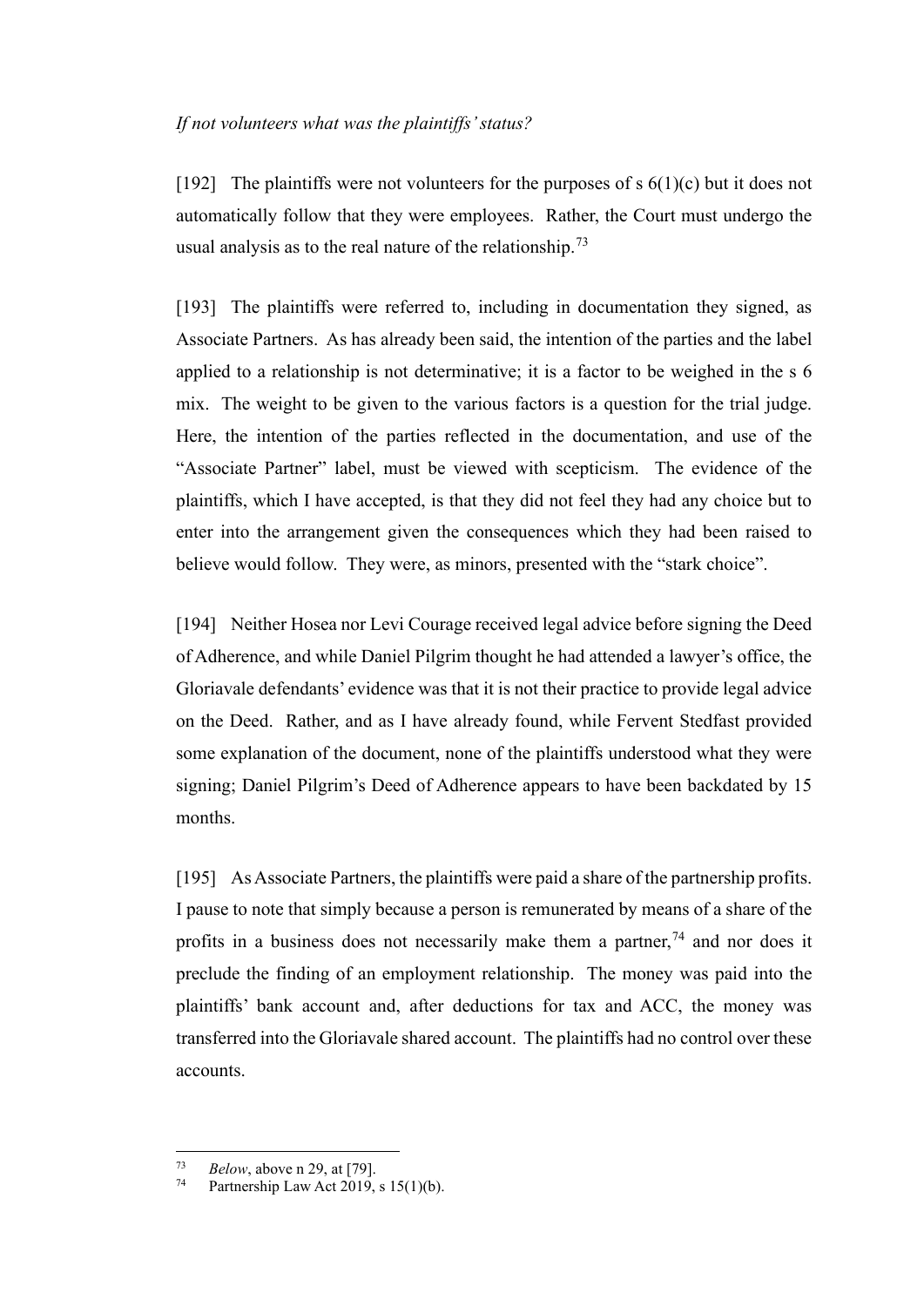[196] Peter Righteous explained that the purpose of making payment to the plaintiffs as Associate Partners was to give them a sense of contribution to, I infer, the running costs of the Community. I pause to note that it might reasonably be assumed, based on the evidence before the Court, that the plaintiffs' contribution via their work (6 days per week) vastly exceeded the costs of providing them with the necessities of life. In this regard Charity Christian's evidence was that weekly food expenditure per person at Gloriavale equated to approximately \$26-\$27.

[197] Further, Daniel Pilgrim's evidence was that being an Associate Partner had "zero" significance for his practical life but "in theory" made him part of the partnership. He described the Associate Partnership documentation as a mechanism by which the leadership created a paper trail to assist it with its legal position, and that this was openly talked about within the Community (including by Fervent Stedfast). And Levi Courage understood that being an Associate Partner meant that he was "legally allowed to work now."

[198] I have already referred to Hosea Courage's evidence that he was told not to record more than eight hours work a day and that Fervent Stedfast told him to change the figures if they were in excess of eight hours. The point is relevant because eight hours a day bears a striking resemblance to the usual working day. Also relevant is the fact that the payment appears to have been regular, tracked to the hours of work recorded as having been performed, and generally reflected a rate close to the minimum wage provided for under the Minimum Wage Act 1983. The provision of annual holidays (albeit well under the statutory minima provided by the Holidays Act  $2003$ ) is also indicative of employment.<sup>75</sup> And when Peter Righteous was asked about the rationale for imposing labour charges, he thought that it may be "some box they're trying to tick for the auditors."

[199] While time recording may be relevant (for charging/tax purposes) for a partner or independent contractor, it is not at all clear why time recording (and the imposition of labour charges) would be necessary or useful when work is being conducted within

<span id="page-55-0"></span><sup>75</sup> Albeit that families were required to take them together.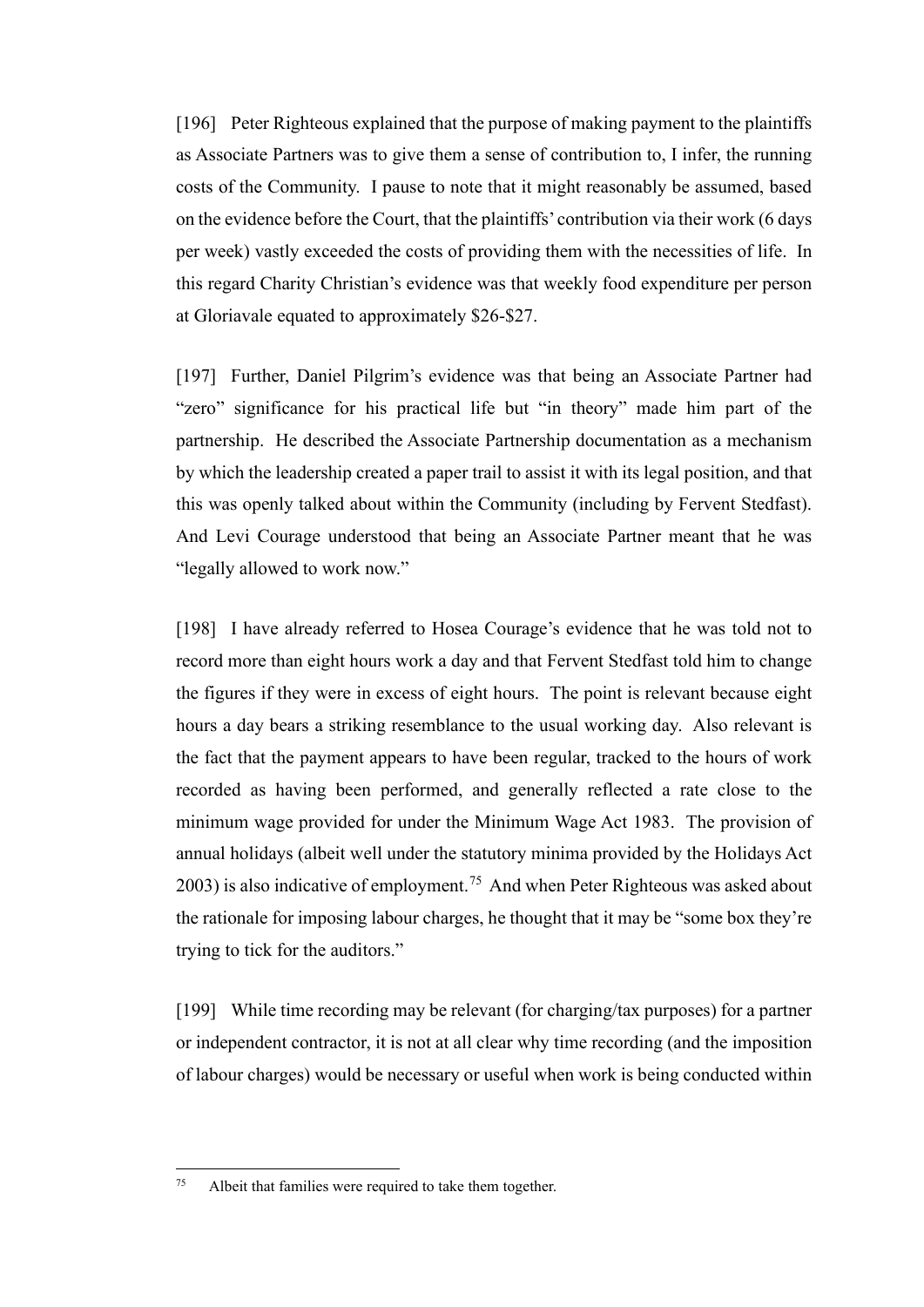a communal sharing/religious framework of the sort contended for by the Gloriavale defendants. I infer that there may have been an element of having a bob-each-way – reflecting a recognition of obligations to comply with minimum employment entitlements (including in relation to hours of work and rates of pay) while seeking, via the documentation, to paint the relationship in an alternative way.

[200] As I have said, while the Gloriavale defendants claim that the intention and labelling of the relationship changed at the Associate Partnership point, they do not address the period of time following the transitional year and prior to both Levi and Hosea Courage becoming Associate Partners. In any event, I am not satisfied that there was any change to the fundamental nature of the relationship from the transitional year – the plaintiffs worked where, when and for whom they were told in Gloriavale's commercial and industrial environments; they were fully integrated into the business structure; they did not work for themselves – they worked for the benefit of the Gloriavale businesses; and that was reflected in the economic reality of the relationship.

[201] They carried out the work for reward – in exchange for food, shelter and a continued place in the Gloriavale Community. These findings are further augmented by the way in which a share of profits was paid to accounts in the plaintiffs' names and the fact their labour was charged to third parties. The Associate Partnership model ascribed a convenient (and misleading) label to the plaintiffs, which was designed to bring them within Gloriavale's financial structure.

[202] I have already referred to Serenity Valor's understanding that Associate Partners and Partners were self-employed contractors. I record that in submissions the Gloriavale defendants disavowed reliance on an argument that the plaintiffs were independent contractors at any stage, including the Associate Partner years. Nor did the Gloriavale defendants seek to argue that the plaintiffs were partners rather than employees. It will be apparent from my findings that I would not have accepted that the plaintiffs were independent contractors – in essence, none of them could be said to have been running a business on their own account. It will also be apparent that I would not have accepted that the plaintiffs were partners during this timeframe. At